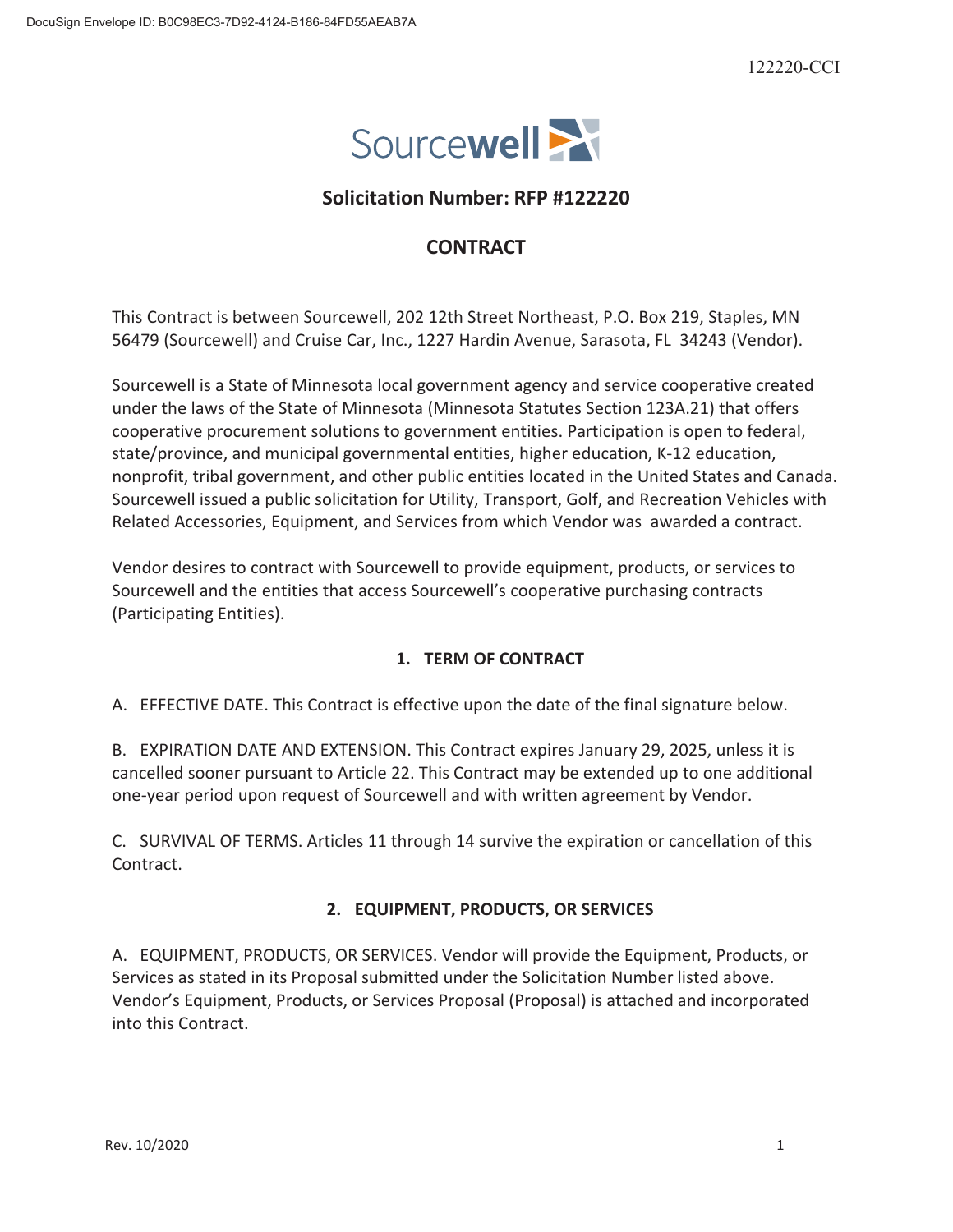All Equipment and Products provided under this Contract must be new/current model. Vendor may offer close-out or refurbished Equipment or Products if they are clearly indicated in Vendor's product and pricing list. Unless agreed to by the Participating Entities in advance, Equipment or Products must be delivered as operational to the Participating Entity's site.

This Contract offers an indefinite quantity of sales, and while substantial volume is anticipated, sales and sales volume are not guaranteed.

B. WARRANTY. Vendor warrants that all Equipment, Products, and Services furnished are free from liens and encumbrances, and are free from defects in design, materials, and workmanship. In addition, Vendor warrants the Equipment, Products, and Services are suitable for and will perform in accordance with the ordinary use for which they are intended. Vendor's dealers and distributors must agree to assist the Participating Entity in reaching a resolution in any dispute over warranty terms with the manufacturer. Any manufacturer's warranty that is effective past the expiration of the Vendor's warranty will be passed on to the Participating Entity.

C. DEALERS, DISTRIBUTORS, AND/OR RESELLERS. Upon Contract execution, Vendor will make available to Sourcewell a means to validate or authenticate Vendor's authorized dealers, distributors, and/or resellers relative to the Equipment, Products, and Services related to this Contract. This list may be updated from time-to-time and is incorporated into this Contract by reference. It is the Vendor's responsibility to ensure Sourcewell receives the most current version of this list.

## **3. PRICING**

All Equipment, Products, or Services under this Contract will be priced as stated in Vendor's Proposal.

When providing pricing quotes to Participating Entities, all pricing quoted must reflect a Participating Entity's total cost of acquisition. This means that the quoted cost is for delivered Equipment, Products, and Services that are operational for their intended purpose, and includes all costs to the Participating Entity's requested delivery location.

Regardless of the payment method chosen by the Participating Entity, the total cost associated with any purchase option of the Equipment, Products, or Services must always be disclosed in the pricing quote to the applicable Participating Entity at the time of purchase.

A. SHIPPING AND SHIPPING COSTS. All delivered Equipment and Products must be properly packaged. Damaged Equipment and Products may be rejected. If the damage is not readily apparent at the time of delivery, Vendor must permit the Equipment and Products to be returned within a reasonable time at no cost to Sourcewell or its Participating Entities. Participating Entities reserve the right to inspect the Equipment and Products at a reasonable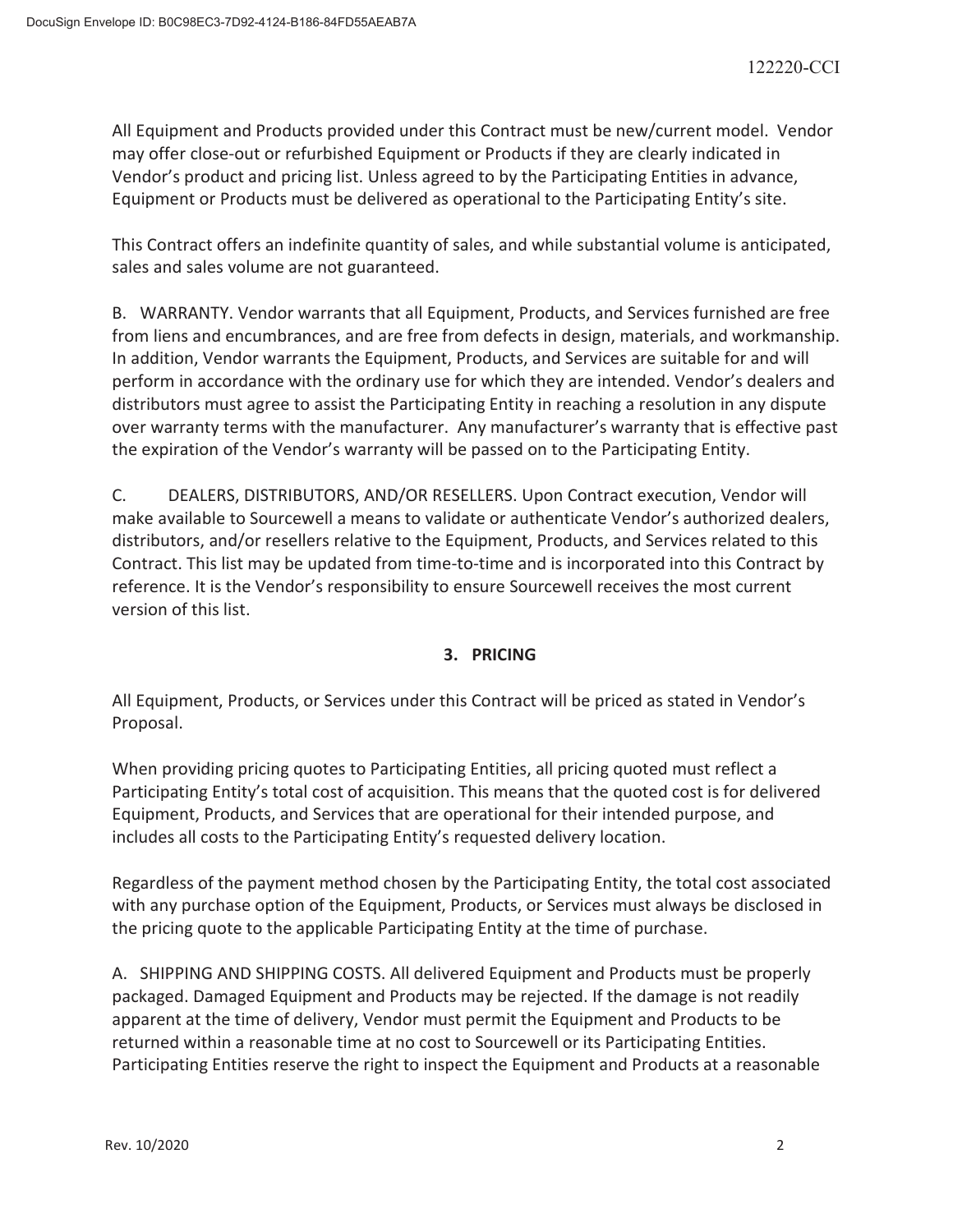time after delivery where circumstances or conditions prevent effective inspection of the Equipment and Products at the time of delivery.

Vendor must arrange for and pay for the return shipment on Equipment and Products that arrive in a defective or inoperable condition.

Sourcewell may declare the Vendor in breach of this Contract if the Vendor intentionally delivers substandard or inferior Equipment or Products. In the event of the delivery of nonconforming Equipment and Products, the Participating Entity will notify the Vendor as soon as possible and the Vendor will replace nonconforming Equipment and Products with conforming Equipment and Products that are acceptable to the Participating Entity.

B. SALES TAX. Each Participating Entity is responsible for supplying the Vendor with valid taxexemption certification(s). When ordering, a Participating Entity must indicate if it is a taxexempt entity.

C. HOT LIST PRICING. At any time during this Contract, Vendor may offer a specific selection of Equipment, Products, or Services at discounts greater than those listed in the Contract. When Vendor determines it will offer Hot List Pricing, it must be submitted electronically to Sourcewell in a line-item format. Equipment, Products, or Services may be added or removed from the Hot List at any time through a Sourcewell Price and Product Change Form as defined in Article 4 below.

Hot List program and pricing may also be used to discount and liquidate close-out and discontinued Equipment and Products as long as those close-out and discontinued items are clearly identified as such. Current ordering process and administrative fees apply. Hot List Pricing must be published and made available to all Participating Entities.

## **4. PRODUCT AND PRICING CHANGE REQUESTS**

Vendor may request Equipment, Product, or Service changes, additions, or deletions at any time. All requests must be made in writing by submitting a signed Sourcewell Price and Product Change Request Form to the assigned Sourcewell Contract Administrator. This form is available from the assigned Sourcewell Contract Administrator. At a minimum, the request must:

- Identify the applicable Sourcewell contract number;
- Clearly specify the requested change;
- Provide sufficient detail to justify the requested change;
- Individually list all Equipment, Products, or Services affected by the requested change, along with the requested change (e.g., addition, deletion, price change); and
- Include a complete restatement of pricing documentation in Microsoft Excel with the effective date of the modified pricing, or product addition or deletion. The new pricing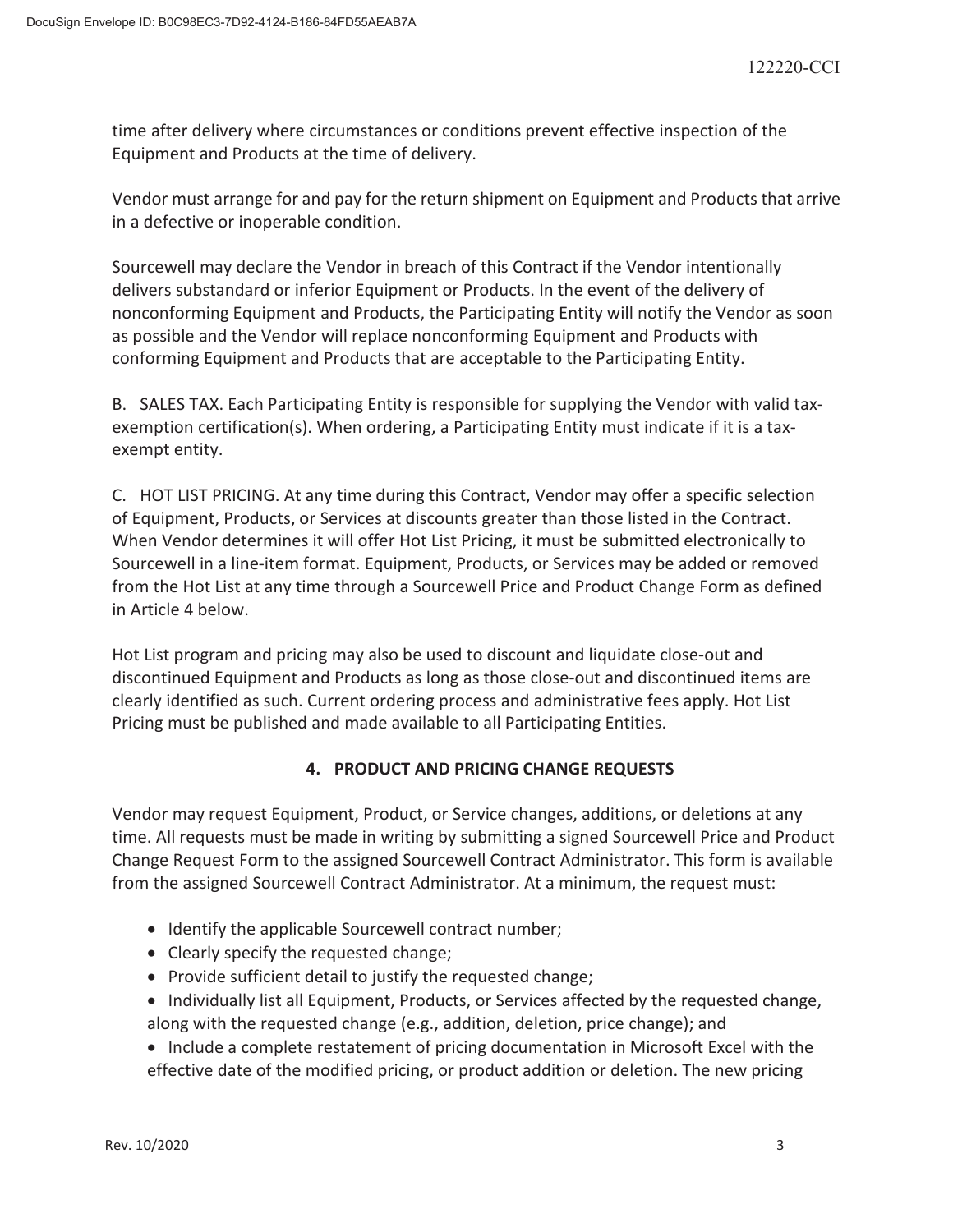restatement must include all Equipment, Products, and Services offered, even for those items where pricing remains unchanged.

A fully executed Sourcewell Price and Product Request Form will become an amendment to this Contract and be incorporated by reference.

## **5. PARTICIPATION, CONTRACT ACCESS, AND PARTICIPATING ENTITY REQUIREMENTS**

A. PARTICIPATION. Sourcewell's cooperative contracts are available and open to public and nonprofit entities across the United States and Canada; such as federal, state/province, municipal, K-12 and higher education, tribal government, and other public entities.

The benefits of this Contract should be available to all Participating Entities that can legally access the Equipment, Products, or Services under this Contract. A Participating Entity's authority to access this Contract is determined through its cooperative purchasing, interlocal, or joint powers laws. Any entity accessing benefits of this Contract will be considered a Service Member of Sourcewell during such time of access. Vendor understands that a Participating Entity's use of this Contract is at the Participating Entity's sole convenience and Participating Entities reserve the right to obtain like Equipment, Products, or Services from any other source.

Vendor is responsible for familiarizing its sales and service forces with Sourcewell contract use eligibility requirements and documentation and will encourage potential participating entities to join Sourcewell. Sourcewell reserves the right to add and remove Participating Entities to its roster during the term of this Contract.

B. PUBLIC FACILITIES. Vendor's employees may be required to perform work at governmentowned facilities, including schools. Vendor's employees and agents must conduct themselves in a professional manner while on the premises, and in accordance with Participating Entity policies and procedures, and all applicable laws.

## **6. PARTICIPATING ENTITY USE AND PURCHASING**

A. ORDERS AND PAYMENT. To access the contracted Equipment, Products, or Services under this Contract, a Participating Entity must clearly indicate to Vendor that it intends to access this Contract; however, order flow and procedure will be developed jointly between Sourcewell and Vendor. Typically, a Participating Entity will issue an order directly to Vendor. If a Participating Entity issues a purchase order, it may use its own forms, but the purchase order should clearly note the applicable Sourcewell contract number. All Participating Entity orders under this Contract must be issued prior to expiration of this Contract; however, Vendor performance, Participating Entity payment, and any applicable warranty periods or other Vendor or Participating Entity obligations may extend beyond the term of this Contract.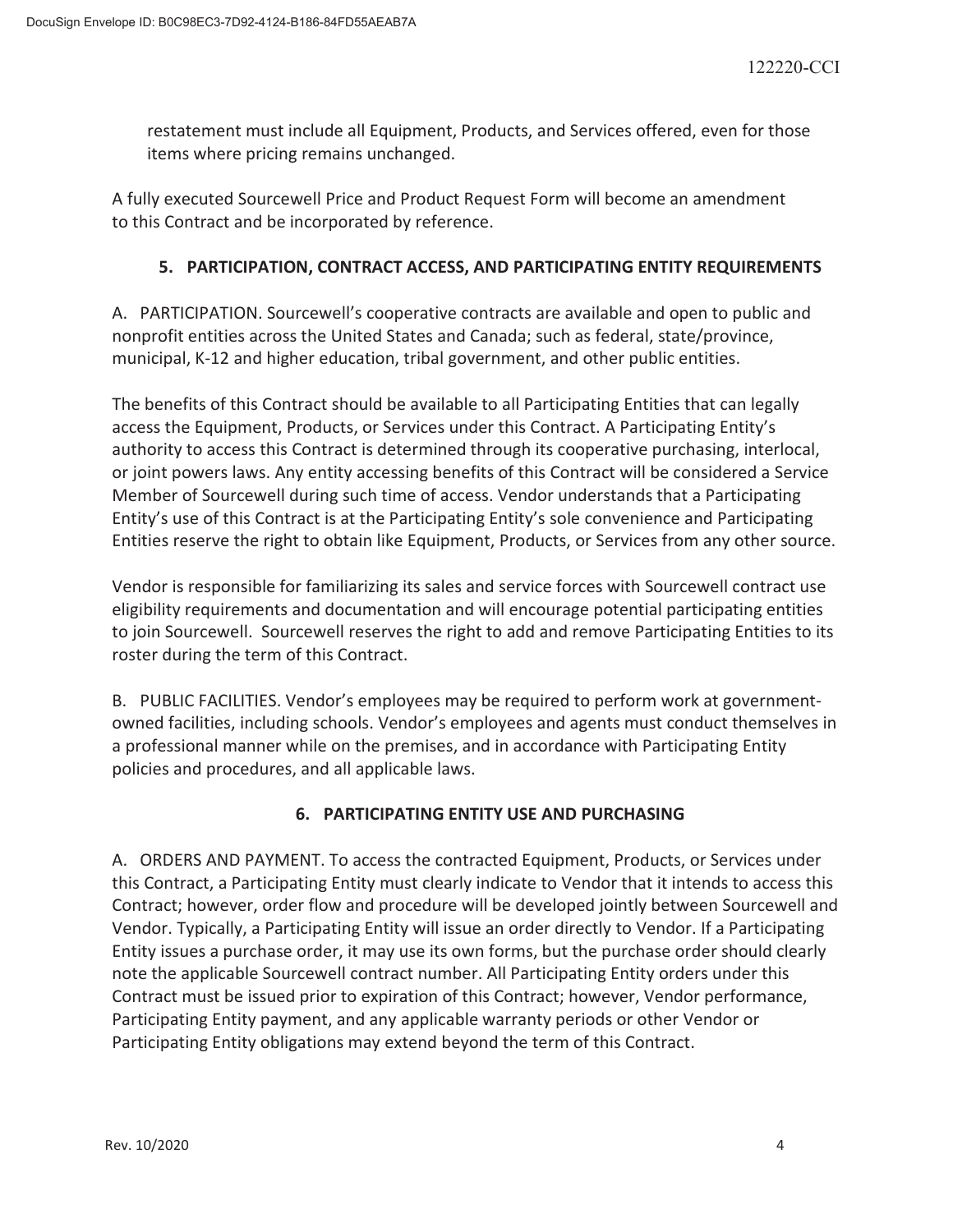Vendor's acceptable forms of payment are included in Attachment A. Participating Entities will be solely responsible for payment and Sourcewell will have no liability for any unpaid invoice of any Participating Entity.

B. ADDITIONAL TERMS AND CONDITIONS/PARTICIPATING ADDENDUM. Additional terms and conditions to a purchase order, or other required transaction documentation, may be negotiated between a Participating Entity and Vendor, such as job or industry-specific requirements, legal requirements (e.g., affirmative action or immigration status requirements), or specific local policy requirements. Some Participating Entitles may require the use of a Participating Addendum; the terms of which will be worked out directly between the Participating Entity and the Vendor. Any negotiated additional terms and conditions must never be less favorable to the Participating Entity than what is contained in this Contract.

C. SPECIALIZED SERVICE REQUIREMENTS. In the event that the Participating Entity requires service or specialized performance requirements (such as e-commerce specifications, specialized delivery requirements, or other specifications and requirements) not addressed in this Contract, the Participating Entity and the Vendor may enter into a separate, standalone agreement, apart from this Contract. Sourcewell, including its agents and employees, will not be made a party to a claim for breach of such agreement.

D. TERMINATION OF ORDERS. Participating Entities may terminate an order, in whole or in part, immediately upon notice to Vendor in the event of any of the following events:

1. The Participating Entity fails to receive funding or appropriation from its governing body at levels sufficient to pay for the goods to be purchased;

2. Federal, state, or provincial laws or regulations prohibit the purchase or change the Participating Entity's requirements; or

3. Vendor commits any material breach of this Contract or the additional terms agreed to between the Vendor and a Participating Entity.

E. GOVERNING LAW AND VENUE. The governing law and venue for any action related to a Participating Entity's order will be determined by the Participating Entity making the purchase.

## **7. CUSTOMER SERVICE**

A. PRIMARY ACCOUNT REPRESENTATIVE. Vendor will assign an Account Representative to Sourcewell for this Contract and must provide prompt notice to Sourcewell if that person is changed. The Account Representative will be responsible for:

- Maintenance and management of this Contract;
- Timely response to all Sourcewell and Participating Entity inquiries; and
- Business reviews to Sourcewell and Participating Entities, if applicable.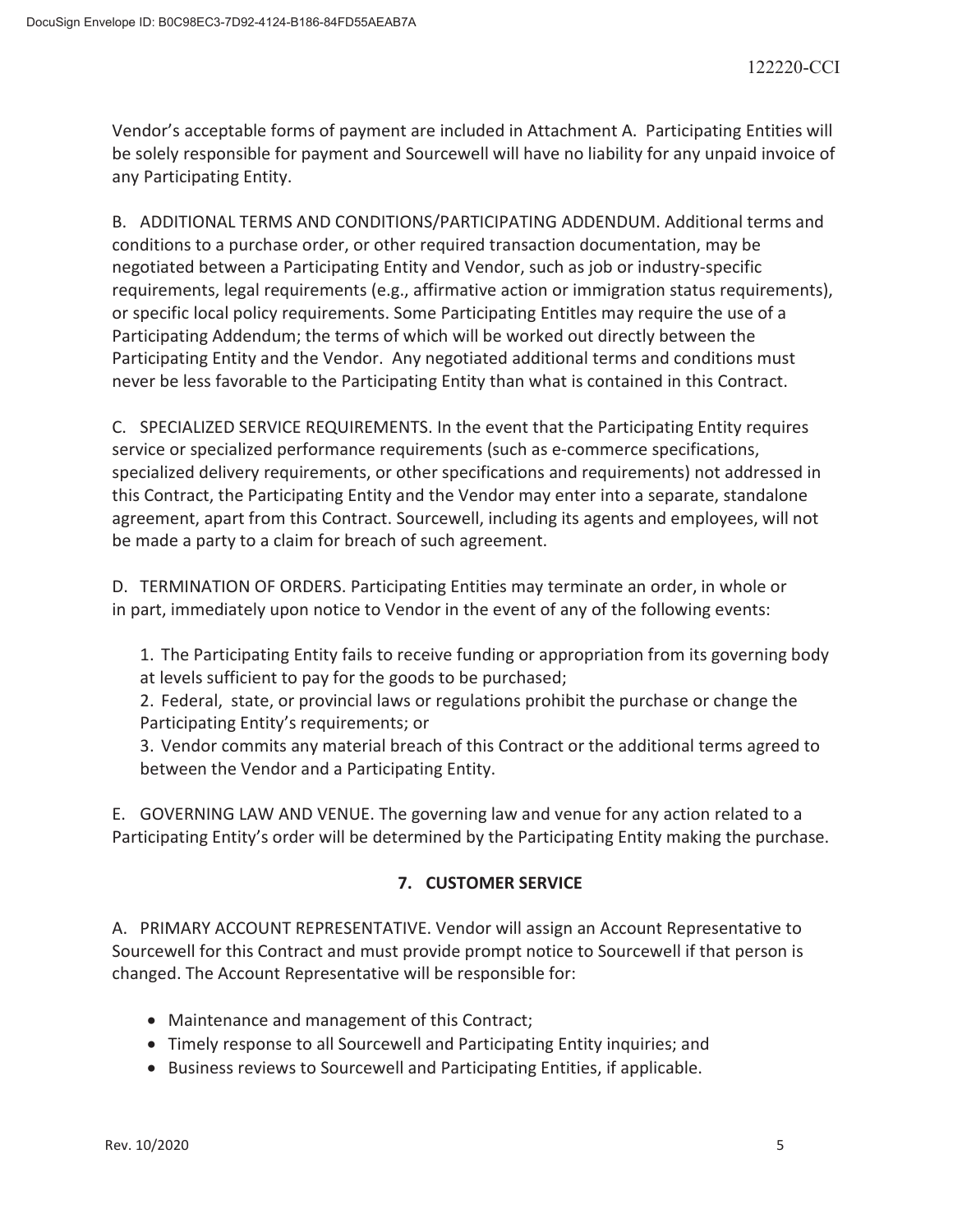B. BUSINESS REVIEWS. Vendor must perform a minimum of one business review with Sourcewell per contract year. The business review will cover sales to Participating Entities, pricing and contract terms, administrative fees, supply issues, customer issues, and any other necessary information.

## **8. REPORT ON CONTRACT SALES ACTIVITY AND ADMINISTRATIVE FEE PAYMENT**

A. CONTRACT SALES ACTIVITY REPORT. Each calendar quarter, Vendor must provide a contract sales activity report (Report) to the Sourcewell Contract Administrator assigned to this Contract. A Report must be provided regardless of the number or amount of sales during that quarter (i.e., if there are no sales, Vendor must submit a report indicating no sales were made).

The Report must contain the following fields:

- Customer Name (e.g., City of Staples Highway Department);
- Customer Physical Street Address;
- Customer City;
- Customer State/Province;
- Customer Zip Code;
- Customer Contact Name:
- Customer Contact Email Address;
- Customer Contact Telephone Number;
- Sourcewell Assigned Entity/Participating Entity Number;
- Item Purchased Description;
- Item Purchased Price;
- x Sourcewell Administrative Fee Applied; and
- Date Purchase was invoiced/sale was recognized as revenue by Vendor.

B. ADMINISTRATIVE FEE. In consideration for the support and services provided by Sourcewell, the Vendor will pay an administrative fee to Sourcewell on all Equipment, Products, and Services provided to Participating Entities. The Administrative Fee must be included in, and not added to, the pricing. Vendor may not charge Participating Entities more than the contracted price to offset the Administrative Fee.

The Vendor will submit payment to Sourcewell for the percentage of administrative fee stated in the Proposal multiplied by the total sales of all Equipment, Products, and Services purchased by Participating Entities under this Contract during each calendar quarter. Payments should note the Vendor's name and Sourcewell-assigned contract number in the memo; and must be mailed to the address above "Attn: Accounts Receivable" or remitted electronically to Sourcewell's banking institution per Sourcewell's Finance department instructions. Payments must be received no later than 45 calendar days after the end of each calendar quarter.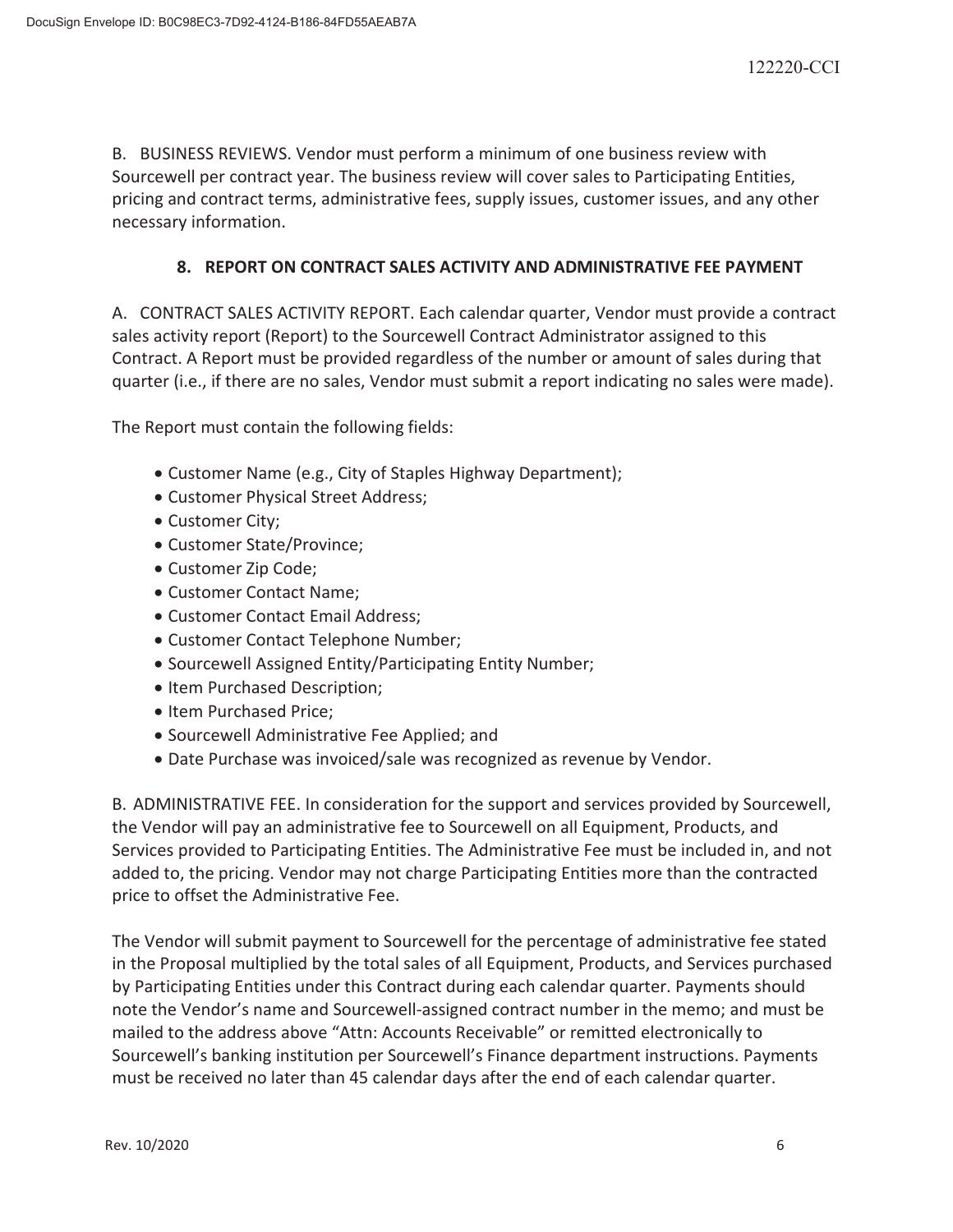Vendor agrees to cooperate with Sourcewell in auditing transactions under this Contract to ensure that the administrative fee is paid on all items purchased under this Contract.

In the event the Vendor is delinquent in any undisputed administrative fees, Sourcewell reserves the right to cancel this Contract and reject any proposal submitted by the Vendor in any subsequent solicitation. In the event this Contract is cancelled by either party prior to the Contract's expiration date, the administrative fee payment will be due no more than 30 days from the cancellation date.

# **9. AUTHORIZED REPRESENTATIVE**

Sourcewell's Authorized Representative is its Chief Procurement Officer.

Vendor's Authorized Representative is the person named in the Vendor's Proposal. If Vendor's Authorized Representative changes at any time during this Contract, Vendor must promptly notify Sourcewell in writing.

## **10. AUDIT, ASSIGNMENT, AMENDMENTS, WAIVER, AND CONTRACT COMPLETE**

A. AUDIT. Pursuant to Minnesota Statutes Section 16C.05, subdivision 5, the books, records, documents, and accounting procedures and practices relevant this Agreement are subject to examination by Sourcewell or the Minnesota State Auditor for a minimum of six years from the end of this Contract. This clause extends to Participating Entities as it relates to business conducted by that Participating Entity under this Contract.

B. ASSIGNMENT. Neither the Vendor nor Sourcewell may assign or transfer any rights or obligations under this Contract without the prior consent of the parties and a fully executed assignment agreement. Such consent will not be unreasonably withheld.

C. AMENDMENTS. Any amendment to this Contract must be in writing and will not be effective until it has been fully executed by the parties.

D. WAIVER. If either party fails to enforce any provision of this Contract, that failure does not waive the provision or the right to enforce it.

E. CONTRACT COMPLETE. This Contract contains all negotiations and agreements between Sourcewell and Vendor. No other understanding regarding this Contract, whether written or oral, may be used to bind either party. For any conflict between the attached Proposal and the terms set out in Articles 1-22, the terms of Articles 1-22 will govern.

F. RELATIONSHIP OF THE PARTIES. The relationship of the parties is one of independent contractors, each free to exercise judgment and discretion with regard to the conduct of their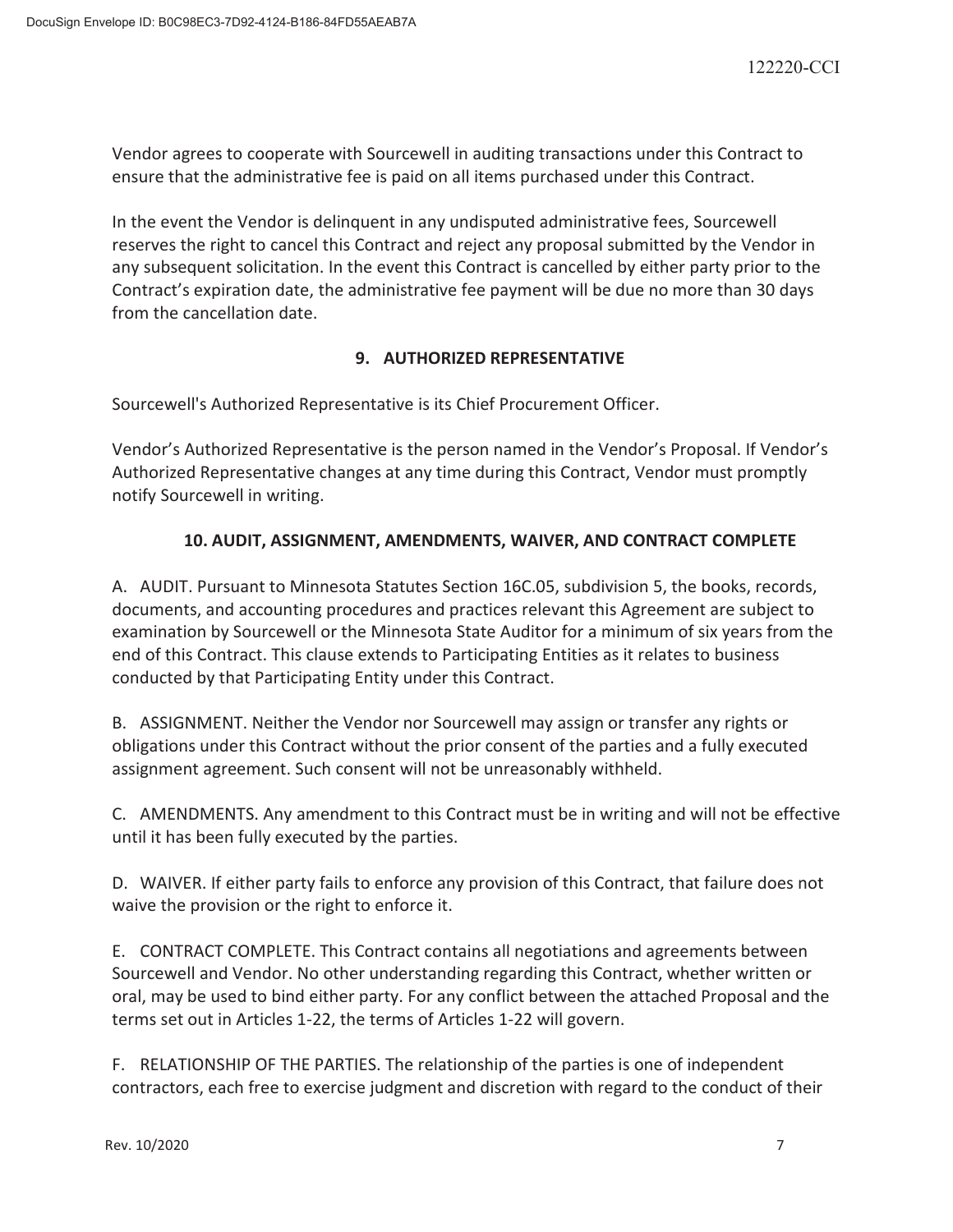respective businesses. This Contract does not create a partnership, joint venture, or any other relationship such as master-servant, or principal-agent.

## **11. LIABILITY**

Vendor must indemnify, save, and hold Sourcewell and its Participating Entities, including their agents and employees, harmless from any claims or causes of action, including attorneys' fees, arising out of the performance of this Contract by the Vendor or its agents or employees; this indemnification includes injury or death to person(s) or property alleged to have been caused by some defect in the Equipment, Products, or Services under this Contract to the extent the Equipment, Product, or Service has been used according to its specifications.

## **12. GOVERNMENT DATA PRACTICES**

Vendor and Sourcewell must comply with the Minnesota Government Data Practices Act, Minnesota Statutes Chapter 13, as it applies to all data provided by or provided to Sourcewell under this Contract and as it applies to all data created, collected, received, stored, used, maintained, or disseminated by the Vendor under this Contract.

If the Vendor receives a request to release the data referred to in this article, the Vendor must immediately notify Sourcewell and Sourcewell will assist with how the Vendor should respond to the request.

## **13. INTELLECTUAL PROPERTY, PUBLICITY, MARKETING, AND ENDORSEMENT**

## A. INTELLECTUAL PROPERTY

1. *Grant of License.* During the term of this Contract:

a. Sourcewell grants to Vendor a royalty-free, worldwide, non-exclusive right and license to use theTrademark(s) provided to Vendor by Sourcewell in advertising and promotional materials for the purpose of marketing Sourcewell's relationship with Vendor.

b. Vendor grants to Sourcewell a royalty-free, worldwide, non-exclusive right and license to use Vendor's Trademarks in advertising and promotional materials for the purpose of marketing Vendor's relationship with Sourcewell.

2. *Limited Right of Sublicense*. The right and license granted herein includes a limited right of each party to grant sublicenses to its and their respective distributors, marketing representatives, and agents (collectively "Permitted Sublicensees") in advertising and promotional materials for the purpose of marketing the Parties' relationship to Participating Entities. Any sublicense granted will be subject to the terms and conditions of this Article. Each party will be responsible for any breach of this Article by any of their respective sublicensees.

3. *Use; Quality Control.*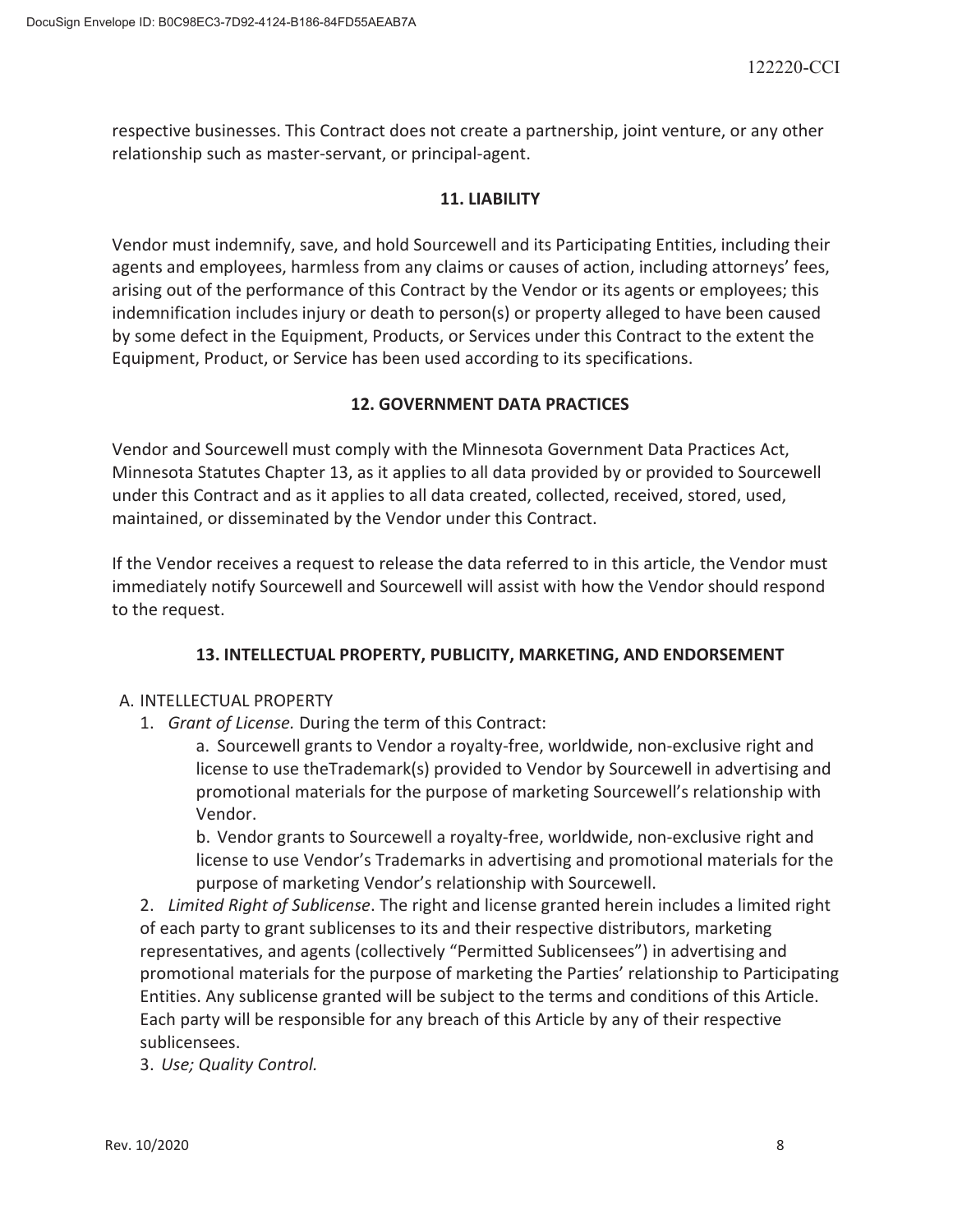a. Sourcewell must not alter Vendor's Trademarks from the form provided by Vendor and must comply with Vendor's removal requests as to specific uses of its trademarks or logos.

b. Vendor must not alter Sourcewell's Trademarks from the form provided by Sourcewell and must comply with Sourcewell's removal requests as to specific uses of its trademarks or logos.

c. Each party agrees to use, and to cause its Permitted Sublicensees to use, the other party's Trademarks only in good faith and in a dignified manner consistent with such party's use of the Trademarks. Upon written notice to the breaching party, the breaching party has 30 days of the date of the written notice to cure the breach or the license will be terminated.

4. As applicable, Vendor agrees to indemnify and hold harmless Sourcewell and its Participating Entities against any and all suits, claims, judgments, and costs instituted or recovered against Sourcewell or Participating Entities by any person on account of the use of any Equipment or Products by Sourcewell or its Participating Entities supplied by Vendor in violation of applicable patent or copyright laws.

*5. Termination*. Upon the termination of this Contract for any reason, each party, including Permitted Sublicensees, will have 30 days to remove all Trademarks from signage, websites, and the like bearing the other party's name or logo (excepting Sourcewell's pre-printed catalog of vendors which may be used until the next printing). Vendor must return all marketing and promotional materials, including signage, provided by Sourcewell, or dispose of it according to Sourcewell's written directions.

B. PUBLICITY. Any publicity regarding the subject matter of this Contract must not be released without prior written approval from the Authorized Representatives. Publicity includes notices, informational pamphlets, press releases, research, reports, signs, and similar public notices prepared by or for the Vendor individually or jointly with others, or any subcontractors, with respect to the program, publications, or services provided resulting from this Contract.

C. MARKETING. Any direct advertising, marketing, or offers with Participating Entities must be approved by Sourcewell. Materials should be sent to the Sourcewell Contract Administrator assigned to this Contract.

D. ENDORSEMENT. The Vendor must not claim that Sourcewell endorses its Equipment, Products, or Services.

## **14. GOVERNING LAW, JURISDICTION, AND VENUE**

Minnesota law governs this Contract. Venue for all legal proceedings out of this Contract, or its breach, must be in the appropriate state court in Todd County or federal court in Fergus Falls, Minnesota.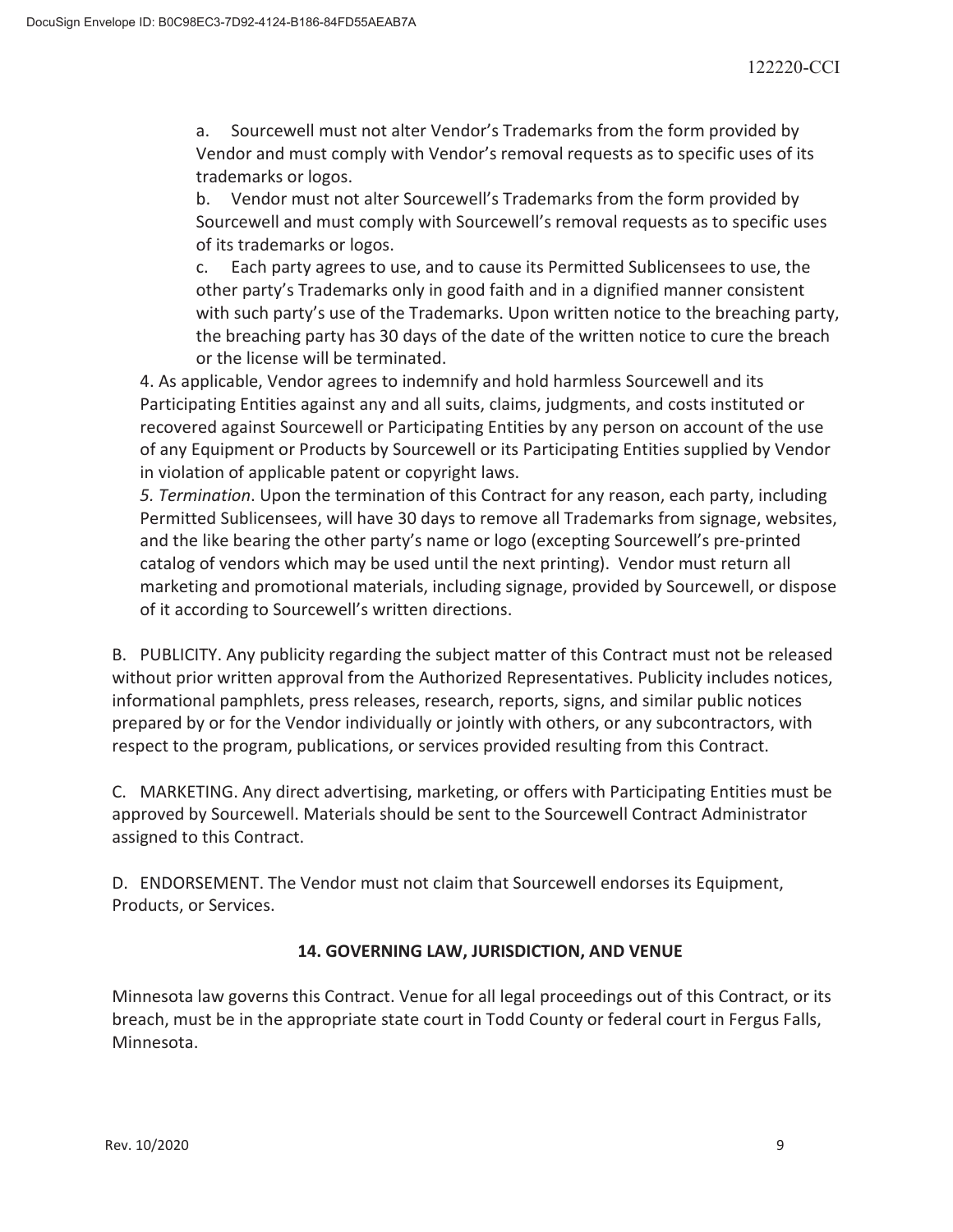## **15. FORCE MAJEURE**

Neither party to this Contract will be held responsible for delay or default caused by acts of God or other conditions that are beyond that party's reasonable control. A party defaulting under this provision must provide the other party prompt written notice of the default.

## **16. SEVERABILITY**

If any provision of this Contract is found to be illegal, unenforceable, or void then both Sourcewell and Vendor will be relieved of all obligations arising under such provisions. If the remainder of this Contract is capable of performance, it will not be affected by such declaration or finding and must be fully performed.

## **17. PERFORMANCE, DEFAULT, AND REMEDIES**

A. PERFORMANCE. During the term of this Contract, the parties will monitor performance and address unresolved contract issues as follows:

1. *Notification.* The parties must promptly notify each other of any known dispute and work in good faith to resolve such dispute within a reasonable period of time. If necessary, Sourcewell and the Vendor will jointly develop a short briefing document that describes the issue(s), relevant impact, and positions of both parties.

2. *Escalation.* If parties are unable to resolve the issue in a timely manner, as specified above, either Sourcewell or Vendor may escalate the resolution of the issue to a higher level of management. The Vendor will have 30 calendar days to cure an outstanding issue. 3. *Performance while Dispute is Pending*. Notwithstanding the existence of a dispute, the Vendor must continue without delay to carry out all of its responsibilities under the Contract that are not affected by the dispute. If the Vendor fails to continue without delay to perform its responsibilities under the Contract, in the accomplishment of all undisputed work, any additional costs incurred by Sourcewell and/or its Participating Entities as a result of such failure to proceed will be borne by the Vendor.

B. DEFAULT AND REMEDIES. Either of the following constitutes cause to declare this Contract, or any Participating Entity order under this Contract, in default:

- 1. Nonperformance of contractual requirements, or
- 2. A material breach of any term or condition of this Contract.

Written notice of default and a reasonable opportunity to cure must be issued by the party claiming default. Time allowed for cure will not diminish or eliminate any liability for liquidated or other damages. If the default remains after the opportunity for cure, the non-defaulting party may: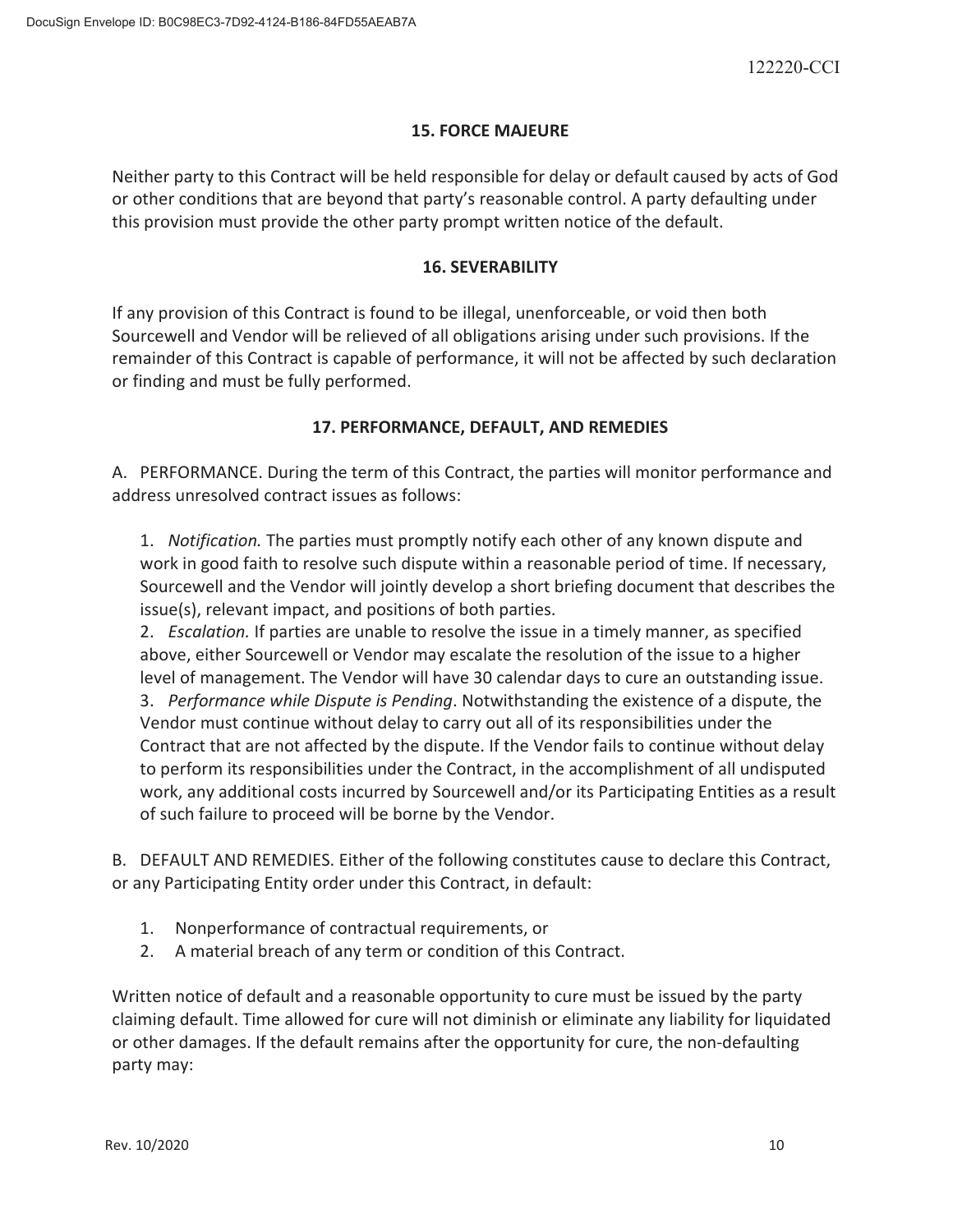**Exercise any remedy provided by law or equity, or** 

• Terminate the Contract or any portion thereof, including any orders issued against the Contract.

## **18. INSURANCE**

A. REQUIREMENTS. At its own expense, Vendor must maintain insurance policy(ies) in effect at all times during the performance of this Contract with insurance company(ies) licensed or authorized to do business in the State of Minnesota having an "AM BEST" rating of A- or better, with coverage and limits of insurance not less than the following:

1. *Workers' Compensation and Employer's Liability.* Workers' Compensation: As required by any applicable law or regulation. Employer's Liability Insurance: must be provided in amounts not less than listed below: Minimum limits:

\$500,000 each accident for bodily injury by accident \$500,000 policy limit for bodily injury by disease \$500,000 each employee for bodily injury by disease

2. *Commercial General Liability Insurance.* Vendor will maintain insurance covering its operations, with coverage on an occurrence basis, and must be subject to terms no less broad than the Insurance Services Office ("ISO") Commercial General Liability Form CG0001 (2001 or newer edition), or equivalent. At a minimum, coverage must include liability arising from premises, operations, bodily injury and property damage, independent contractors, products-completed operations including construction defect, contractual liability, blanket contractual liability, and personal injury and advertising injury. All required limits, terms and conditions of coverage must be maintained during the term of this Contract.

Minimum Limits:

\$1,000,000 each occurrence Bodily Injury and Property Damage \$1,000,000 Personal and Advertising Injury \$2,000,000 aggregate for Products-Completed operations \$2,000,000 general aggregate

3. *Commercial Automobile Liability Insurance.* During the term of this Contract, Vendor will maintain insurance covering all owned, hired, and non-owned automobiles in limits of liability not less than indicated below. The coverage must be subject to terms no less broad than ISO Business Auto Coverage Form CA 0001 (2010 edition or newer), or equivalent.

Minimum Limits:

\$1,000,000 each accident, combined single limit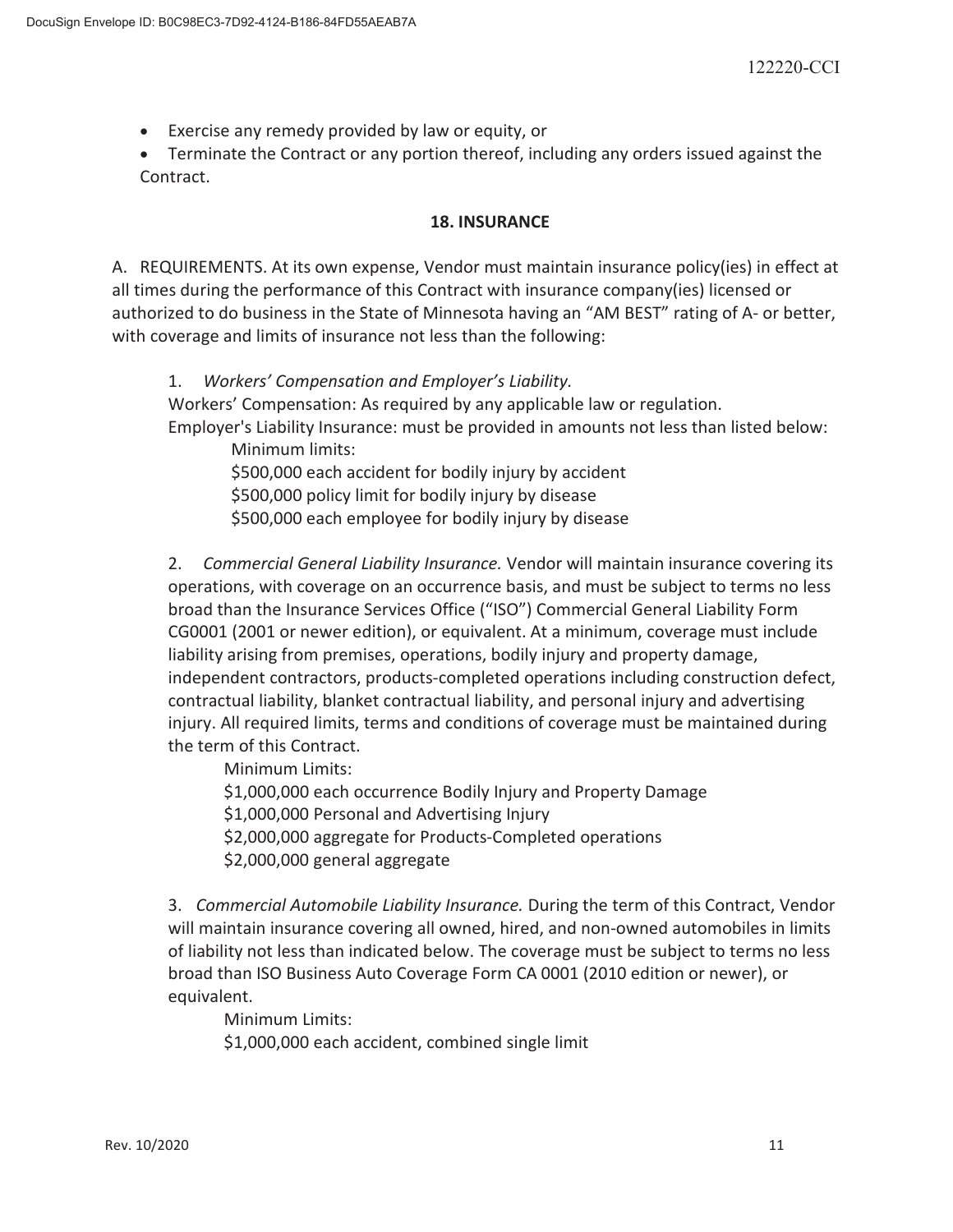4. *Umbrella Insurance*. During the term of this Contract, Vendor will maintain umbrella coverage over Workers' Compensation, Commercial General Liability, and Commercial Automobile.

 Minimum Limits: \$2,000,000

5. *Network Security and Privacy Liability Insurance*. During the term of this Contract, Vendor will maintain coverage for network security and privacy liability. The coverage may be endorsed on another form of liability coverage or written on a standalone policy. The insurance must cover claims which may arise from failure of Vendor's security resulting in, but not limited to, computer attacks, unauthorized access, disclosure of not public data – including but not limited to, confidential or private information, transmission of a computer virus, or denial of service.

 Minimum limits: \$2,000,000 per occurrence \$2,000,000 annual aggregate

Failure of Vendor to maintain the required insurance will constitute a material breach entitling Sourcewell to immediately terminate this Contract for default.

B. CERTIFICATES OF INSURANCE. Prior to commencing under this Contract, Vendor must furnish to Sourcewell a certificate of insurance, as evidence of the insurance required under this Contract. Prior to expiration of the policy(ies), renewal certificates must be mailed to Sourcewell, 202 12th Street Northeast, P.O. Box 219, Staples, MN 56479 or sent to the Sourcewell Contract Administrator assigned to this Contract. The certificates must be signed by a person authorized by the insurer(s) to bind coverage on their behalf.

Failure to request certificates of insurance by Sourcewell, or failure of Vendor to provide certificates of insurance, in no way limits or relieves Vendor of its duties and responsibilities in this Contract.

C. ADDITIONAL INSURED ENDORSEMENT AND PRIMARY AND NON-CONTRIBUTORY INSURANCE CLAUSE. Vendor agrees to list Sourcewell and its Participating Entities, including their officers, agents, and employees, as an additional insured under the Vendor's commercial general liability insurance policy with respect to liability arising out of activities, "operations," or "work" performed by or on behalf of Vendor, and products and completed operations of Vendor. The policy provision(s) or endorsement(s) must further provide that coverage is primary and not excess over or contributory with any other valid, applicable, and collectible insurance or self-insurance in force for the additional insureds.

D. WAIVER OF SUBROGATION. Vendor waives and must require (by endorsement or otherwise) all its insurers to waive subrogation rights against Sourcewell and other additional insureds for losses paid under the insurance policies required by this Contract or other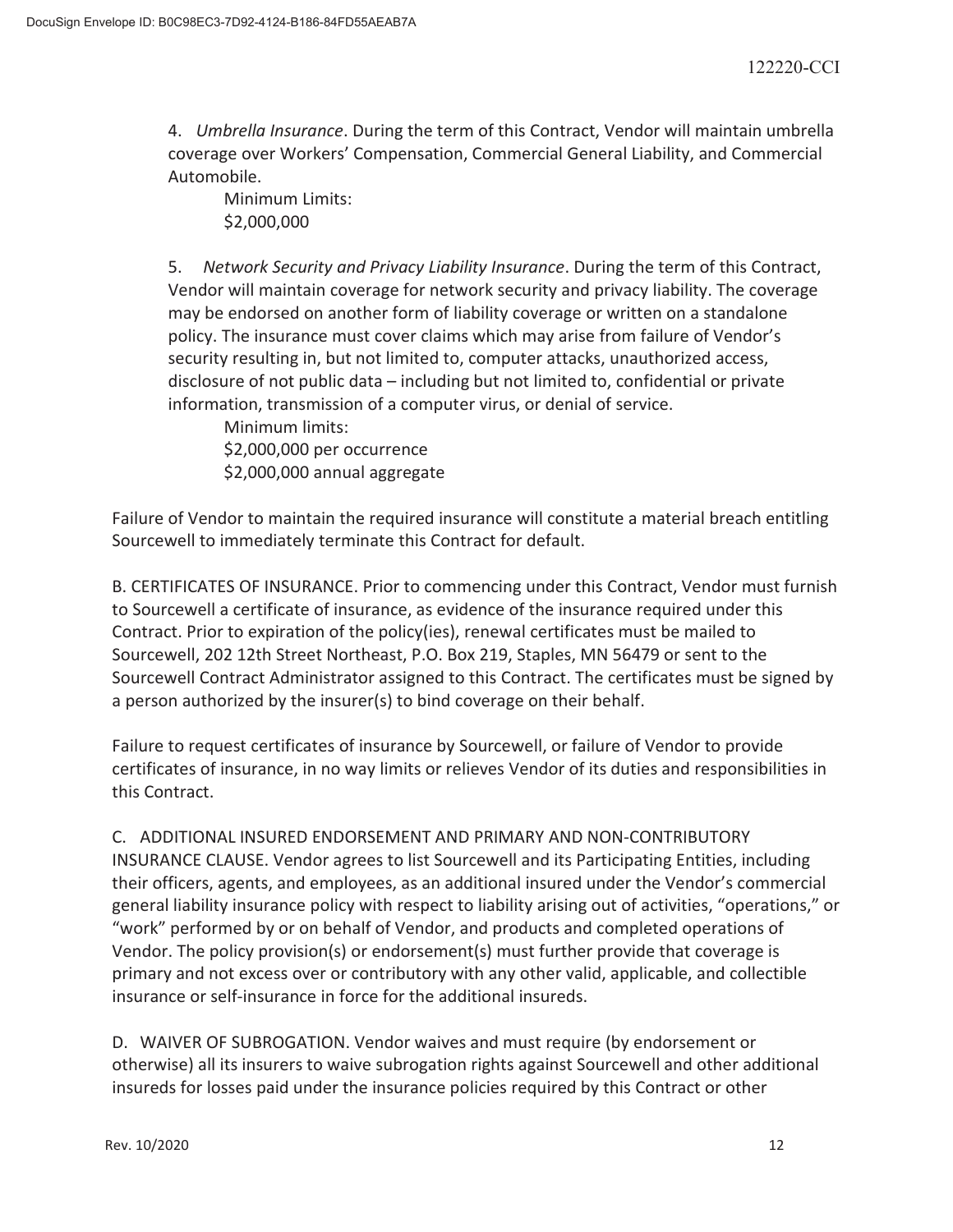insurance applicable to the Vendor or its subcontractors. The waiver must apply to all deductibles and/or self-insured retentions applicable to the required or any other insurance maintained by the Vendor or its subcontractors. Where permitted by law, Vendor must require similar written express waivers of subrogation and insurance clauses from each of its subcontractors.

E. UMBRELLA/EXCESS LIABILITY/SELF-INSURED RETENTION. The limits required by this Contract can be met by either providing a primary policy or in combination with umbrella/excess liability policy(ies), or self-insured retention.

## **19. COMPLIANCE**

A. LAWS AND REGULATIONS. All Equipment, Products, or Services provided under this Contract must comply fully with applicable federal laws and regulations, and with the laws in the states and provinces in which the Equipment, Products, or Services are sold.

B. LICENSES. Vendor must maintain a valid and current status on all required federal, state/provincial, and local licenses, bonds, and permits required for the operation of the business that the Vendor conducts with Sourcewell and Participating Entities.

## **20. BANKRUPTCY, DEBARMENT, OR SUSPENSION CERTIFICATION**

Vendor certifies and warrants that it is not in bankruptcy or that it has previously disclosed in writing certain information to Sourcewell related to bankruptcy actions. If at any time during this Contract Vendor declares bankruptcy, Vendor must immediately notify Sourcewell in writing.

Vendor certifies and warrants that neither it nor its principals are presently debarred, suspended, proposed for debarment, declared ineligible, or voluntarily excluded from programs operated by the State of Minnesota; the United States federal government or the Canadian government, as applicable; or any Participating Entity. Vendor certifies and warrants that neither it nor its principals have been convicted of a criminal offense related to the subject matter of this Contract. Vendor further warrants that it will provide immediate written notice to Sourcewell if this certification changes at any time.

# **21. PROVISIONS FOR NON-UNITED STATES FEDERAL ENTITY PROCUREMENTS UNDER UNITED STATES FEDERAL AWARDS OR OTHER AWARDS**

Participating Entities that use United States federal grant or FEMA funds to purchase goods or services from this Contract may be subject to additional requirements including the procurement standards of the Uniform Administrative Requirements, Cost Principles and Audit Requirements for Federal Awards, 2 C.F.R. § 200. Participating Entities may also require additional requirements based on specific funding specifications. Within this Article, all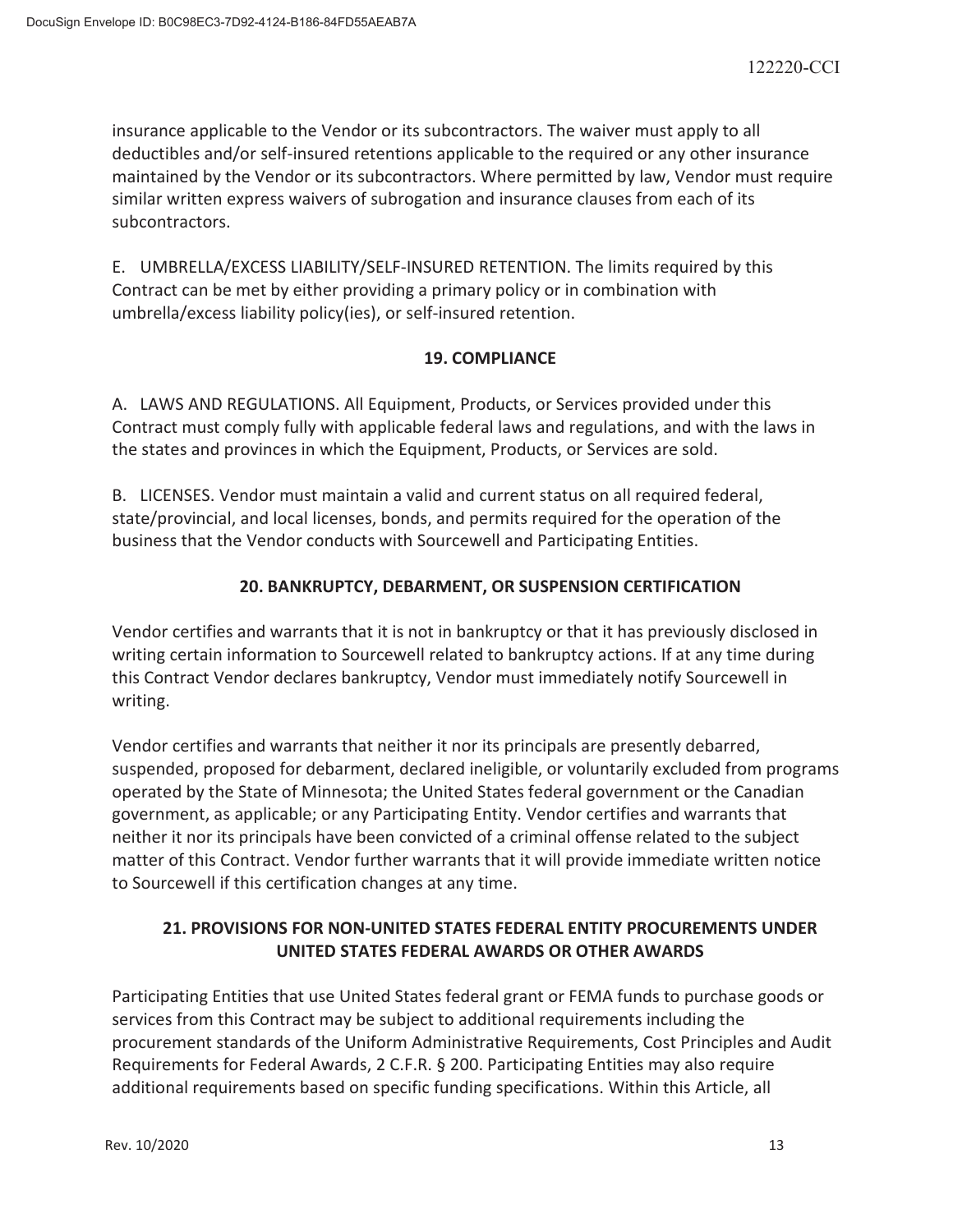references to "federal" should be interpreted to mean the United States federal government. The following list only applies when a Participating Entity accesses Vendor's Equipment, Products, or Services with United States federal funds.

A. EQUAL EMPLOYMENT OPPORTUNITY. Except as otherwise provided under 41 C.F.R. § 60, all contracts that meet the definition of "federally assisted construction contract" in 41 C.F.R. § 60- 1.3 must include the equal opportunity clause provided under 41 C.F.R. §60-1.4(b), in accordance with Executive Order 11246, "Equal Employment Opportunity" (30 FR 12319, 12935, 3 C.F.R. §, 1964-1965 Comp., p. 339), as amended by Executive Order 11375, "Amending Executive Order 11246 Relating to Equal Employment Opportunity," and implementing regulations at 41 C.F.R. § 60, "Office of Federal Contract Compliance Programs, Equal Employment Opportunity, Department of Labor." The equal opportunity clause is incorporated herein by reference.

B. DAVIS-BACON ACT, AS AMENDED (40 U.S.C. § 3141-3148). When required by federal program legislation, all prime construction contracts in excess of \$2,000 awarded by nonfederal entities must include a provision for compliance with the Davis-Bacon Act (40 U.S.C. § 3141-3144, and 3146-3148) as supplemented by Department of Labor regulations (29 C.F.R. § 5, "Labor Standards Provisions Applicable to Contracts Covering Federally Financed and Assisted Construction"). In accordance with the statute, contractors must be required to pay wages to laborers and mechanics at a rate not less than the prevailing wages specified in a wage determination made by the Secretary of Labor. In addition, contractors must be required to pay wages not less than once a week. The non-federal entity must place a copy of the current prevailing wage determination issued by the Department of Labor in each solicitation. The decision to award a contract or subcontract must be conditioned upon the acceptance of the wage determination. The non-federal entity must report all suspected or reported violations to the federal awarding agency. The contracts must also include a provision for compliance with the Copeland "Anti-Kickback" Act (40 U.S.C. § 3145), as supplemented by Department of Labor regulations (29 C.F.R. § 3, "Contractors and Subcontractors on Public Building or Public Work Financed in Whole or in Part by Loans or Grants from the United States"). The Act provides that each contractor or subrecipient must be prohibited from inducing, by any means, any person employed in the construction, completion, or repair of public work, to give up any part of the compensation to which he or she is otherwise entitled. The non-federal entity must report all suspected or reported violations to the federal awarding agency. Vendor must be in compliance with all applicable Davis-Bacon Act provisions.

C. CONTRACT WORK HOURS AND SAFETY STANDARDS ACT (40 U.S.C. § 3701-3708). Where applicable, all contracts awarded by the non-federal entity in excess of \$100,000 that involve the employment of mechanics or laborers must include a provision for compliance with 40 U.S.C. §§ 3702 and 3704, as supplemented by Department of Labor regulations (29 C.F.R. § 5). Under 40 U.S.C. § 3702 of the Act, each contractor must be required to compute the wages of every mechanic and laborer on the basis of a standard work week of 40 hours. Work in excess of the standard work week is permissible provided that the worker is compensated at a rate of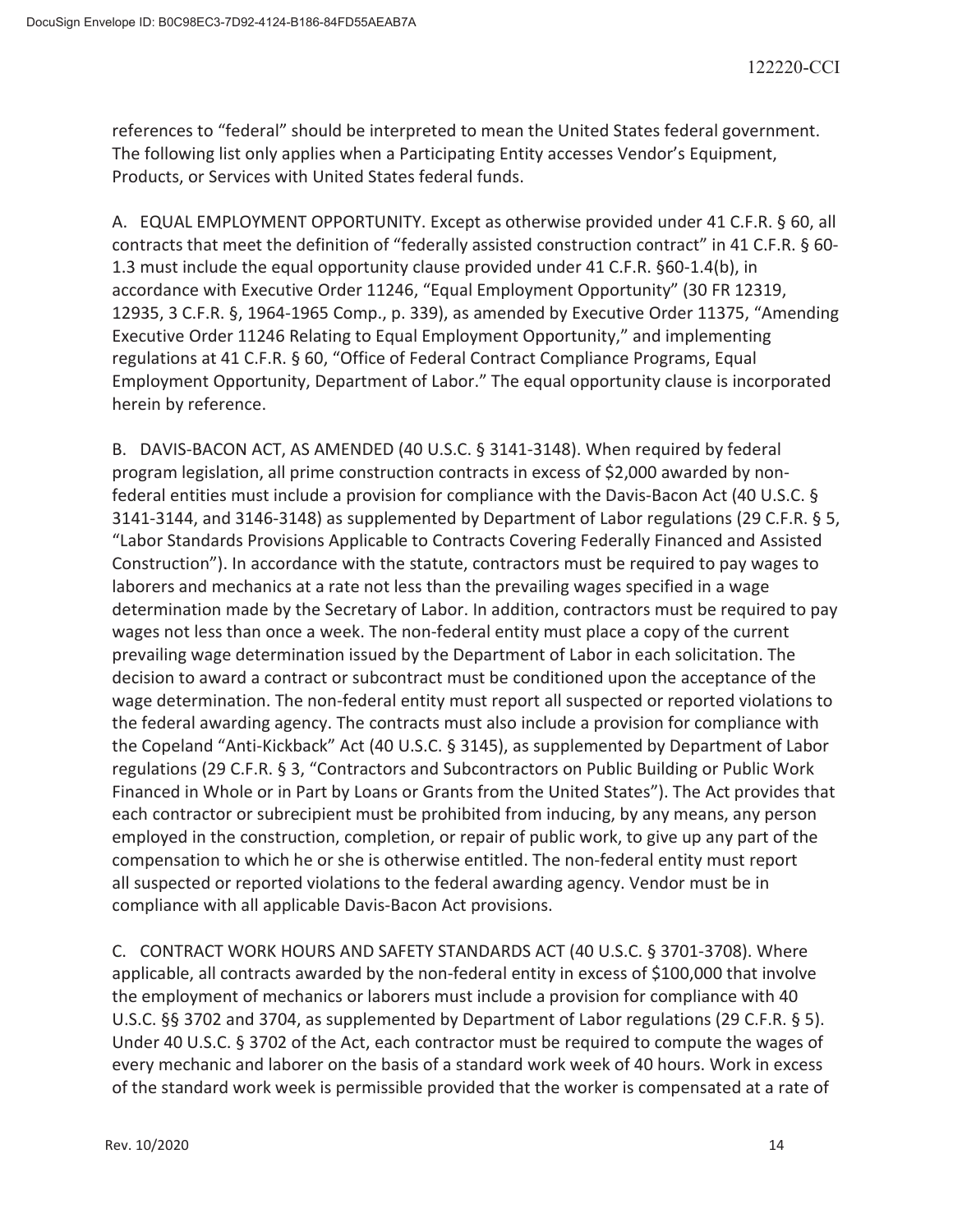not less than one and a half times the basic rate of pay for all hours worked in excess of 40 hours in the work week. The requirements of 40 U.S.C. § 3704 are applicable to construction work and provide that no laborer or mechanic must be required to work in surroundings or under working conditions which are unsanitary, hazardous or dangerous. These requirements do not apply to the purchases of supplies or materials or articles ordinarily available on the open market, or contracts for transportation or transmission of intelligence. This provision is hereby incorporated by reference into this Contract. Vendor certifies that during the term of an award for all contracts by Sourcewell resulting from this procurement process, Vendor must comply with applicable requirements as referenced above.

D. RIGHTS TO INVENTIONS MADE UNDER A CONTRACT OR AGREEMENT. If the federal award meets the definition of "funding agreement" under 37 C.F.R. § 401.2(a) and the recipient or subrecipient wishes to enter into a contract with a small business firm or nonprofit organization regarding the substitution of parties, assignment or performance of experimental, developmental, or research work under that "funding agreement," the recipient or subrecipient must comply with the requirements of 37 C.F.R. § 401, "Rights to Inventions Made by Nonprofit Organizations and Small Business Firms Under Government Grants, Contracts and Cooperative Agreements," and any implementing regulations issued by the awarding agency. Vendor certifies that during the term of an award for all contracts by Sourcewell resulting from this procurement process, Vendor must comply with applicable requirements as referenced above.

E. CLEAN AIR ACT (42 U.S.C. § 7401-7671Q.) AND THE FEDERAL WATER POLLUTION CONTROL ACT (33 U.S.C. § 1251-1387). Contracts and subgrants of amounts in excess of \$150,000 require the non-federal award to agree to comply with all applicable standards, orders or regulations issued pursuant to the Clean Air Act (42 U.S.C. § 7401- 7671q) and the Federal Water Pollution Control Act as amended (33 U.S.C. § 1251- 1387). Violations must be reported to the Federal awarding agency and the Regional Office of the Environmental Protection Agency (EPA). Vendor certifies that during the term of this Contract will comply with applicable requirements as referenced above.

F. DEBARMENT AND SUSPENSION (EXECUTIVE ORDERS 12549 AND 12689). A contract award (see 2 C.F.R. § 180.220) must not be made to parties listed on the government wide exclusions in the System for Award Management (SAM), in accordance with the OMB guidelines at 2 C.F.R. §180 that implement Executive Orders 12549 (3 C.F.R. § 1986 Comp., p. 189) and 12689 (3 C.F.R. § 1989 Comp., p. 235), "Debarment and Suspension." SAM Exclusions contains the names of parties debarred, suspended, or otherwise excluded by agencies, as well as parties declared ineligible under statutory or regulatory authority other than Executive Order 12549. Vendor certifies that neither it nor its principals are presently debarred, suspended, proposed for debarment, declared ineligible, or voluntarily excluded from participation by any federal department or agency.

G. BYRD ANTI-LOBBYING AMENDMENT, AS AMENDED (31 U.S.C. § 1352). Vendors must file any required certifications. Vendors must not have used federal appropriated funds to pay any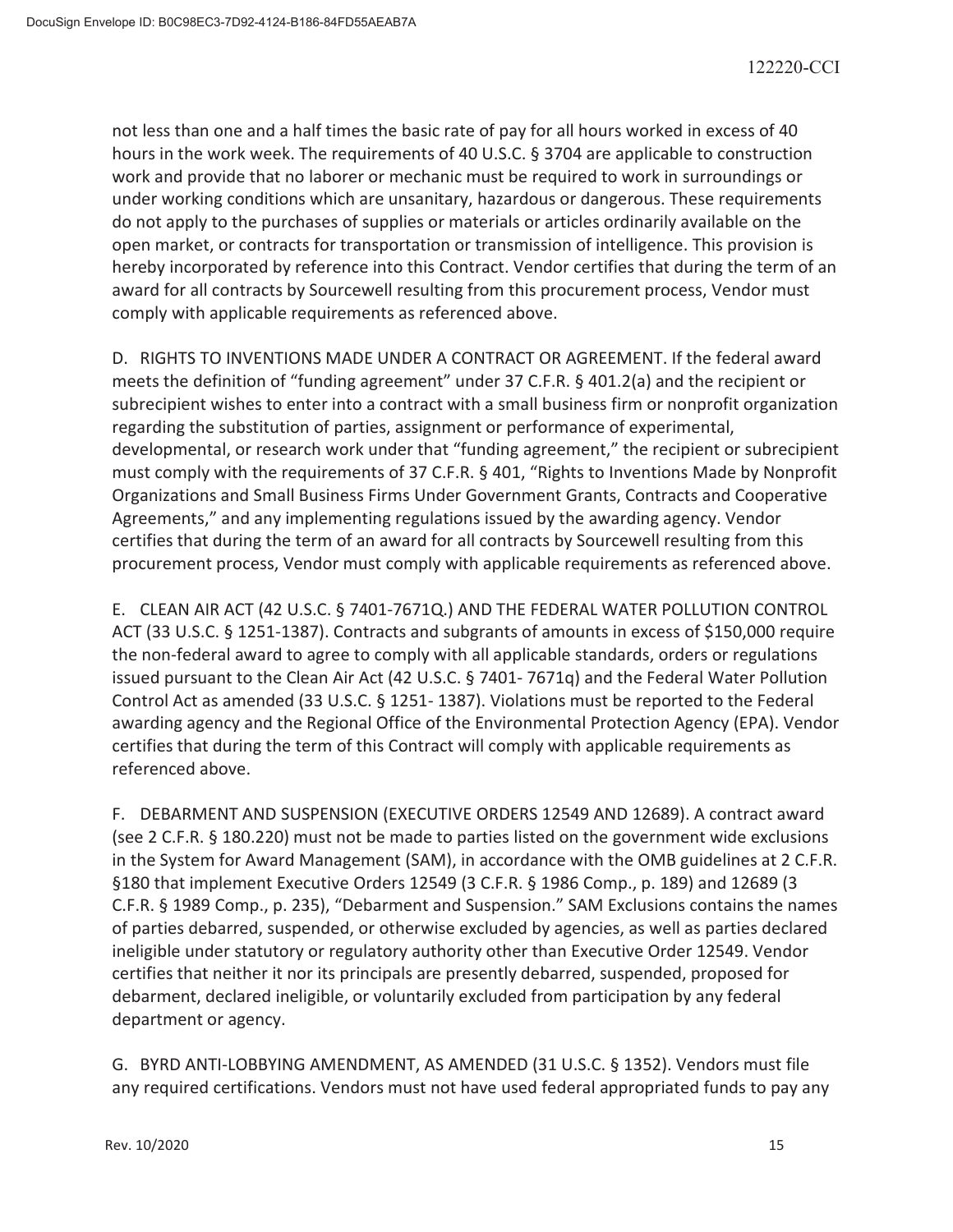person or organization for influencing or attempting to influence an officer or employee of any agency, a member of Congress, officer or employee of Congress, or an employee of a member of Congress in connection with obtaining any federal contract, grant, or any other award covered by 31 U.S.C. § 1352. Vendors must disclose any lobbying with non-federal funds that takes place in connection with obtaining any federal award. Such disclosures are forwarded from tier to tier up to the non-federal award. Vendors must file all certifications and disclosures required by, and otherwise comply with, the Byrd Anti-Lobbying Amendment (31 U.S.C. § 1352).

H. RECORD RETENTION REQUIREMENTS. To the extent applicable, Vendor must comply with the record retention requirements detailed in 2 C.F.R. § 200.333. The Vendor further certifies that it will retain all records as required by 2 C.F.R. § 200.333 for a period of 3 years after grantees or subgrantees submit final expenditure reports or quarterly or annual financial reports, as applicable, and all other pending matters are closed.

I. ENERGY POLICY AND CONSERVATION ACT COMPLIANCE. To the extent applicable, Vendor must comply with the mandatory standards and policies relating to energy efficiency which are contained in the state energy conservation plan issued in compliance with the Energy Policy and Conservation Act.

J. BUY AMERICAN PROVISIONS COMPLIANCE. To the extent applicable, Vendor must comply with all applicable provisions of the Buy American Act. Purchases made in accordance with the Buy American Act must follow the applicable procurement rules calling for free and open competition.

K. ACCESS TO RECORDS (2 C.F.R. § 200.336). Vendor agrees that duly authorized representatives of a federal agency must have access to any books, documents, papers and records of Vendor that are directly pertinent to Vendor's discharge of its obligations under this Contract for the purpose of making audits, examinations, excerpts, and transcriptions. The right also includes timely and reasonable access to Vendor's personnel for the purpose of interview and discussion relating to such documents.

L. PROCUREMENT OF RECOVERED MATERIALS (2 C.F.R. § 200.322). A non-federal entity that is a state agency or agency of a political subdivision of a state and its contractors must comply with Section 6002 of the Solid Waste Disposal Act, as amended by the Resource Conservation and Recovery Act. The requirements of Section 6002 include procuring only items designated in guidelines of the Environmental Protection Agency (EPA) at 40 C.F.R. § 247 that contain the highest percentage of recovered materials practicable, consistent with maintaining a satisfactory level of competition, where the purchase price of the item exceeds \$10,000 or the value of the quantity acquired during the preceding fiscal year exceeded \$10,000; procuring solid waste management services in a manner that maximizes energy and resource recovery; and establishing an affirmative procurement program for procurement of recovered materials identified in the EPA guidelines.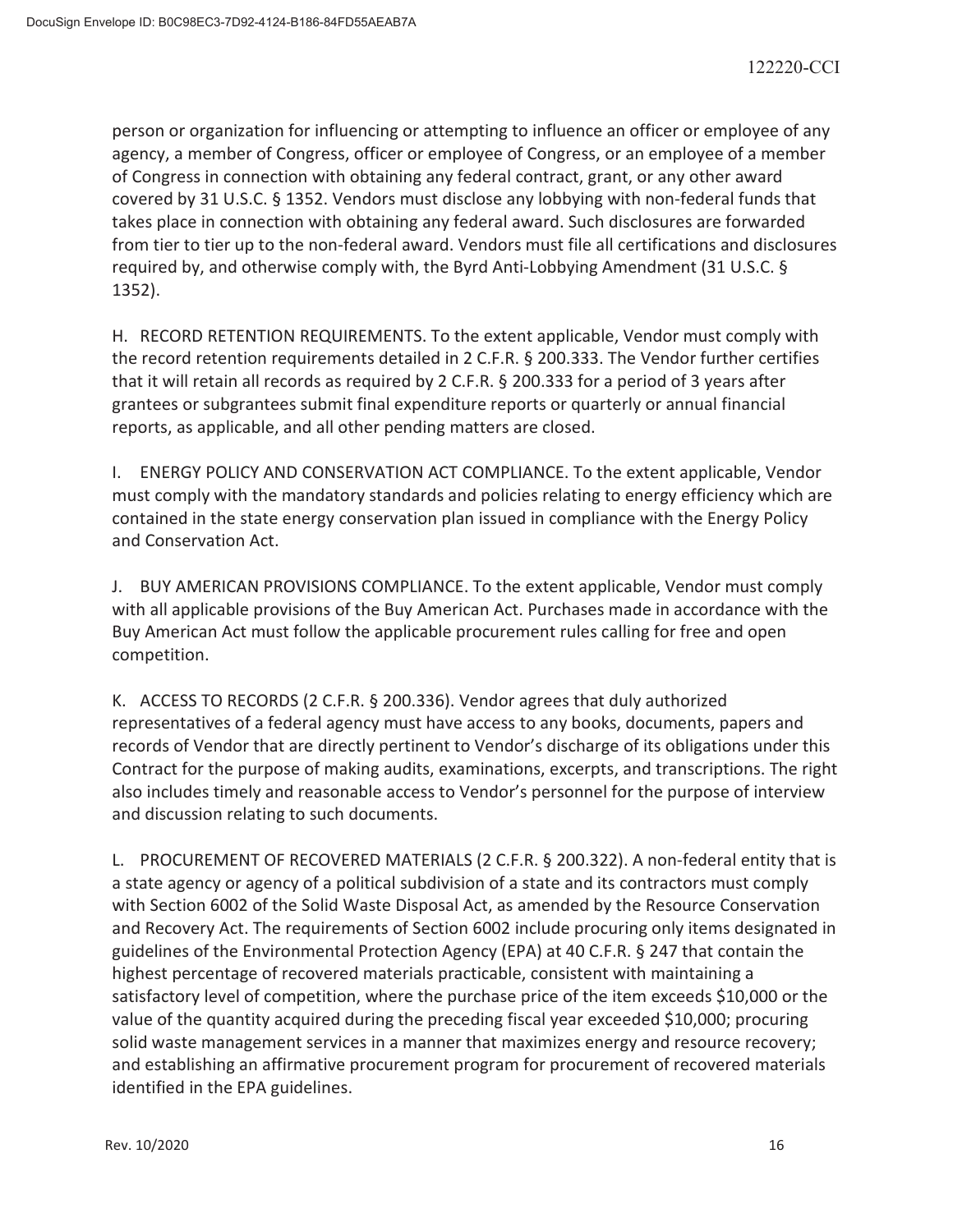#### **22. CANCELLATION**

Sourcewell or Vendor may cancel this Contract at any time, with or without cause, upon 60 days' written notice to the other party. However, Sourcewell may cancel this Contract immediately upon discovery of a material defect in any certification made in Vendor's Proposal. Cancellation of this Contract does not relieve either party of financial, product, or service obligations incurred or accrued prior to cancellation.

Sourcewell **Carry Counting Care Care Care Care Carry Cruise Car, Inc.** 

DocuSianed by: By: Christian Schwartz<br>By: COOFD2A139D06489...

Jeremy Schwartz **Nathan Kalin** Title: Director of Operations & Procurement/CPO

Date: 1/25/2021 | 11:47 AM CST

DocuSigned by: Nathan kalin

Title: President

Date: 1/25/2021 | 11:20 AM CST

Approved:<br>Docusigned by:

Clead Coavette By: \_\_\_\_\_\_\_\_\_\_\_\_\_\_\_\_\_\_\_\_\_\_\_\_\_\_

Chad Coauette Title: Executive Director/CEO

Date: \_\_\_\_\_\_\_\_\_\_\_\_\_\_\_\_\_\_\_\_\_\_\_\_ 1/25/2021 | 11:48 AM CST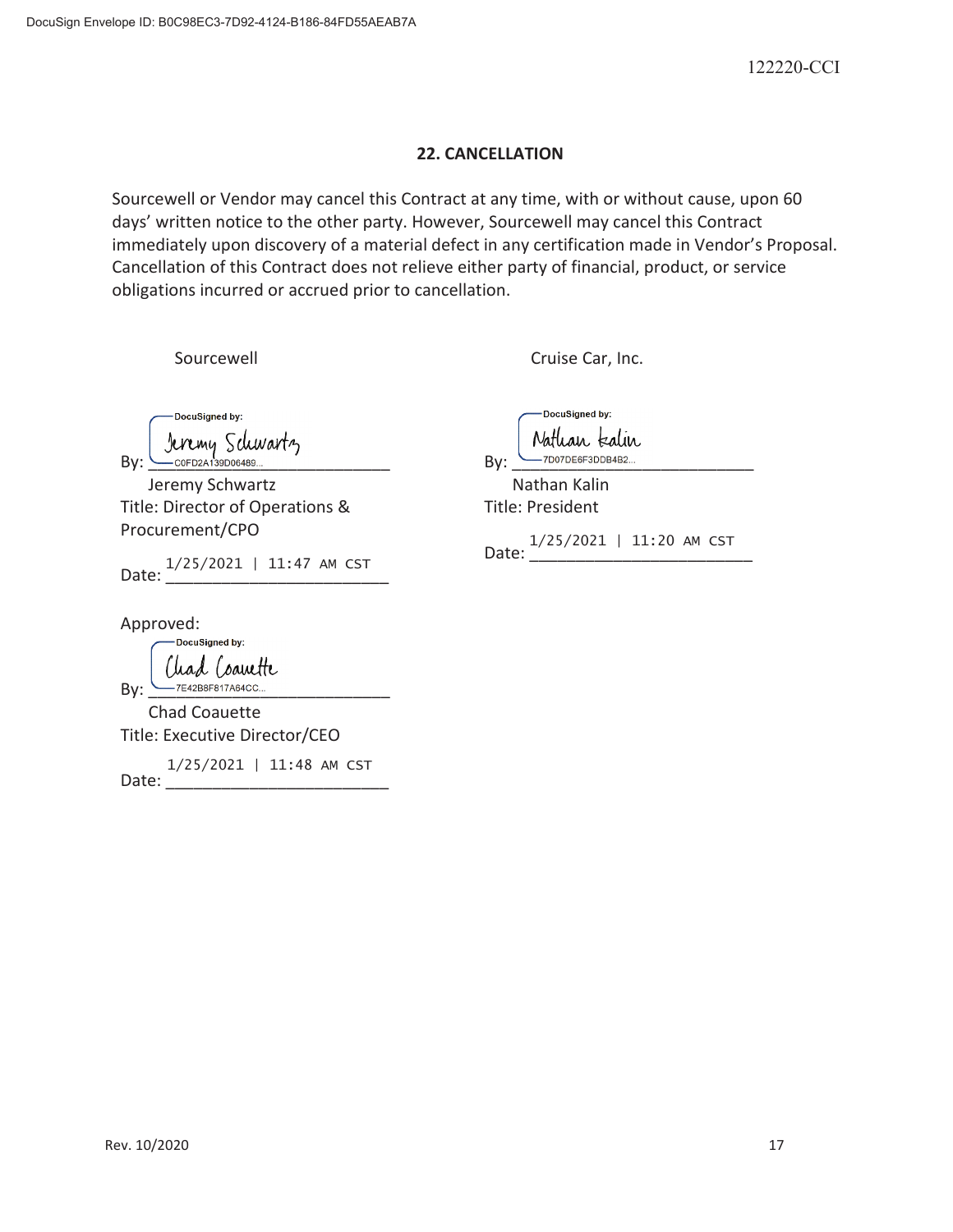# **RFP 122220 - Utility, Transport, Golf, and Recreation Vehicles with Related Accessories, Equipment, and Services**

## **Vendor Details**

| Company Name:                                                                           | Cruise Car. Inc.        |
|-----------------------------------------------------------------------------------------|-------------------------|
| Does your company conduct<br>business under any other name? If FL<br>yes, please state: |                         |
|                                                                                         | 1227 Hardin Ave         |
| Address:                                                                                | Sarasota. Florida 34243 |
| Contact:                                                                                | Nathan Kalin            |
| Fmail:                                                                                  | nathan@cruisecarinc.com |
| Phone:                                                                                  | 941-929-1630            |
| Fax:                                                                                    | 941-355-6470            |
| HST#                                                                                    | 201995065               |

#### **Submission Details**

| Created On:             | Wednesday December 09, 2020 09:54:37 |
|-------------------------|--------------------------------------|
| Submitted On:           | Tuesday December 22, 2020 11:17:43   |
| Submitted By:           | Nathan Kalin                         |
| Fmail:                  | nathan@cruisecarinc.com              |
| Transaction #:          | 6130d678-ec57-44d2-ba9a-16255ddadd64 |
| Submitter's IP Address: | 35.143.119.25                        |
|                         |                                      |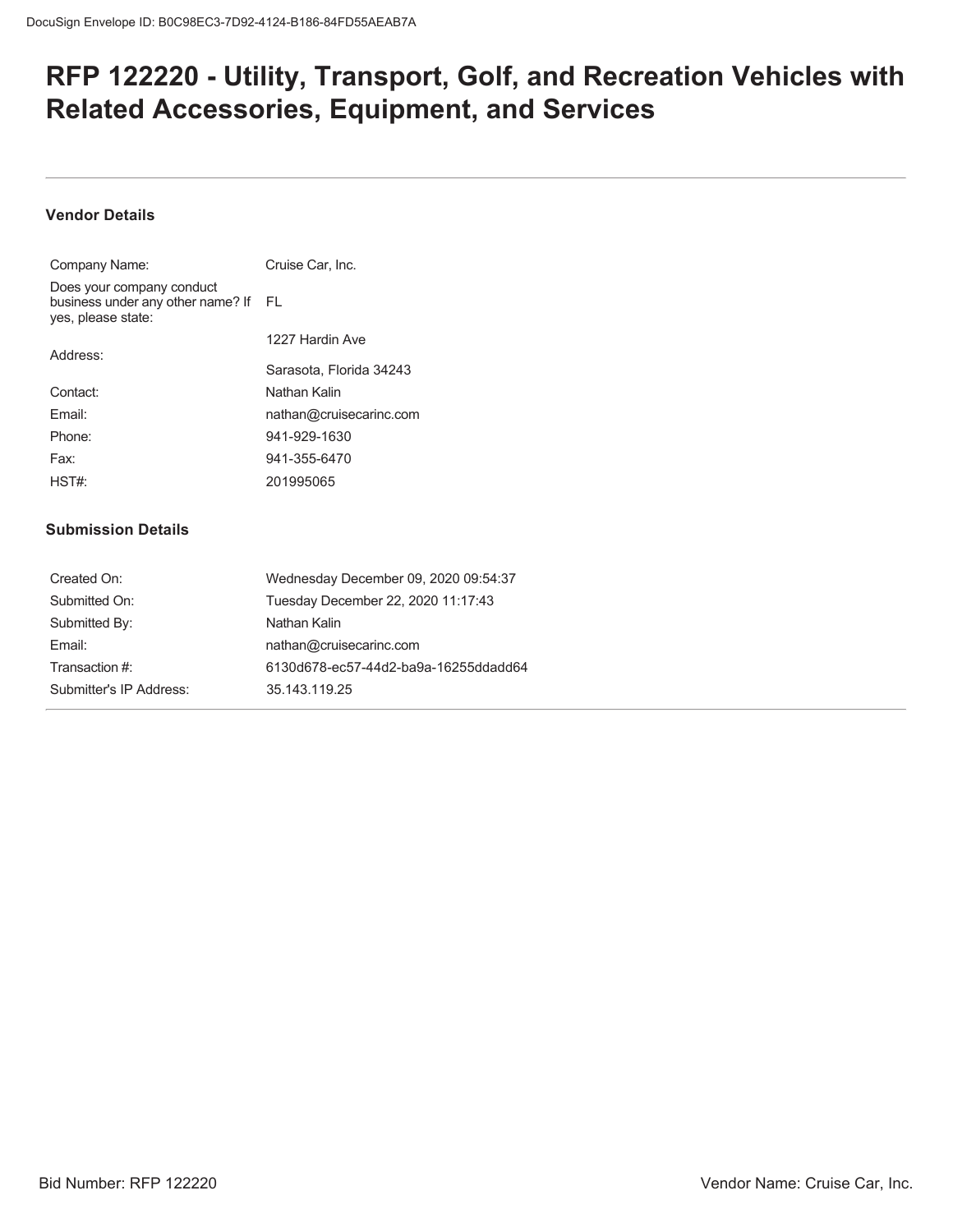## **Specifications**

## Table 1: Proposer Identity & Authorized Representatives

General Instructions (applies to all Tables) Sourcewell prefers a brief but thorough response to each question. Please do not merely attach additional documents to your response without also providing a substantive response. Do not leave answers blank; mark "NA" if the question does not apply to you (preferably with an explanation).

| Line<br><b>Item</b> | Question                                                                                                                                                                                                                                                                                                       | Response*                                                                                                  |  |
|---------------------|----------------------------------------------------------------------------------------------------------------------------------------------------------------------------------------------------------------------------------------------------------------------------------------------------------------|------------------------------------------------------------------------------------------------------------|--|
| $\overline{1}$      | Proposer Legal Name (and<br>applicable d/b/a, if any):                                                                                                                                                                                                                                                         | Cruise Car, Inc.                                                                                           |  |
| $\overline{2}$      | Proposer Address:                                                                                                                                                                                                                                                                                              | 1227 Hardin Avenue<br>Sarasota, FL 34243                                                                   |  |
| $\sqrt{3}$          | Proposer website address:                                                                                                                                                                                                                                                                                      | www.cruisecarinc.com                                                                                       |  |
| $\overline{4}$      | Proposer's Authorized<br>Representative (name, title,<br>address, email address & phone)<br>(The representative must have<br>authority to sign the "Proposer's<br>Assurance of Compliance" on<br>behalf of the Proposer and, in the<br>event of award, will be expected<br>to execute the resulting contract): | Nathan Kalin: President: nathan@cruisecarinc.com: 941-929-1630<br>1227 Hardin Avenue<br>Sarasota, FL 34243 |  |
| 5                   | Proposer's primary contact for this<br>proposal (name, title, address,<br>email address & phone):                                                                                                                                                                                                              | Nathan Kalin: President: nathan@cruisecarinc.com: 941-929-1630<br>1227 Hardin Avenue<br>Sarasota, FL 34243 |  |
| 6                   | Proposer's other contacts for this<br>proposal, if any (name, title,<br>address, email address & phone):                                                                                                                                                                                                       | Adam Sulimirski: CEO: adam@cruisecarinc.com: 941-929-1630<br>1227 Hardin Avenue<br>Sarasota, FL 34243      |  |

#### **Table 2: Company Information and Financial Strength**

| Line<br>Item | Question                                                                                                                                                                                         | Response*                                                                                                                                                                                                                                                                                                                                                                                                                                                                                                                                                                                                                                                                                                                                                                                                                                                                                                                                                                                                                                                                                                                                               |  |
|--------------|--------------------------------------------------------------------------------------------------------------------------------------------------------------------------------------------------|---------------------------------------------------------------------------------------------------------------------------------------------------------------------------------------------------------------------------------------------------------------------------------------------------------------------------------------------------------------------------------------------------------------------------------------------------------------------------------------------------------------------------------------------------------------------------------------------------------------------------------------------------------------------------------------------------------------------------------------------------------------------------------------------------------------------------------------------------------------------------------------------------------------------------------------------------------------------------------------------------------------------------------------------------------------------------------------------------------------------------------------------------------|--|
| 17           | Provide a brief history of your company,<br>including your company's core values,<br>business philosophy, and industry longevity<br>related to the requested equipment, products<br>or services. | Cruise Car began in December 2004, with the concept of equipping golf carts with<br>solar panels. In over 15+ years of business, Cruise Car has become the premier<br>American provider of Need-Specific, Street-Legal, Low-Speed-Vehicles that can be<br>fully customized to meet the needs of the individual buyer. Cruise Car offers 50+<br>vehicle models, all of which can be equipped for Street Legal Applications and can<br>be fitted with gas, electric or solar electric power drive options. Cruise Car<br>outcompetes other players in the market by providing its customers with the exact<br>vehicle they require. If the vehicle they need isn't in our standard offering, we design<br>it (with the customer's help) and build it. Our customers never need to upfit or re-rig<br>their vehicle upon delivery.<br>Cruise Car's Core Purpose is - To Build a Quality Company with Quality People<br>Our Niche: Providing Transportation Solutions with Need-Specific-Vehicles<br>Cruise Car Core Values:<br>Respect<br>Accountability<br><b>Teamwork</b><br>Mastery of Personal Skills<br>Solution-Oriented<br><b>Values Reputation</b> |  |
| l8           | What are your company's expectations in the<br>event of an award?                                                                                                                                | As a legacy contract holder of this award, Cruise Car is familiar with the needs and<br>wants of many of the Sourcewell Team and Sourcewell Participating Members. We<br>stand poised to continue providing our products and services across the wide-ranging<br>demographics of Sourcewell Members. We expect to grow our current customer<br>base, continue contributing to Sourcewell Newsletters, and to continue receiving first-<br>class support from Sourcewell Account Management.                                                                                                                                                                                                                                                                                                                                                                                                                                                                                                                                                                                                                                                             |  |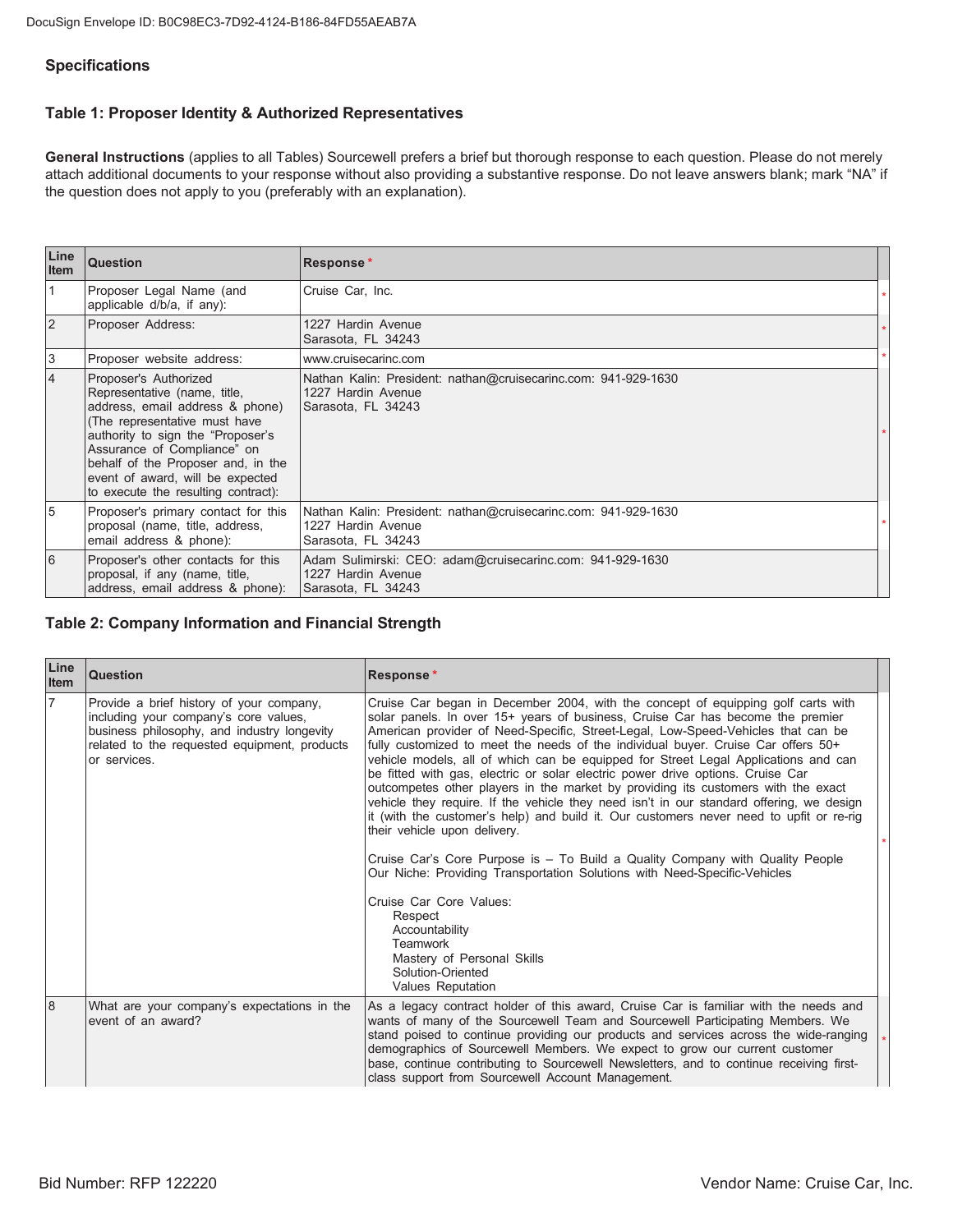| 9  | Demonstrate your financial strength and<br>stability with meaningful data. This could<br>include such items as financial statements,<br>SEC filings, credit and bond ratings, letters<br>of credit, and detailed reference letters.<br>Upload supporting documents (as applicable)<br>in the document upload section of your<br>response.                                                                                                                                                                                                                                                                                                                                                                                                                                                 | Cruise Car has succeeded in growing the size and strength of the company without<br>the use of Lines of Credit or outside investment. We look forward to many more<br>years of sustained and controlled growth, allowing us to maintain our business without<br>outside influence.                                                                                                                                                                                                                                                                                                                                                                                                                                                                                                                                                                                                                                                                                                                                                                                                                                                                                                                                                                                                                                                        |  |
|----|-------------------------------------------------------------------------------------------------------------------------------------------------------------------------------------------------------------------------------------------------------------------------------------------------------------------------------------------------------------------------------------------------------------------------------------------------------------------------------------------------------------------------------------------------------------------------------------------------------------------------------------------------------------------------------------------------------------------------------------------------------------------------------------------|-------------------------------------------------------------------------------------------------------------------------------------------------------------------------------------------------------------------------------------------------------------------------------------------------------------------------------------------------------------------------------------------------------------------------------------------------------------------------------------------------------------------------------------------------------------------------------------------------------------------------------------------------------------------------------------------------------------------------------------------------------------------------------------------------------------------------------------------------------------------------------------------------------------------------------------------------------------------------------------------------------------------------------------------------------------------------------------------------------------------------------------------------------------------------------------------------------------------------------------------------------------------------------------------------------------------------------------------|--|
| 10 | What is your US market share for the<br>solutions that you are proposing?                                                                                                                                                                                                                                                                                                                                                                                                                                                                                                                                                                                                                                                                                                                 | Cruise Car is a unique player in a multi-billion-dollar marketspace that divides into<br>several distinct segments. These segments include - Commodity Golf Carts, Off-Road<br>Vehicles, and Street Legal Low-Speed Vehicles.<br>The Commodity Golf Cart industry furnishes and supplies golf courses with<br>o<br>vehicles and also includes the rebuilding and refurbishing of used golf carts. This is<br>a high volume, low dollar market, which Cruise Car does not participate in, as it<br>typically results in a race to the bottom for vehicles with limited functionality and<br>durability.<br>The Off-Road Market comprises the majority of this market and is the largest of<br>O<br>the three markets detailed herein. These vehicles are high horsepower, high-speed<br>vehicles. Cruise Car has a minimal presence in this market as a UTV customizer,<br>offering unique vehicle options and configurations, but does not engage this market<br>actively.<br>Cruise Car primarily serves a niche sector of the Street Legal Low-Speed<br>Vehicle market, by providing a product line that is fully customizable in dimensions,<br>configuration, and functionality. This flexibility in vehicle design allows the customer to<br>build vehicles to their exact needs, instead of needing to retrofit or upfit a standard |  |
| 11 | What is your Canadian market share for the                                                                                                                                                                                                                                                                                                                                                                                                                                                                                                                                                                                                                                                                                                                                                | vehicle to serve a unique purpose. Cruise Car dominates this specialty market,<br>though it comprises a small percentage of the total overarching markets.<br>Cruise Car primarily serves the United States Market and thereby has a negligible                                                                                                                                                                                                                                                                                                                                                                                                                                                                                                                                                                                                                                                                                                                                                                                                                                                                                                                                                                                                                                                                                           |  |
| 12 | solutions that you are proposing?<br>Has your business ever petitioned for                                                                                                                                                                                                                                                                                                                                                                                                                                                                                                                                                                                                                                                                                                                | market share of our product-type in the Canadian market.<br>Cruise Car has NEVER petitioned for bankruptcy protection.                                                                                                                                                                                                                                                                                                                                                                                                                                                                                                                                                                                                                                                                                                                                                                                                                                                                                                                                                                                                                                                                                                                                                                                                                    |  |
| 13 | bankruptcy protection? If so, explain in detail.<br>How is your organization best described: is it                                                                                                                                                                                                                                                                                                                                                                                                                                                                                                                                                                                                                                                                                        | B - Cruise Car is best described as a Manufacturer.                                                                                                                                                                                                                                                                                                                                                                                                                                                                                                                                                                                                                                                                                                                                                                                                                                                                                                                                                                                                                                                                                                                                                                                                                                                                                       |  |
|    | a manufacturer, a distributor/dealer/reseller, or<br>a service provider? Answer whichever<br>question (either a) or b) just below) best<br>applies to your organization.<br>If your company is best described as a<br>a)<br>distributor/dealer/reseller (or similar entity),<br>provide your written authorization to act as a<br>distributor/dealer/reseller for the manufacturer<br>of the products proposed in this RFP. If<br>applicable, is your dealer network<br>independent or company owned?<br>If your company is best described as a<br>b)<br>manufacturer or service provider, describe<br>your relationship with your sales and service<br>force and with your dealer network in<br>delivering the products and services proposed<br>in this RFP. Are these individuals your | Cruise Car operates both an in-house sales team and is developing a network of<br>dealers nationwide, to provide "boots-on-the-ground" sales support. The latter are<br>classified as outside-sales teams as employees of a third party.<br>As of the third Quarter of 2020, Cruise Car believed the "Tesla" manufacturing<br>О<br>business model, was the best model for us - build one extremely efficient production<br>and sales location and provide our vehicles directly to the customers. Then we had<br>our year-end analysis with our Sourcewell Account Manager, and we were abruptly<br>confronted with the marginal share of the contract sales we executed compared to<br>Polaris. We, immediately, researched, planned, and began promoting a dealer<br>network initiative. To date, we have signed 27 dealers and will begin the onboarding<br>process to help them take advantage of our Sourcewell Contract in Q1 of 2021 -<br>assuming we receive the contract award.<br>Similarly, we operate both an in-house service team and a robust network of<br>nationwide service providers. In all, we have over 3,000 service shops & certified                                                                                                                                                                             |  |
|    | employees, or the employees of a third party?                                                                                                                                                                                                                                                                                                                                                                                                                                                                                                                                                                                                                                                                                                                                             | technicians in our network. Our internal service department fields the in-bound service<br>requests from our customers and coordinates the needed service, maintenance, or<br>warranty work with our local partner. Most of our new dealers also have service<br>capabilities and we will leverage those resources to support their local customer base.                                                                                                                                                                                                                                                                                                                                                                                                                                                                                                                                                                                                                                                                                                                                                                                                                                                                                                                                                                                  |  |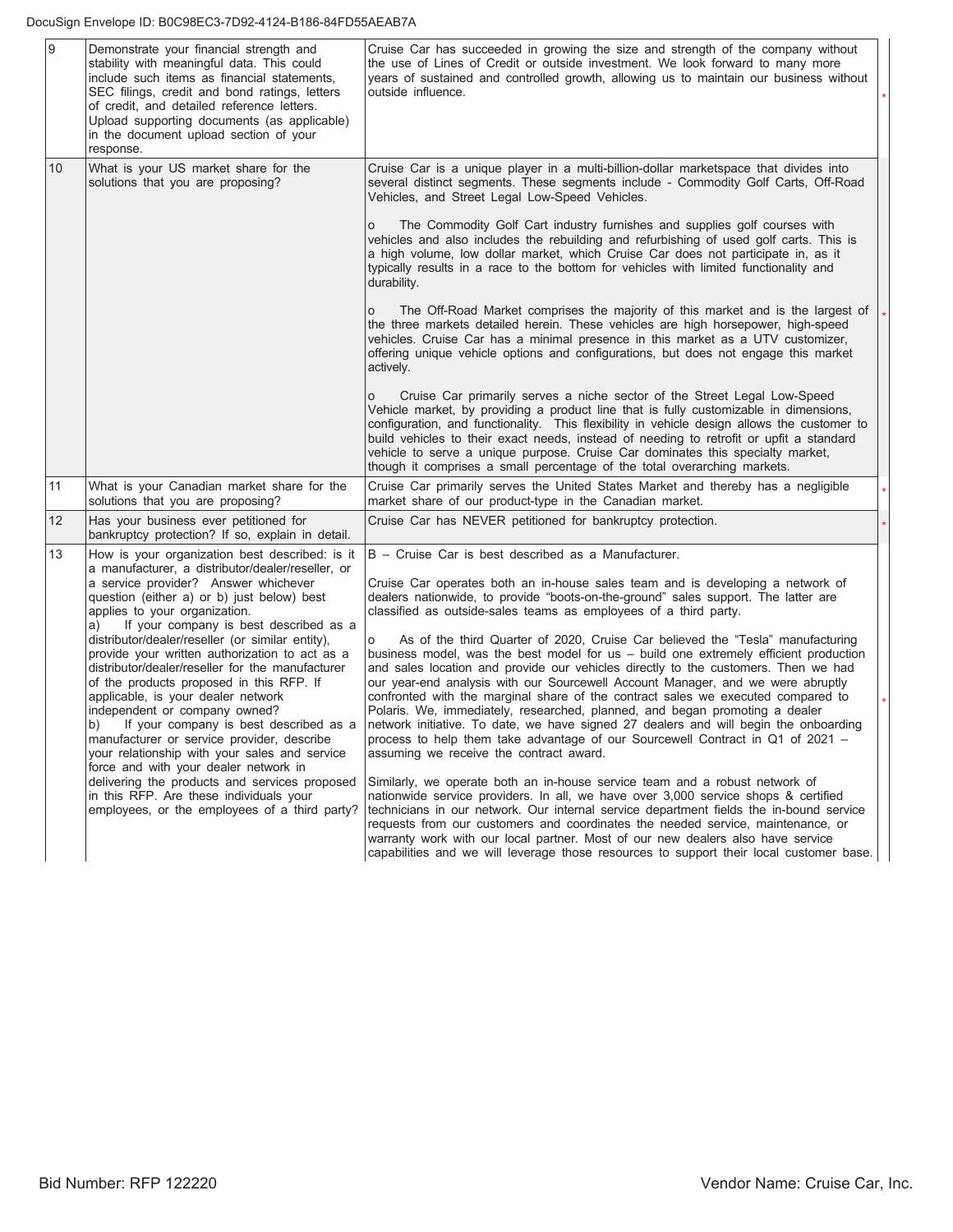| 14 | If applicable, provide a detailed explanation<br>outlining the licenses and certifications that<br>are both required to be held, and actually<br>held, by your organization (including third<br>parties and subcontractors that you use) in<br>pursuit of the business contemplated by this<br>RFP. | There are several licenses and certifications that enable manufacturers like Cruise<br>Car to thrive in this marketplace and provide a seamless one-stop-shop for our<br>customers across the nation.<br>Low-Speed-Vehicle Manufacturing License: This license, which is validated by the<br>DMV and NHTSA warrants that a vehicle manufacturer has the proper paperwork,<br>insurance, and ability to provide a safe vehicle that complies with the Low-Speed-<br>Vehicle requirements. This License is what allows manufacturers like Cruise Car the<br>ability to assign and print 17-Digit VIN codes which are required for vehicles to be<br>registered and plated. Cruise Car holds this license.<br>NHTSA Safety Certification: NHTSA routinely audits vehicle manufacturers and<br>requires these manufacturers to provide test vehicles to ascertain the safety of the                                                                                               |
|----|-----------------------------------------------------------------------------------------------------------------------------------------------------------------------------------------------------------------------------------------------------------------------------------------------------|-------------------------------------------------------------------------------------------------------------------------------------------------------------------------------------------------------------------------------------------------------------------------------------------------------------------------------------------------------------------------------------------------------------------------------------------------------------------------------------------------------------------------------------------------------------------------------------------------------------------------------------------------------------------------------------------------------------------------------------------------------------------------------------------------------------------------------------------------------------------------------------------------------------------------------------------------------------------------------|
|    |                                                                                                                                                                                                                                                                                                     | product. Cruise Car most recently completed & passed this test in Q3 of 2020.<br>DMV Approved Dealerships: All dealerships must be authorized by the local DMV<br>before they can sell vehicles on behalf of a manufacturer. This authorization ensures<br>that there is not a territorial conflict between two neighboring dealerships and that the<br>dealer has the proper credentials and certificates required to sell road-worthy<br>vehicles. Each Cruise Car dealer has been vetted and approved by the local DMV.<br>CARB Certification: The California Air Resources Board (CARB) Certification is an<br>essential license to hold in order to sell vehicles in the state of California. California<br>requires that vehicles be sent to their corresponding laboratories for air pollution<br>testing before they will designate vehicle manufacturers as CARB Certified. It is<br>extremely difficult to sell vehicles to commercial organizations like Schools & |
|    |                                                                                                                                                                                                                                                                                                     | Universities or Local and Municipal Government entities without this certification.<br>Cruise Car is CARB certified.<br>DOT / CDL Licenses: The Department of Transportation and Commerical Driver's<br>License are essential certifications to operate an in-house shipping solution. All of<br>our mechanics & drivers hold their CDL license and our trucks and trailers are all<br>DOT approved commercial transports. These designations allow us the flexibility to<br>operate a full shipping department and provide our customers with door-to-door<br>delivery solutions.                                                                                                                                                                                                                                                                                                                                                                                            |
| 15 | Provide all "Suspension or Debarment"<br>information that has applied to your<br>organization during the past ten years.                                                                                                                                                                            | Not Applicable. Neither process or action has been applied to Cruise Car.                                                                                                                                                                                                                                                                                                                                                                                                                                                                                                                                                                                                                                                                                                                                                                                                                                                                                                     |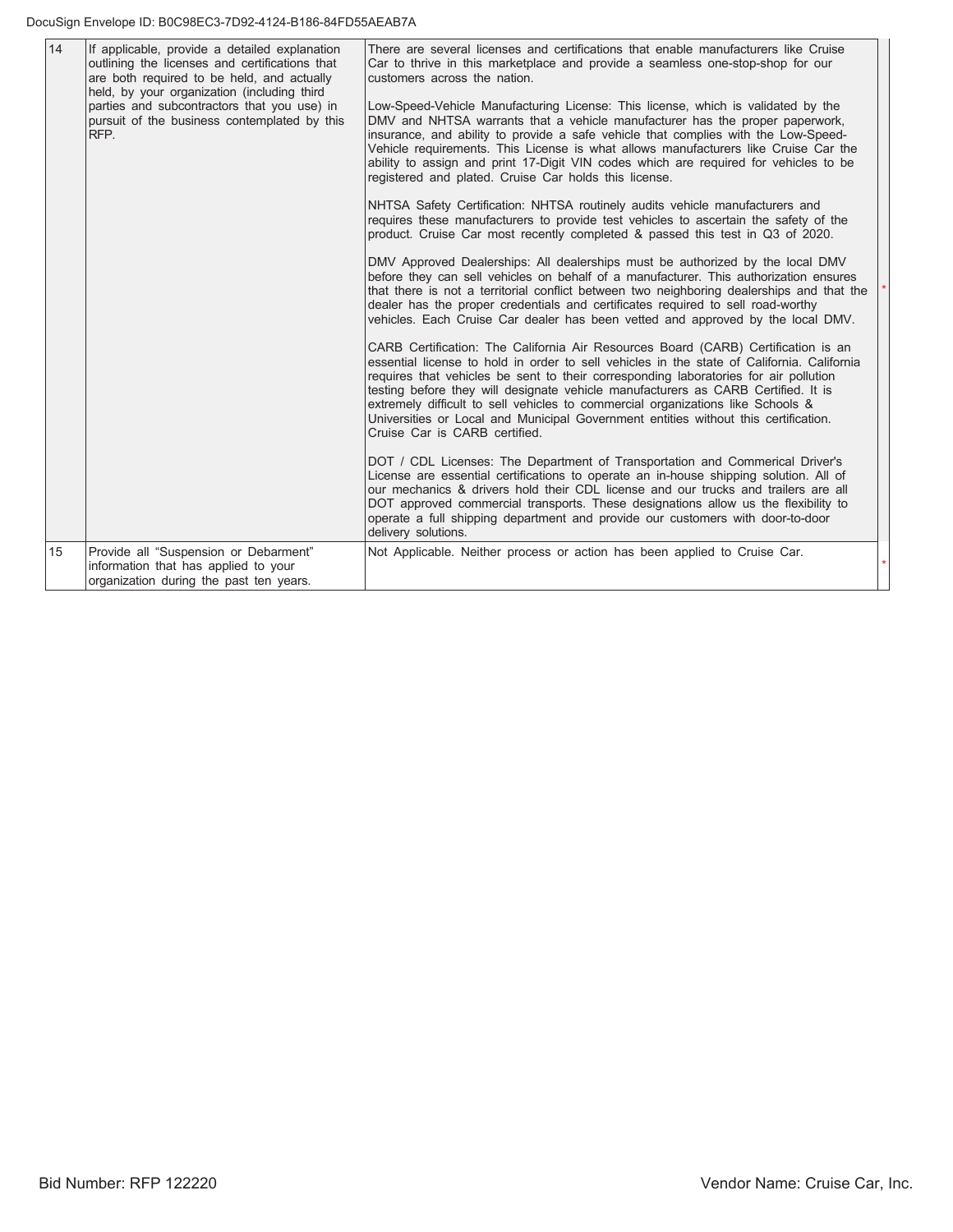#### Table 3: Industry Recognition & Marketplace Success

| Line<br>Item | <b>Question</b>                                                                                                                                                                            | Response*                                                                                                                       |         |
|--------------|--------------------------------------------------------------------------------------------------------------------------------------------------------------------------------------------|---------------------------------------------------------------------------------------------------------------------------------|---------|
| 16           | Describe any relevant industry awards or<br>recognition that your company has received<br>in the past five years                                                                           | 2017 - Cruise Car wins the Economic Development Council (EDC) Award for<br>Most Creative Business Design.                       |         |
|              |                                                                                                                                                                                            | 2018 - Cruise Car awarded with GrowFL recognition as a Top Company to<br>Watch in Florida.                                      | $\star$ |
|              |                                                                                                                                                                                            | 2019 - Finalist for the Sterling Manufacturer Business Excellence Award                                                         |         |
|              |                                                                                                                                                                                            | 2019 - Awarded among the Top 500 Gulf Coast Companies<br>Designated as the fastest-growing company on the Gulf Coast of Florida |         |
| 17           | What percentage of your sales are to the                                                                                                                                                   | 25% in 2018                                                                                                                     |         |
|              | governmental sector in the past three years                                                                                                                                                | 36% in 2019                                                                                                                     |         |
|              |                                                                                                                                                                                            | 49% in 2020                                                                                                                     |         |
| 18           | What percentage of your sales are to the                                                                                                                                                   | 2018: 21%                                                                                                                       |         |
|              | education sector in the past three years                                                                                                                                                   | 2019: 23%                                                                                                                       | $\star$ |
|              |                                                                                                                                                                                            | 2020: 16%                                                                                                                       |         |
| 19           | List any state, provincial, or cooperative<br>purchasing contracts that you hold. What is<br>the annual sales volume for each of these<br>contracts over the past three years?             | Sourcewell:<br>2018: \$554,842.06<br>$\circ$<br>$\circ$<br>2019: \$402,848.80<br>$\Omega$<br>2020: \$434,897.31                 |         |
|              |                                                                                                                                                                                            | BuyBoard:<br>2018: \$0<br>$\circ$<br>2019: \$523,045.52<br>O<br>2020: \$223,213.00<br>$\Omega$                                  |         |
|              |                                                                                                                                                                                            | <b>FL State Contract:</b><br>2018: \$84,582.10<br>$\circ$<br>2019: \$134,978.46<br>$\circ$<br>2020: \$112,698.32<br>$\circ$     |         |
| 20           | List any GSA contracts or Standing Offers<br>and Supply Arrangements (SOSA) that you<br>hold. What is the annual sales volume for<br>each of these contracts over the past three<br>years? | Schedule 23: GS-30F-0037V<br>2018: \$1.2m<br>$\circ$<br>2019: \$2.2m<br>$\circ$<br>2020: \$2m<br>$\circ$                        |         |
|              |                                                                                                                                                                                            | Schedule 78: GS-03F-0109V<br>2018: \$1.7m<br>O<br>2019: \$3m<br>$\circ$<br>2020: \$3.1m<br>$\circ$                              |         |

#### **Table 4: References/Testimonials**

Line Item 21. Supply reference information from three customers who are eligible to be Sourcewell participating entities.

| <b>Entity Name *</b>       | <b>Contact Name*</b> | <b>IPhone Number*</b> |  |
|----------------------------|----------------------|-----------------------|--|
| Aviate Enterprises         | Aaron Sampat         | $(916)$ 993-4011      |  |
| Bravo, Inc.                | Stephen Berge        | 239.471.8127          |  |
| ISoka Gakkai International | Bernard Kuehu        | 954.349.5000          |  |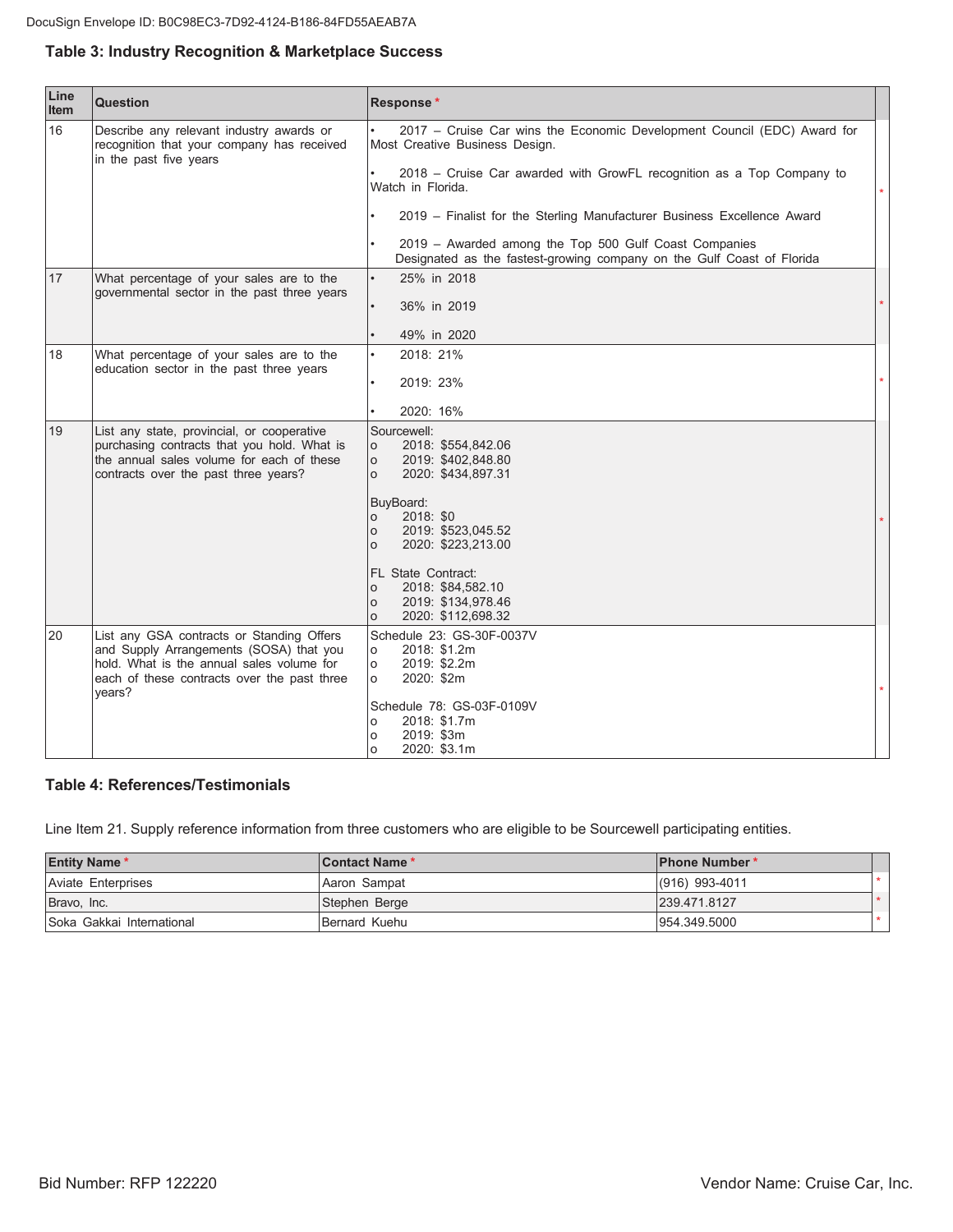#### **Table 5: Top Five Government or Education Customers**

Line Item 22. Provide a list of your top five government, education, or non-profit customers (entity name is optional), including entity type, the state or province the entity is located in, scope of the project(s), size of transaction(s), and dollar volumes from the past three years.

| <b>Entity Name</b>                           | <b>Entity Type *</b> | State /<br><b>Province</b> * | Scope of Work *                                                                                                                                                                                                                                                                    | <b>Size of Transactions*</b>                              | <b>Dollar Volume Past Three</b><br>Years * |  |
|----------------------------------------------|----------------------|------------------------------|------------------------------------------------------------------------------------------------------------------------------------------------------------------------------------------------------------------------------------------------------------------------------------|-----------------------------------------------------------|--------------------------------------------|--|
| <b>UTRGV</b>                                 | Education            | Texas - TX                   | in 2019 Cruise Car designed<br>and built a custom fleet of 8-<br>passenger Electric LSVs for their<br>Edinburgh and Brownsville<br>Campuses. These vehicles were<br>specially designed to have all<br>passengers facing the same<br>direction.<br>In 2020 we've been contracted to | 23 - Custom 8-Passenger<br>LSVs<br>11 - Utility LSV Carts | \$650,000.00                               |  |
|                                              |                      |                              | build fleets of utility vehicles for<br>their maintenance staff                                                                                                                                                                                                                    |                                                           |                                            |  |
| UT: Austin                                   | Education            | Texas - TX                   | First transaction with UT Austin in<br>2020. Cruise Car was contracted<br>to build a fleet of Custom Utility<br>Vehicles complete with Enclosed<br>Van Boxes and Hydraulic Dump<br>Beds.                                                                                           | 6 - Custom Utility LSVs                                   | \$125,000.00                               |  |
| City of Orlando                              | Government           | Florida - FL                 | Ongoing relationship providing<br>Utility Carts, Passenger Shuttles<br>and Task Specific LSVs to City<br>of Orlando. Most carts have been<br>requested as Street Legal LSVs.                                                                                                       | Dozens of Utility and<br>Passenger LSVs.                  | \$300,000.00                               |  |
| Antelope<br>Valley School<br><b>District</b> | Education            | California - CA              | Cruise Car was contracted to<br>build and delivery Gas-Powered<br>LSVs for their maintenance fleet.                                                                                                                                                                                | 10 Gas Powered Utility<br>LSVs                            | \$150,000.00                               |  |
| Livingston<br>School District                | Education            | New Jersey - NJ              | Cruise Car was contracted to<br>build and deliver fleets of 4WD<br>UTV Side-by-Sides. These UTVs<br>were equipped with Snow Plows<br>to aid the school in clearing the<br>roads for their vehicles & thru<br>traffic.                                                              | 10 Side-by-Side UTVs                                      | \$150,000.00                               |  |

#### **Table 6: Ability to Sell and Deliver Service**

Describe your company's capability to meet the needs of Sourcewell participating entities across the US and Canada, as applicable. Your response should address in detail at least the following areas: locations of your network of sales and service providers, the number of workers (full-time equivalents) involved in each sector, whether these workers are your direct employees (or employees of a third party), and any overlap between the sales and service functions.

| Line<br><b>Item</b> | <b>Question</b> | Response*                                                                                                                                                                                                                                                                                                                                                                                                                                                                                                                                                                                                                                                                               |
|---------------------|-----------------|-----------------------------------------------------------------------------------------------------------------------------------------------------------------------------------------------------------------------------------------------------------------------------------------------------------------------------------------------------------------------------------------------------------------------------------------------------------------------------------------------------------------------------------------------------------------------------------------------------------------------------------------------------------------------------------------|
| 23                  | Sales force.    | Cruise Car's in-house sales team has historically driven all company sales. Our sales<br>team works from our headquarters in Sarasota, FL. At present, our internal sales team<br>of (5) individuals generate leads and capture sales in excess of \$5m, annually. These<br>individuals are all full-time employees. While this output has been steadily increasing<br>annually, we're aware that in order to capture a larger slice of our market, we need<br>local sales-people that represent our company & products in strategic locations<br>throughout the country. More on our dealership planning & the associated sales<br>increase we expect from it in the next answer (24). |
|                     |                 | Our Sales Team utilizes advanced tools like the Salesforce CRM & Marketing Cloud<br>combined with Purchasing and Buying analyses tools like GovSpend & Contact Data<br>from Zoominfo to ensure we are reaching the right people at the right organizations<br>who are either Sourcewell Members or who would benefit from a Sourcewell<br>Membership.                                                                                                                                                                                                                                                                                                                                   |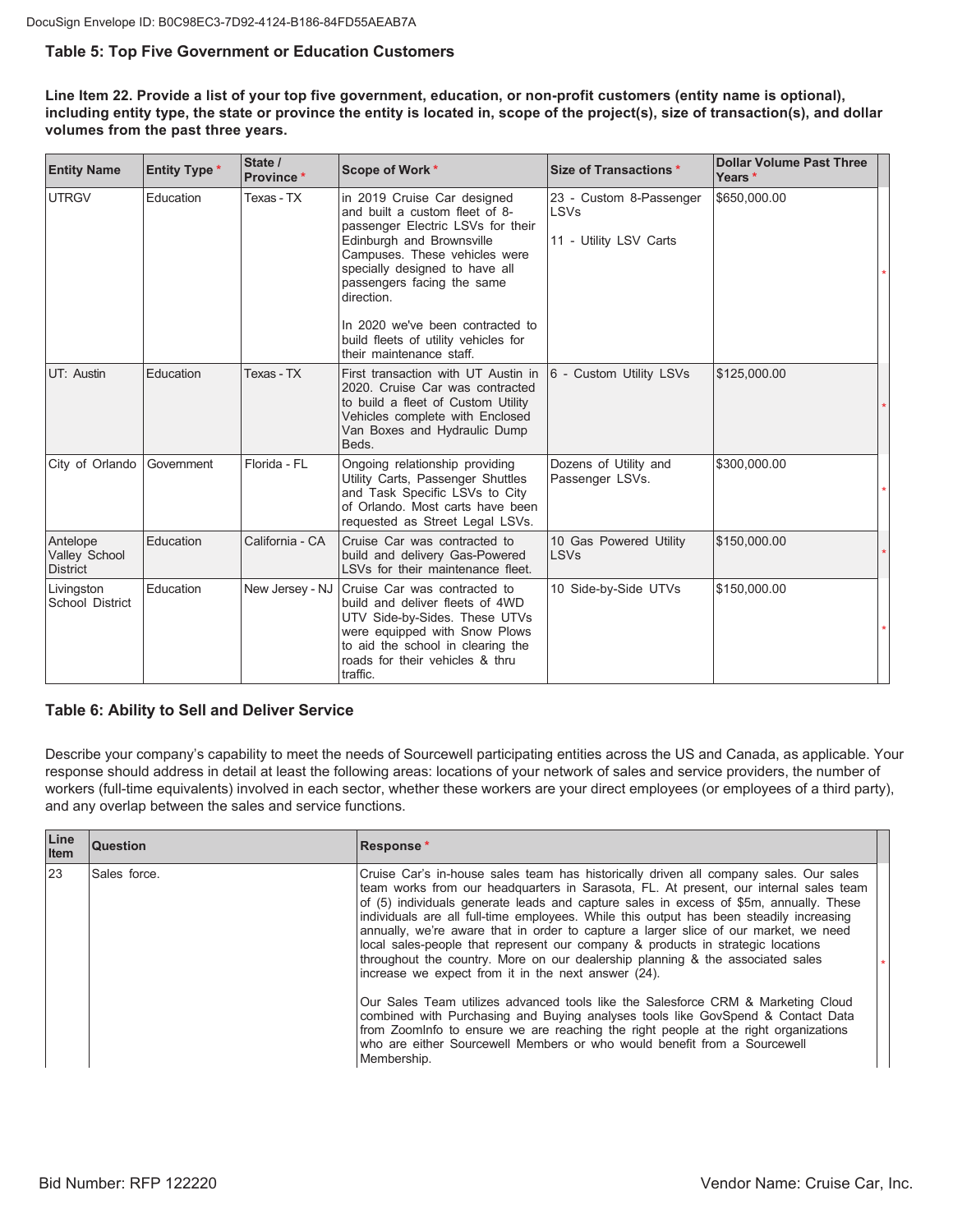| 24 |                                                                                                                                                                                                                                                                         | Dealer network or other distribution methods. Historically, Cruise Car has been supplying and supporting our customers within the<br>Factory-Direct Business Model. This model has allowed us to have extreme oversight<br>in the vehicle production, customer sales experience and after-sale customer service,<br>which has allowed us $-$ a small company $-$ to thrive in a market that is filled with<br>multi-billion-dollar corporations. We were - and still are - capable of fully supplying and<br>supporting customers in any State, County, City or Town in the United States.                                                                                                           |  |
|----|-------------------------------------------------------------------------------------------------------------------------------------------------------------------------------------------------------------------------------------------------------------------------|------------------------------------------------------------------------------------------------------------------------------------------------------------------------------------------------------------------------------------------------------------------------------------------------------------------------------------------------------------------------------------------------------------------------------------------------------------------------------------------------------------------------------------------------------------------------------------------------------------------------------------------------------------------------------------------------------|--|
|    |                                                                                                                                                                                                                                                                         | Until the 3rd Quarter of 2020, Cruise Car modeled our business structure after<br>the "Tesla" formula: have one extremely efficient location to supply customers<br>nationwide. We then had our year-end analysis with our Sourcewell Account Manager<br>and were abruptly confronted with the marginal share of the Sourcewell contract sales<br>we executed compared to Polaris. We, immediately, researched, planned, and began<br>promoting a dealer network initiative. To date, we have signed on 27 dealers and will<br>begin the onboarding process to help them leverage our Sourcewell Contract in Q1 of<br>$2021$ – assuming we receive the contract award.                               |  |
|    |                                                                                                                                                                                                                                                                         | These dealerships are located in Arizona, California, Florida, Illinois, Massachusetts,<br>Maine, Michigan, North Carolina, New Jersey, New York, Ohio, South Carolina, Texas,<br>Virginia, and Wisconsin.                                                                                                                                                                                                                                                                                                                                                                                                                                                                                           |  |
|    |                                                                                                                                                                                                                                                                         | Each of these Dealerships has onsite sales representatives with experience and<br>relationships in our market. As effective & efficient as our in-house sales team is, we<br>now recognize we cannot duplicate the in-person relationships of these salesmen on a<br>purely remote basis.                                                                                                                                                                                                                                                                                                                                                                                                            |  |
|    |                                                                                                                                                                                                                                                                         | These sales representatives are the employees of the individual Dealer, however, we<br>are able to work with the Dealership to determine the incentive programs they offer to<br>their sales reps, to ensure they are motivated to promote our product line.                                                                                                                                                                                                                                                                                                                                                                                                                                         |  |
|    |                                                                                                                                                                                                                                                                         | Cruise Car is moving quickly to accelerate the expansion of our dealer network<br>throughout the United States. In Q2 of 2021, we are making a strategic hire of an<br>individual who opened over 500 dealerships for one of our marketplace competitors to<br>spearhead our dealer program. Having a robust dealer network is central to our vision<br>of capturing more market-share and helping our dealers leverage the Sourcewell<br>Contract is our primary strategy in accelerating the success of our dealers.                                                                                                                                                                               |  |
| 25 | Service force.                                                                                                                                                                                                                                                          | Cruise Car operates both an in-house service team and a robust network of<br>nationwide service providers. In all, we have over 3,000 service shops & certified<br>technicians in our network. Our internal service department fields the in-bound service<br>requests from our customers and coordinates the needed service, maintenance, or<br>warranty work with our local partner. Most of our new dealers also have service<br>capabilities and we will leverage those resources to support their local customer base.                                                                                                                                                                          |  |
| 26 | Describe in detail the process and<br>procedure of your customer service<br>program, if applicable. Include your<br>response-time capabilities and<br>commitments, as well as any incentives that<br>help your providers meet your stated<br>service goals or promises. | Cruise Car's Customer Service Process is a three-tiered progressive system<br>depending on the nature of the problem.<br>Level 1: Cruise Car's service team helps to troubleshoot the perceived vehicle issue<br>with the customer via email and phone. Most issues are as simple as the vehicle<br>needing to be charged overnight. This immediate access to service solutions is one of<br>the reasons our service team is the most popular department among our customers.<br>Level 2: If troubleshooting does not remedy the vehicle issue, Cruise Car will contact                                                                                                                              |  |
|    |                                                                                                                                                                                                                                                                         | our local service provider from amongst our service network and coordinate the<br>service provider to make an onsite inspection and repair (if possible) to the vehicle in<br>question. We've made the onsite inspection a standard process because it<br>dramatically reduces the "downtime" of the vehicle if it can be inspected and repaired<br>at the operator's facility. Once the repairs are finished, the vehicle can immediately go<br>back into operation. If $-$ and only if $-$ the vehicle cannot be repaired onsite, our local<br>service provider will transport the vehicle to their shop to make the repairs and deliver<br>the unit back to the customer, once it is operational. |  |
|    |                                                                                                                                                                                                                                                                         | Level 3: On the extremely rare occasion that our local service provider cannot – for<br>any reason - make the necessary repair to the vehicle, Cruise Car will send a master<br>technician from our facility to the customer to repair the vehicle. Keeping our<br>customers happy and our vehicles operating is a primary focus for our company. We<br>care about our customers and will never leave a customer without a remedy $-$ even at<br>great financial cost to us.                                                                                                                                                                                                                         |  |
| 27 | Describe your ability and willingness to<br>provide your products and services to<br>Sourcewell participating entities in the<br>United States.                                                                                                                         | Cruise Car is fully willing and able to continue providing our products to all Sourcewell<br>Participating entities in the United States. We currently provide our products &<br>services to Sourcewell Members across the nation, and our ability to efficiently and<br>effectively provide products and services will only continue to increase in the coming<br>years as we develop and deepen our dealer network.                                                                                                                                                                                                                                                                                |  |
| 28 | Describe your ability and willingness to<br>provide your products and services to<br>Sourcewell participating entities in Canada.                                                                                                                                       | Cruise Car currently has limited market share in Canada. While we do intend to<br>expand our dealer network throughout the United States, we will likely not breach the<br>Canadian market in a meaningful way for several years.                                                                                                                                                                                                                                                                                                                                                                                                                                                                    |  |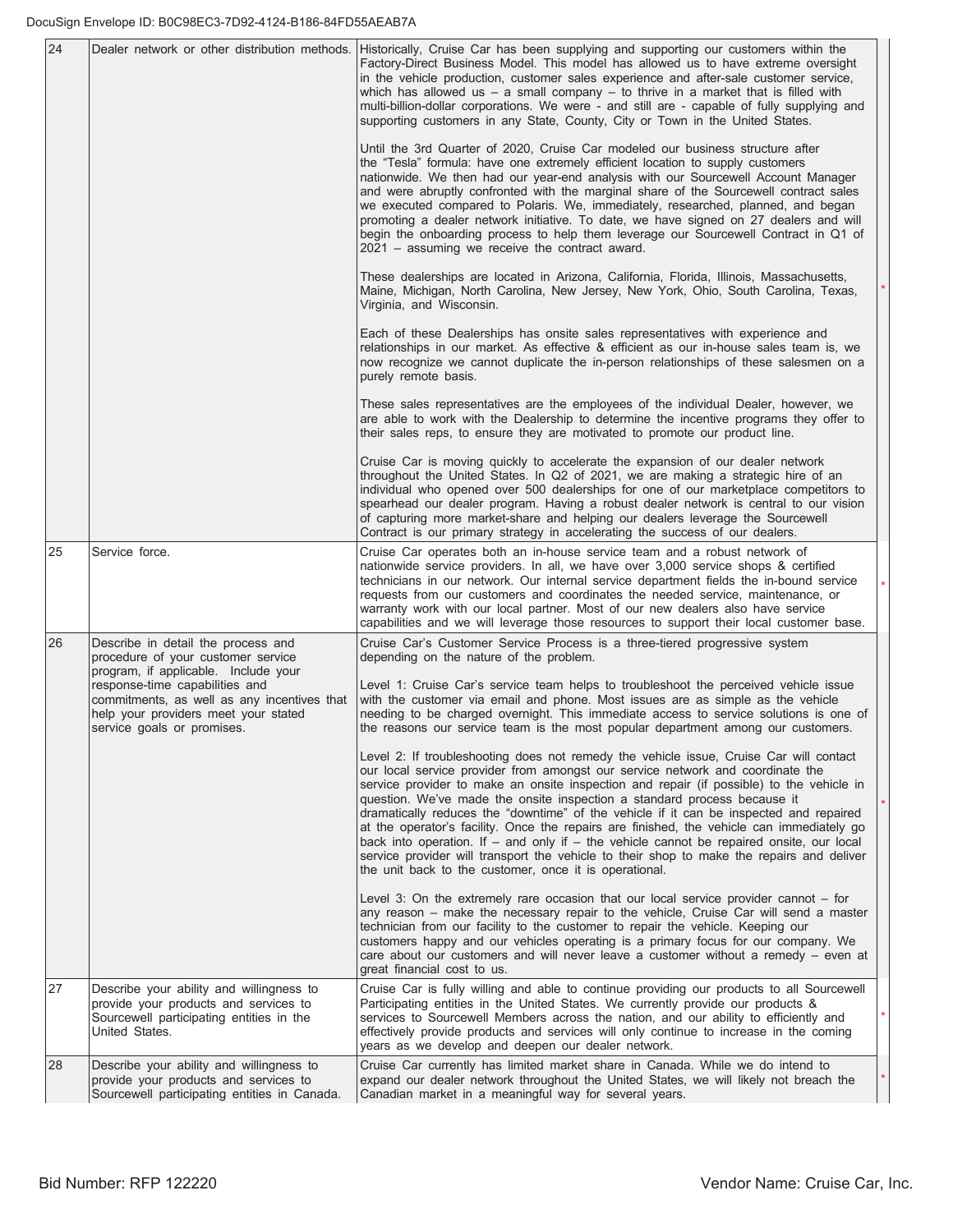#### DocuSign Envelope ID: B0C98EC3-7D92-4124-B186-84FD55AEAB7A

| 29  | Identify any geographic areas of the United<br>States or Canada that you will NOT be fully<br>serving through the proposed contract.                                                                                                                                                                                                                                     | There are no geographic areas in the United States that will not be fully covered or<br>supported by Cruise Car.<br>Cruise Car does not plan to engage the Canadian market for the foreseeable future.                                                                                                                                 |  |
|-----|--------------------------------------------------------------------------------------------------------------------------------------------------------------------------------------------------------------------------------------------------------------------------------------------------------------------------------------------------------------------------|----------------------------------------------------------------------------------------------------------------------------------------------------------------------------------------------------------------------------------------------------------------------------------------------------------------------------------------|--|
| 30  | Identify any Sourcewell participating entity<br>sectors (i.e., government, education, not-for-<br>profit) that you will NOT be fully serving<br>through the proposed contract. Explain in<br>detail. For example, does your company<br>have only a regional presence, or do other<br>cooperative purchasing contracts limit your<br>ability to promote another contract? | Cruise Car has no restrictions or limitations on their ability to sell to the full<br>membership and participating entities of Sourcewell within the United States or its<br>territories.                                                                                                                                              |  |
| 131 | Define any specific contract requirements or<br>restrictions that would apply to our<br>participating entities in Hawaii and Alaska<br>land in US Territories.                                                                                                                                                                                                           | The only additional requirements that would be necessary to support sales and service<br>to Alaska, Hawaii or US Territories would be the additional shipping charges to get<br>the product to their facilities. Cruise Car has local service assets in both Hawaii and<br>Alaska to support our vehicle sales and Sourcewell Members. |  |

## **Table 7: Marketing Plan**

| Line<br>Item | Question                                                                                                                                                                                                            | <b>Response*</b>                                                                                                                                                                                                                                                                                                                                                                                                                                                                                                                                                                                                                                                                                                                                                                                                                                                                           |
|--------------|---------------------------------------------------------------------------------------------------------------------------------------------------------------------------------------------------------------------|--------------------------------------------------------------------------------------------------------------------------------------------------------------------------------------------------------------------------------------------------------------------------------------------------------------------------------------------------------------------------------------------------------------------------------------------------------------------------------------------------------------------------------------------------------------------------------------------------------------------------------------------------------------------------------------------------------------------------------------------------------------------------------------------------------------------------------------------------------------------------------------------|
| 32           | Describe your marketing strategy for<br>promoting this contract opportunity.<br>Upload representative samples of your<br>marketing materials (if applicable) in<br>the document upload section of your<br>response. | Cruise Car has a multi-faceted digital marketing approach to engage as many Sourcewell<br>Customers as possible and alert them to the fact that we are an approved vendor that can<br>support their needs.<br>Our broadest marketing strategy is to promote the Sourcewell contract to all of our<br>existing customers and contacts in our database that overlaps with the Sourcewell<br>Membership categories as a method to facilitate orders and sales in the future. We alert<br>them to the "Win-Win" opportunity Sourcewell provides (i.e. easier purchasing and better<br>pricing). We lean on our digital marketing efforts to supply the behavior analytics of those<br>members who engage with our messaging. Once we know a customer has engaged with<br>our digital messaging, we pass them to our sales team for follow up phone calls and<br>relationship-building efforts. |
|              |                                                                                                                                                                                                                     | A more specific and surgical marketing strategy we utilize is to contact new<br>Sourcewell Members. We receive regular updates from Sourcewell on new members who<br>have signed up over the previous weeks. We use our contact database to locate the<br>people within the organizations who have signed up. We welcome them to Sourcewell and<br>introduce ourselves as a supplier. We attempt to make this introduction immediately (within<br>a week of their membership). Again, once we see who has interacted with our content,<br>they are directed to our Sales Team as a "Lead" for follow-up and relationship building.                                                                                                                                                                                                                                                         |
|              |                                                                                                                                                                                                                     | Cruise Car also utilizes the full list of Sourcewell Members (located on the Sourcewell<br>Website) and cross-reference the organizations with our contact database to make new<br>introductions.                                                                                                                                                                                                                                                                                                                                                                                                                                                                                                                                                                                                                                                                                          |
|              |                                                                                                                                                                                                                     | We have written and submitted articles for inclusion into the Quarterly Sourcewell<br>Newsletter. Since a major contingent of our customers is in the Education Market Sector.<br>we tend to write our articles with the Education Newsletter in mind.                                                                                                                                                                                                                                                                                                                                                                                                                                                                                                                                                                                                                                     |
|              |                                                                                                                                                                                                                     | We broadcast our affiliation with Sourcewell on our website, on all of our marketing<br>material brochures, on our signs at tradeshows (in addition to flying the Sourcewell flag at<br>our booth). We want current and prospective members of Sourcewell to know there is a<br>powerful option available to facilitate business between our respective companies.                                                                                                                                                                                                                                                                                                                                                                                                                                                                                                                         |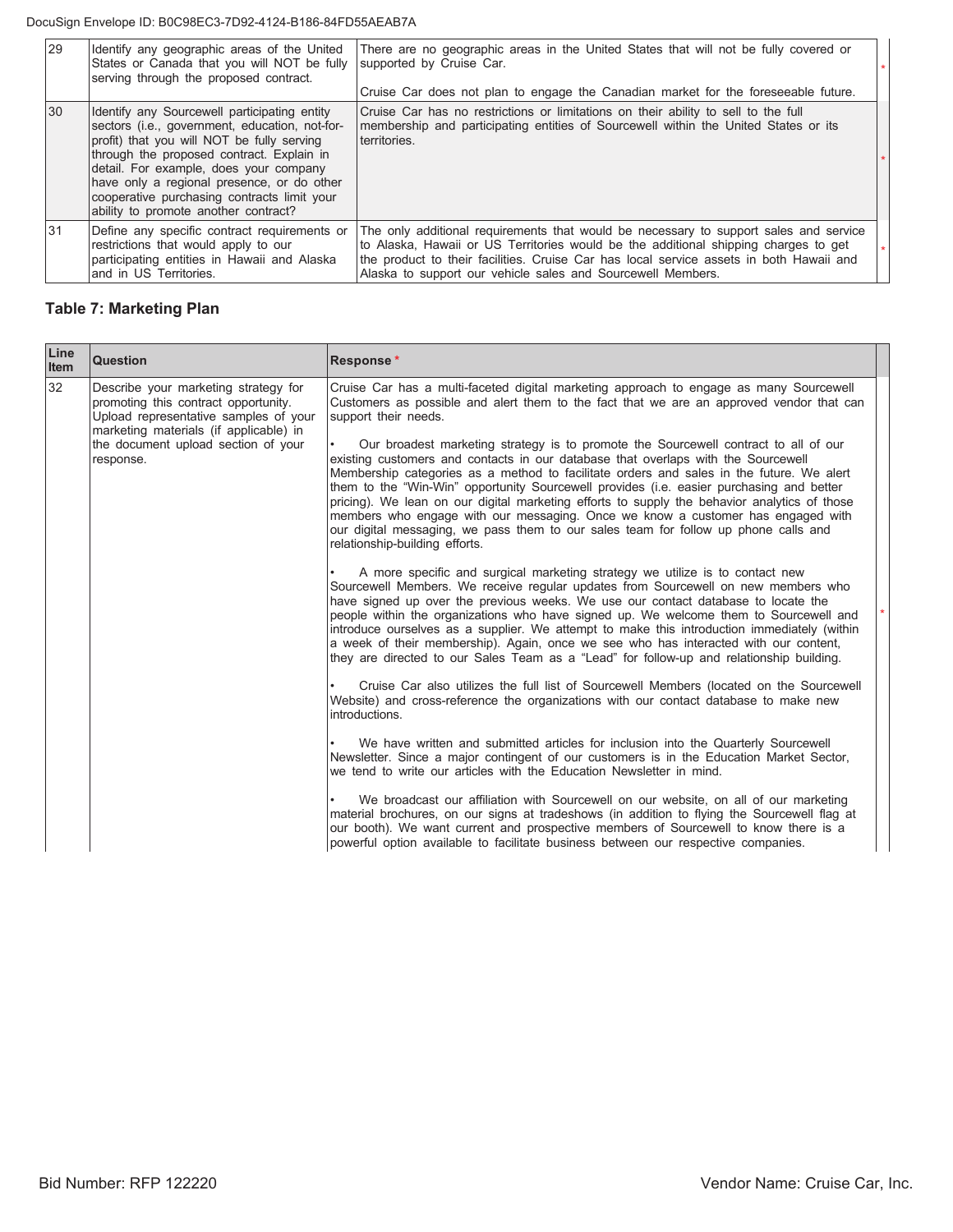| 33 | Describe your use of technology and<br>digital data (e.g., social media,<br>metadata usage) to enhance<br>marketing effectiveness.                                                                       | Cruise Car operates several digital services to locate and connect with potential customers.<br>We operate Salesforce CRM and Marketing Cloud to ensure we keep a robust contact<br>database and never let an opportunity fall through the cracks or let a relationship go<br>unnurtured.                                                                                                                                                                                                                                                                                                                                                                                                                                                                                                          |  |
|----|----------------------------------------------------------------------------------------------------------------------------------------------------------------------------------------------------------|----------------------------------------------------------------------------------------------------------------------------------------------------------------------------------------------------------------------------------------------------------------------------------------------------------------------------------------------------------------------------------------------------------------------------------------------------------------------------------------------------------------------------------------------------------------------------------------------------------------------------------------------------------------------------------------------------------------------------------------------------------------------------------------------------|--|
|    |                                                                                                                                                                                                          | Our recent purchase of Marketing Cloud allows our CRM to communicate directly with<br>our Marketing arm, facilitating the transfer of data from our marketing campaigns directly<br>into Action Items for our Sales Team.                                                                                                                                                                                                                                                                                                                                                                                                                                                                                                                                                                          |  |
|    |                                                                                                                                                                                                          | Cruise Car utilizes an additional digital marketing tool called AutoKlose, which acts as<br>a consistent email messaging system, sending out warm introductory emails to potential<br>leads within our target markets. This operates in the background for each of our<br>salespeople. We use this for more targeted leads and prospects instead of our<br>comprehensive emails sent via Marketing Cloud.                                                                                                                                                                                                                                                                                                                                                                                          |  |
|    |                                                                                                                                                                                                          | Cruise Car utilizes a tool that tracks all government and educational spending behavior<br>called GovSpend. This tool, records and categorizes all government purchases, all open<br>RFPs, RFQs, Bids, and allows this information to be easily sortable. This tool allows us to<br>see who has bought in the past, who is looking to buy now, and how to get in contact<br>with them. We leverage this tool to help us connect with individuals we know are in our<br>target market and present them with a buying option through Sourcewell that will help<br>facilitate a transaction and ongoing relationship.                                                                                                                                                                                 |  |
|    |                                                                                                                                                                                                          | Cruise Car also incorporates a contact database tool called Zoominfo. This service<br>allows us to search for possible prospects by industry, specific organization, department<br>within that organization, and role within that department. This service provides high-quality<br>contact information which allows us to connect with individuals we would not have known<br>how to reach otherwise.                                                                                                                                                                                                                                                                                                                                                                                             |  |
|    |                                                                                                                                                                                                          | Cruise Car has run several analyses of using social media as a lead generator and<br>found that our customers are not easily profiled or marketed through social media. Social<br>media targeting is best for retail or B-to-C transactions. Since Cruise Car is a B-to-B<br>business, our efforts and resources are better spent attempting to reach our customers<br>directly. We know the industries of our target market and the key role players within those<br>industries (e.g. Education Industry: Directors/Managers in Purchasing, Facilities, Operations,<br>Transportation, Sustainability). This tool allows us to meet more of these key role players,<br>introduce ourselves to them, and suggest Sourcewell as an acquisition tool if they are not<br>already a member – most are. |  |
| 34 | In your view, what is Sourcewell's role<br>in promoting contracts arising out of<br>this RFP? How will you integrate a<br>Sourcewell-awarded contract into your<br>sales process?                        | Sourcewell has $-$ in the time we have held this contract $-$ done a great job of forwarding<br>leads and opportunities to our team which they believed were a good fit. We would like to<br>see some proactive messaging undertaken by Sourcewell to alert their members of this<br>contract renewal and who the awardees are $-$ along with contact information.<br>We would like to continue writing newsletter articles demonstrating our value to Sourcewell                                                                                                                                                                                                                                                                                                                                  |  |
|    |                                                                                                                                                                                                          | Members.                                                                                                                                                                                                                                                                                                                                                                                                                                                                                                                                                                                                                                                                                                                                                                                           |  |
| 35 | Are your products or services<br>available through an e-procurement<br>ordering process? If so, describe your<br>e-procurement system and how<br>governmental and educational<br>customers have used it. | Our parts and accessories are available through an e-commerce store on our website,<br>however, our primary products (vehicles) are not available through this portal. Our full<br>product offering is too comprehensive to fit into a standard e-commerce store because our<br>vehicles are designed to be modular and provide maximum flexibility and customization to<br>our customers. Furthermore, we have distinct pricing tiers depending on the type of<br>customer (e.g. Retail, Contract, Dealer). Our e-commerce store cannot distinguish between<br>these types of customers and can only provide the top tier (MSRP) pricing option. We<br>encourage our Sourcewell customers to contact our team directly in order to receive the<br>maximum discount possible on our products.      |  |

## **Table 8: Value-Added Attributes**

| Line<br>Item |  | סכוונ |  |
|--------------|--|-------|--|
|--------------|--|-------|--|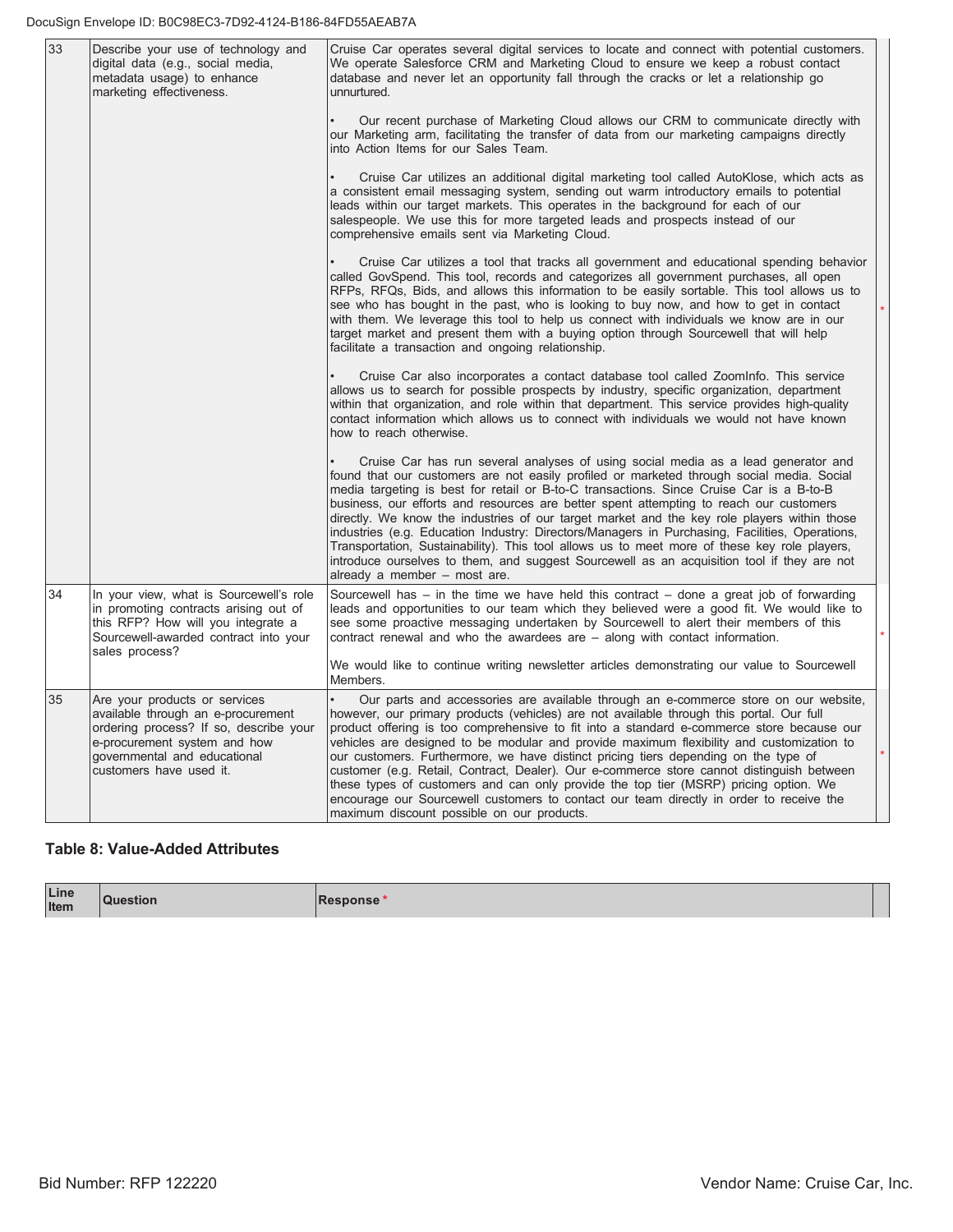| 36 | Describe any product, equipment,<br>maintenance, or operator training<br>programs that you offer to<br>Sourcewell participating entities.<br>Include details, such as whether<br>training is standard or optional,<br>who provides training, and any<br>costs that apply.  | Our product line of low-speed vehicles requires little training to operate. In fact, that is one<br>of its best-selling points. We do offer several service and maintenance quides and online<br>programs to help inform customers on how to get the best performance and shelf life out of<br>their vehicles. We offer all of these services and training videos for free. They are available<br>to any customers who desire them. We believe that an informed customer is a happy<br>customer, and a happy customer is one who will work with us again and again.<br>Should a customer desire an onsite training experience from our staff, which happens<br>occasionally - especially when they've purchased a large fleet of vehicles - we are always<br>able to accommodate. In this case, one of our top technicians will drive or fly to their<br>location and provide a series of training sessions over 1-3 days. We typically negotiate a<br>flat rate for this experience which includes, travel, lodging, and incidentals for our staff<br>members, though this is not a profit-making service for us. The cost for this service is<br>variable and depends largely on the location of the customer and the depth of instruction<br>(number of days) required. Training sessions can range from \$500 - \$2,500 depending on<br>the above factors. |  |
|----|----------------------------------------------------------------------------------------------------------------------------------------------------------------------------------------------------------------------------------------------------------------------------|----------------------------------------------------------------------------------------------------------------------------------------------------------------------------------------------------------------------------------------------------------------------------------------------------------------------------------------------------------------------------------------------------------------------------------------------------------------------------------------------------------------------------------------------------------------------------------------------------------------------------------------------------------------------------------------------------------------------------------------------------------------------------------------------------------------------------------------------------------------------------------------------------------------------------------------------------------------------------------------------------------------------------------------------------------------------------------------------------------------------------------------------------------------------------------------------------------------------------------------------------------------------------------------------------------------------------------------------------------------|--|
| 37 | Describe any technological<br>advances that your proposed<br>products or services offer.                                                                                                                                                                                   | Cruise Car offers a GPS tracking system that can be optimized by Fleet Buyers to track the<br>operating metrics of their vehicles including distance traveled, time-driven, and a general<br>route they drove. This system is not a standard feature (as many customers do not require<br>such detailed metrics), however, it is available upon request.<br>Cruise Car utilizes a Dual Pro Smart Charger on all its electric vehicles. This charger comes                                                                                                                                                                                                                                                                                                                                                                                                                                                                                                                                                                                                                                                                                                                                                                                                                                                                                                      |  |
|    |                                                                                                                                                                                                                                                                            | with a back-end analytics dashboard and a phone app the customer can use. Each time the<br>vehicle is charged, the charger analyzes each battery and provides detailed analytics to help<br>the customer measure and understand the health of each battery. The system also tracks<br>and time-stamps important events like, Last Day/Time Charged which can help inform the<br>customer of whether their maintenance schedule is appropriate for the drive time they<br>perform. This entire system gives each customer the tools to maintain the health of the<br>electrical system in their vehicle. It saves countless hours of maintenance, troubleshooting,<br>and voltage-testing each battery if there is a problem. This technology allows Cruise Car to<br>provide specific service advice and counsel to the customer to enhance their experience with<br>our products and get the best performance out of them - every time.                                                                                                                                                                                                                                                                                                                                                                                                                       |  |
|    |                                                                                                                                                                                                                                                                            | Cruise Car vehicles can also be equipped with Electronic Power Steering (EPS) which<br>makes the vehicles easier to handle and maneuver.                                                                                                                                                                                                                                                                                                                                                                                                                                                                                                                                                                                                                                                                                                                                                                                                                                                                                                                                                                                                                                                                                                                                                                                                                       |  |
| 38 | Describe any "green" initiatives<br>that relate to your company or to<br>your products or services, and<br>include a list of the certifying<br>agency for each.                                                                                                            | While Cruise Car offers our vehicle lineup in both Gas and Electric powered options, over<br>80% of our vehicles sold are Electric. Our electric vehicles are in high demand as standard<br>models will travel 30+ miles on a charge and provide our customers with the daily traveling<br>needs they require. Customers see tremendous value in replacing their noisy gas-guzzling<br>truck with a low-profile silent, battery-powered vehicle.<br>Cruise Car is the leading provider of solar-electric low-speed vehicles in our industry and                                                                                                                                                                                                                                                                                                                                                                                                                                                                                                                                                                                                                                                                                                                                                                                                                |  |
|    |                                                                                                                                                                                                                                                                            | spearheaded this initiative in 2004 with the founding of the company. Solar power is still a<br>nascent technology but can be integrated easily into our products to provide 5-7+ miles of<br>Off-Grid driving per day per vehicle. Our solar panels come with a 25-year warranty and<br>have been repeatedly demonstrated to be the most powerful voltage panel offered in our<br>industry at 58 volts.                                                                                                                                                                                                                                                                                                                                                                                                                                                                                                                                                                                                                                                                                                                                                                                                                                                                                                                                                       |  |
| 39 | Identify any third-party issued eco-<br>labels, ratings or certifications that<br>your company has received for the<br>equipment or products included in<br>your Proposal related to energy                                                                                | The US Military purchased hundreds of solar electric Cruise Cars. It was determined that the<br>vehicle can be operated off-grid for 5-7 miles per day. Many such vehicles were sent to<br>bases worldwide since the protection of fuel lines cost upwards of \$400/gallon. Operating off-<br>grid vehicles for mission control (including tarmac repair) justified Cruise Car vehicles.                                                                                                                                                                                                                                                                                                                                                                                                                                                                                                                                                                                                                                                                                                                                                                                                                                                                                                                                                                       |  |
|    | efficiency or conservation, life-cycle<br>design (cradle-to-cradle), or other<br>green/sustainability factors.                                                                                                                                                             | Universities nationwide have embraced solar electric vehicles as many want eco-friendly<br>vehicle solutions. Cruise Car has worked with numerous sustainability committees to<br>integrate sustainable transportation into their campus operations.<br>Cruise Cars have been certified by the state of California CARB testing.                                                                                                                                                                                                                                                                                                                                                                                                                                                                                                                                                                                                                                                                                                                                                                                                                                                                                                                                                                                                                               |  |
| 40 | Describe any Women or Minority                                                                                                                                                                                                                                             | Not Applicable.                                                                                                                                                                                                                                                                                                                                                                                                                                                                                                                                                                                                                                                                                                                                                                                                                                                                                                                                                                                                                                                                                                                                                                                                                                                                                                                                                |  |
|    | Business Entity (WMBE), Small<br>Business Entity (SBE), or veteran<br>owned business certifications that<br>your company or hub partners<br>have obtained. Upload<br>documentation of certification (as<br>applicable) in the document upload<br>section of your response. |                                                                                                                                                                                                                                                                                                                                                                                                                                                                                                                                                                                                                                                                                                                                                                                                                                                                                                                                                                                                                                                                                                                                                                                                                                                                                                                                                                |  |
| 41 | What unique attributes does your<br>company, your products, or your<br>services offer to Sourcewell<br>participating entities? What makes<br>your proposed solutions unique in<br>your industry as it applies to<br>Sourcewell participating entities?                     | Cruise Car designs our products with our customers in mind. We opt to use only premium<br>components in our vehicles. For this reason, our vehicles are not the cheapest, because we<br>believe quality is more important than price.<br>Cruise Car vehicles begin with an aluminum, uncut, tempered chassis which is 25%<br>thicker than any other chassis on the market. We opt to use Aluminum for our Chassis<br>(though Steel is cheaper) because Steel Chassis has a tendency to rust and corrode if the                                                                                                                                                                                                                                                                                                                                                                                                                                                                                                                                                                                                                                                                                                                                                                                                                                                 |  |
|    |                                                                                                                                                                                                                                                                            | vehicle is not meticulously cared for, stored indoors, and kept out of intemperate weather.                                                                                                                                                                                                                                                                                                                                                                                                                                                                                                                                                                                                                                                                                                                                                                                                                                                                                                                                                                                                                                                                                                                                                                                                                                                                    |  |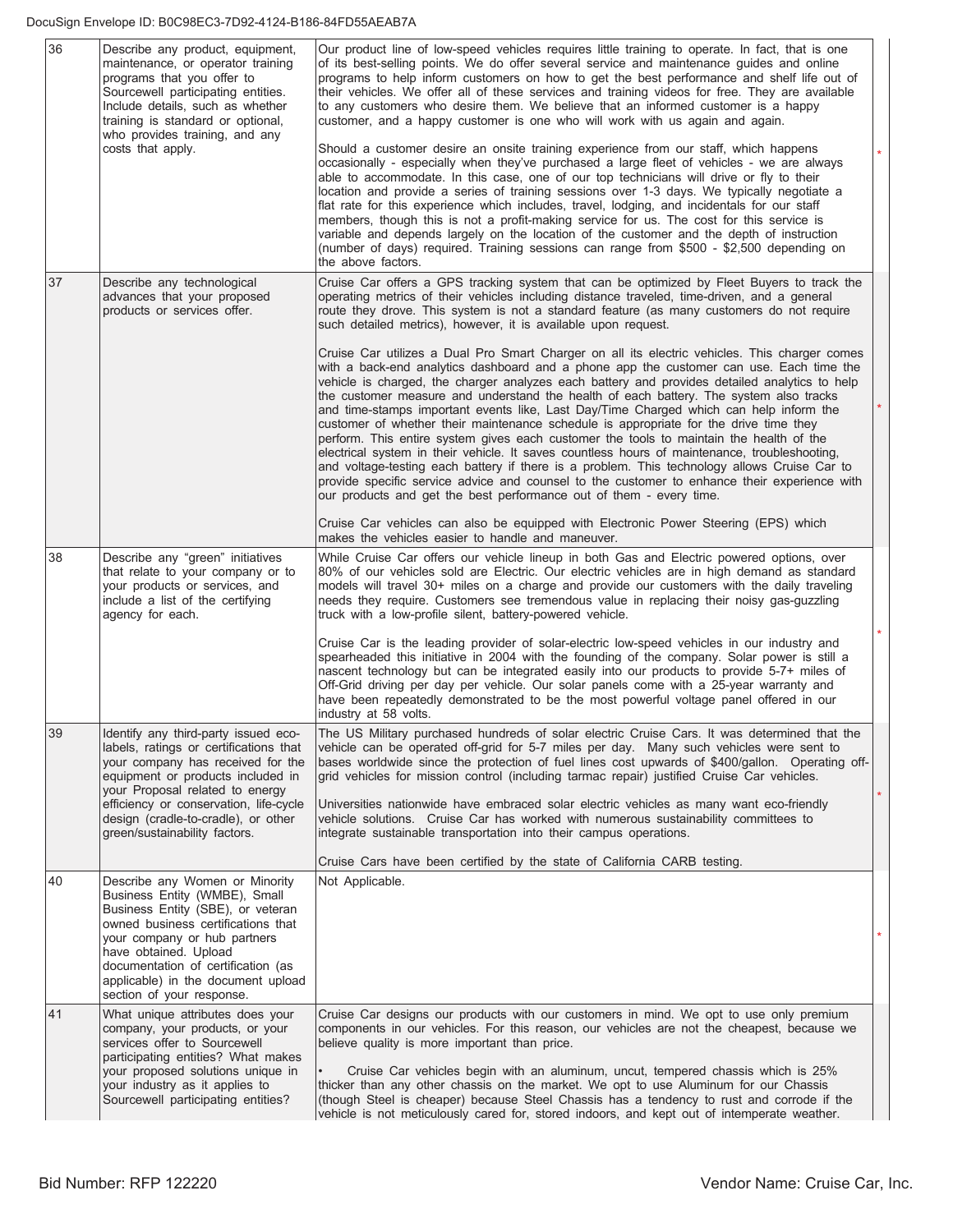$2$ I Our customers are often traveling outdoors, driving in the rain, located on coastlines with heavy salt air, and don't always have access to indoor storage. We designed our vehicles for durability and the ability to withstand natural elements so our customers can reliably operate our vehicles in realistic, sub-optimal conditions. Another unique quality of our vehicle frames is we extrude 5 standard lengths of One-Piece-Chassis. Many dealers and resellers will use a chassis extension kit or even cut into the frame itself, to try and extend its length with inserts to allow for different vehicle configurations. This process weakens the chassis at the incision points, dramatically reducing the lifetime of the vehicle.

In addition to our aluminum chassis, we also utilize aluminum for our vehicle pods or the body components of our vehicles. Most companies opt for plastic or fiberglass bodies. These types of bodies are molded for aesthetic appeal but are weak and quickly need to be replaced once they start to break. Our pods - which come in 5 different varieties - are aluminum-based. Using aluminum provides a stronger more formidable body that can bear more weight for longer durations. Aluminum, as a composition, also has the advantage of being much more repairable, and reinforceable. Should an aluminum pod start to crack, the  $\frac{5}{20}$  customer can integrate supplemental L-Brackets and either drill & screw them in, or – even better – weld the reinforcements into the body, itself.

The combination of our aluminum chassis and pod dynamic is that it allows our vehicles modular flexibility, providing our customers with tremendous freedom to customize their desired vehicle in ways that would be prohibitive with any other vehicle design. This modular dynamic allows the customer to change not just the appearance or aesthetics of the vehicle but the functional purpose of the vehicle. This flexibility has been the driving force behind the depth and volume of vehicles we can offer. In most circumstances, it is our customers who came up with our newest model. They often will say, "I like this design, but could you rearrange it this/that way so we can do something different?" We are in the favorable position of being able to say yes to the customer and then offer that configuration as a new model. Examples of this can be seen in our M4BTB, M6 Crossover, M6 XL, M4SB6, M4CB6, M5WCB, and M6W. All these vehicles began with a customer's insight, requesting something utterly unique and quickly becoming some of our most popular vehicle models

This modular vehicle design allows us to provide unique vehicles such as our Wheelchair Accessible Vehicles and EMS carts which are incredibly popular with Universities and Government Agencies as they can replace more expensive Ambulances and provide adequate transportation for handicapped or wheelchair-seated passengers.

Our front suspension is the perfect combination of our dual desires: to provide maximum flexibility and customization while using only the most durable components. Most front suspension systems are a single slide air compressed shock absorber, which works well for a traditional 2-passenger golf cart, but they consistently underperform as a larger multi-passenger vehicle or as a heavy-duty utility vehicle. Each Cruise Car is standardized with dual coil-over adjustable spring front shocks. This design exceeds the stability requirement for our longest 8-passenger vehicle or our heaviest utility cart. This component is also adjustable, which means the customer can custom tailor the resistance and stability of the suspension system to meet their exact driving parameters. If - for instance - we've set the suspension system for maximum strength, and the customer would prefer a smoother ride and will be driving on a flat smooth surface, they can modify the tensile strength of the coils to accommodate this. The reverse scenario and everything in between are also available. Each Cruise Car Front Suspension also showcases a Reinforced Shock-Tower and a Triple-Leaf-Spring setup. Most competing vehicles do not utilize a shock tower which is needed on longer passenger vehicles or heavier utility vehicles.

In keeping with our aim to over-engineer every component of our vehicle, Cruise Car has standardized a Motor and Controller combination that is far superior to the competition. Cruise Car utilizes a 7HP AC Motor and a 300 Amp Curtis Controller, which – like most other Cruise Car offerings - can be customized to suit the customer's needs. This combination is unique in its ability to operate on a 48-volt OR 72-volt system. Customers who are driving smaller vehicles or do not require Street Legal Speeds can happily utilize the 48-volt option, while the larger vehicles or vehicles needing higher speeds can upgrade to a 72-volt power system. This system is plug-and-play, meaning the customer can change their mind about the power system and either add or subtract batteries onsite to allow for the appropriate top speed of their vehicle. We believe we've found the right balance between simplicity and providing abundant customizability. Minimizing the types of motor and controller SKUs ensures we can keep adequate parts on hand should customers need replacements.

Cruise Car utilizes a Dual Pro Smart Charger on all its electric vehicles. This charger comes with a back-end analytics dashboard and a phone app the customer can use. Each time the vehicle is charged, the charger analyzes each battery and provides detailed analytics to help the customer measure and understand the health of each battery. The system also tracks and time-stamps important events like, Last Day/Time Charged which can help inform the customer of whether their maintenance schedule is appropriate for the drive time they perform. This entire system gives each customer the tools to maintain the health of the electrical system in their vehicle. It saves countless hours of maintenance, troubleshooting,

 $\overline{\phantom{a}}$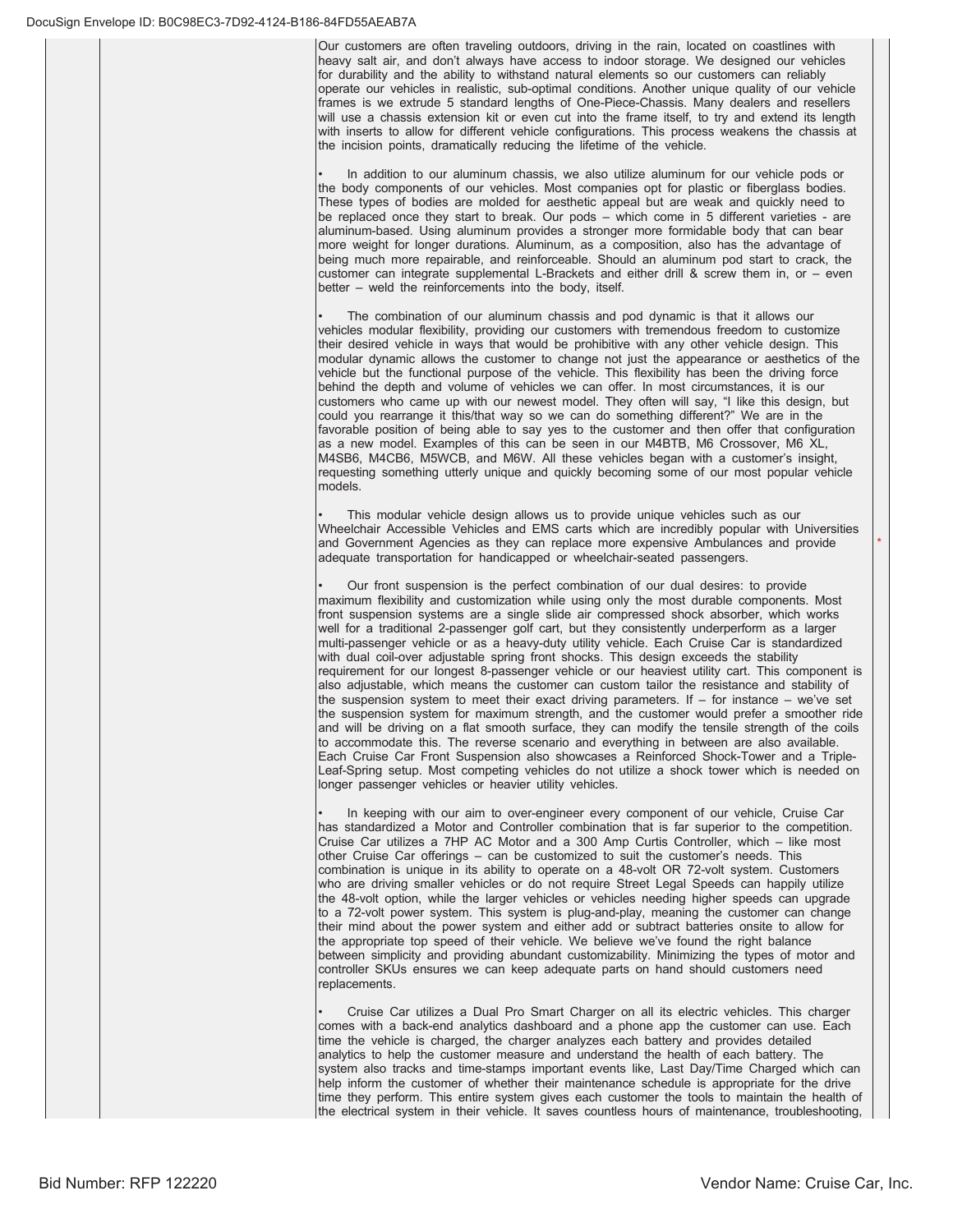|  | and voltage-testing each battery if there is a problem. This technology allows Cruise Car to |
|--|----------------------------------------------------------------------------------------------|
|  | provide specific service advice and counsel to the customer to enhance their experience with |
|  | our products and get the best performance out of them - every time.                          |

#### **Table 9: Warranty**

Describe in detail your manufacturer warranty program, including conditions and requirements to qualify, claims procedure, and overall structure. You may upload representative samples of your warranty materials (if applicable) in the document upload section of your response in addition to responding to the questions below.

| Line<br>Item | Question                                                                                                                                                                                                                                                                             | Response*                                                                                                                                                                                                                                                                                                                                                                                                                                                                                                                                                                                                                                                                                                                                                                                                                                 |         |
|--------------|--------------------------------------------------------------------------------------------------------------------------------------------------------------------------------------------------------------------------------------------------------------------------------------|-------------------------------------------------------------------------------------------------------------------------------------------------------------------------------------------------------------------------------------------------------------------------------------------------------------------------------------------------------------------------------------------------------------------------------------------------------------------------------------------------------------------------------------------------------------------------------------------------------------------------------------------------------------------------------------------------------------------------------------------------------------------------------------------------------------------------------------------|---------|
| 42           | Do your warranties cover all products, parts, and<br>labor?                                                                                                                                                                                                                          | Yes, our warranty covers all products, parts and labor.                                                                                                                                                                                                                                                                                                                                                                                                                                                                                                                                                                                                                                                                                                                                                                                   |         |
| 43           | Do your warranties impose usage restrictions or<br>other limitations that adversely affect coverage?                                                                                                                                                                                 | Our 3-Year Warranty includes Bumper-to-Bumper coverage. The only<br>restrictions or limitations to this warranty are on "wear & tear" items,<br>improper use or maintenance of the vehicle, user/operator error, or acts of<br>God.                                                                                                                                                                                                                                                                                                                                                                                                                                                                                                                                                                                                       |         |
| 44           | Do your warranties cover the expense of<br>technicians' travel time and mileage to perform<br>warranty repairs?                                                                                                                                                                      | Yes, our warranty includes the travel time and mileage for a technician to<br>remedy a vehicle.                                                                                                                                                                                                                                                                                                                                                                                                                                                                                                                                                                                                                                                                                                                                           | $\star$ |
| 45           | Are there any geographic regions of the United<br>States or Canada (as applicable) for which you<br>cannot provide a certified technician to perform<br>warranty repairs? How will Sourcewell participating<br>entities in these regions be provided service for<br>warranty repair? | Cruise Car assumes responsibility to fully support every vehicle sold. We<br>currently support every county, city, and town in the United States and will<br>offer similar coverage should we expand into the Canadian Market.                                                                                                                                                                                                                                                                                                                                                                                                                                                                                                                                                                                                            | $\star$ |
| 46           | Will you cover warranty service for items made by<br>other manufacturers that are part of your proposal,<br>or are these warranties issues typically passed on<br>to the original equipment manufacturer?                                                                            | Any non-standard or specialized equipment we include in our vehicles is<br>covered by an OEM warranty. Should this type of component fail - at any<br>point - Cruise Car will take the initiative on behalf of the customer to ensure<br>a replacement component is provided. In this event, we believe our<br>customers have enough to deal with considering their vehicle is now out of<br>operation and we wish to provide first-rate-customer service in helping our<br>customer resolve their dilemma. Though we do not directly cover another<br>OEM part/component as part of our Cruise Car warranty, we will act on<br>behalf of the customer to bring an amicable resolution to their situation.                                                                                                                                |         |
| 47           | What are your proposed exchange and return<br>programs and policies?                                                                                                                                                                                                                 | Most Cruise Car vehicles are sold with the understanding that a refund<br>request will be accepted within 3 days of delivery. After the 3-day window,<br>there will be a 15% restocking fee. Should a refund be requested after 30<br>days of usage, a fee of up to 33% can be applied for the depreciation on<br>the vehicle, as this vehicle can no longer be classified as "new".<br>Cruise Car does offer exchange programs on an ad hoc basis. We seek out<br>Win-Win Opportunities and will negotiate terms in good-faith with any<br>customer who asks for a trade-in or exchange considerations.                                                                                                                                                                                                                                  |         |
| 48           | Describe any service contract options for the items<br>included in your proposal.                                                                                                                                                                                                    | Cruise Car offers service contracts to any customer who requests them. The<br>typical service contract is on a quarterly, semi-annual, or annual basis, though<br>we have engaged in service contracts as often as monthly. These contracts<br>are aimed to maintain the life of the vehicle and are not intended to be a<br>profit-generating option for Cruise Car. For this reason, the service contracts<br>are always affordable, though the pricing varies based on the number of units<br>being serviced and the total hours required to complete the service. Our least<br>expensive service plans are \$75 and our most expensive (to date) is<br>\$1,500.00<br>Cruise Car also offers extensions to the Bumper-to-Bumper Warranty<br>Coverage for up to 5-Years of Full Coverage, should the customer desire<br>such an option. |         |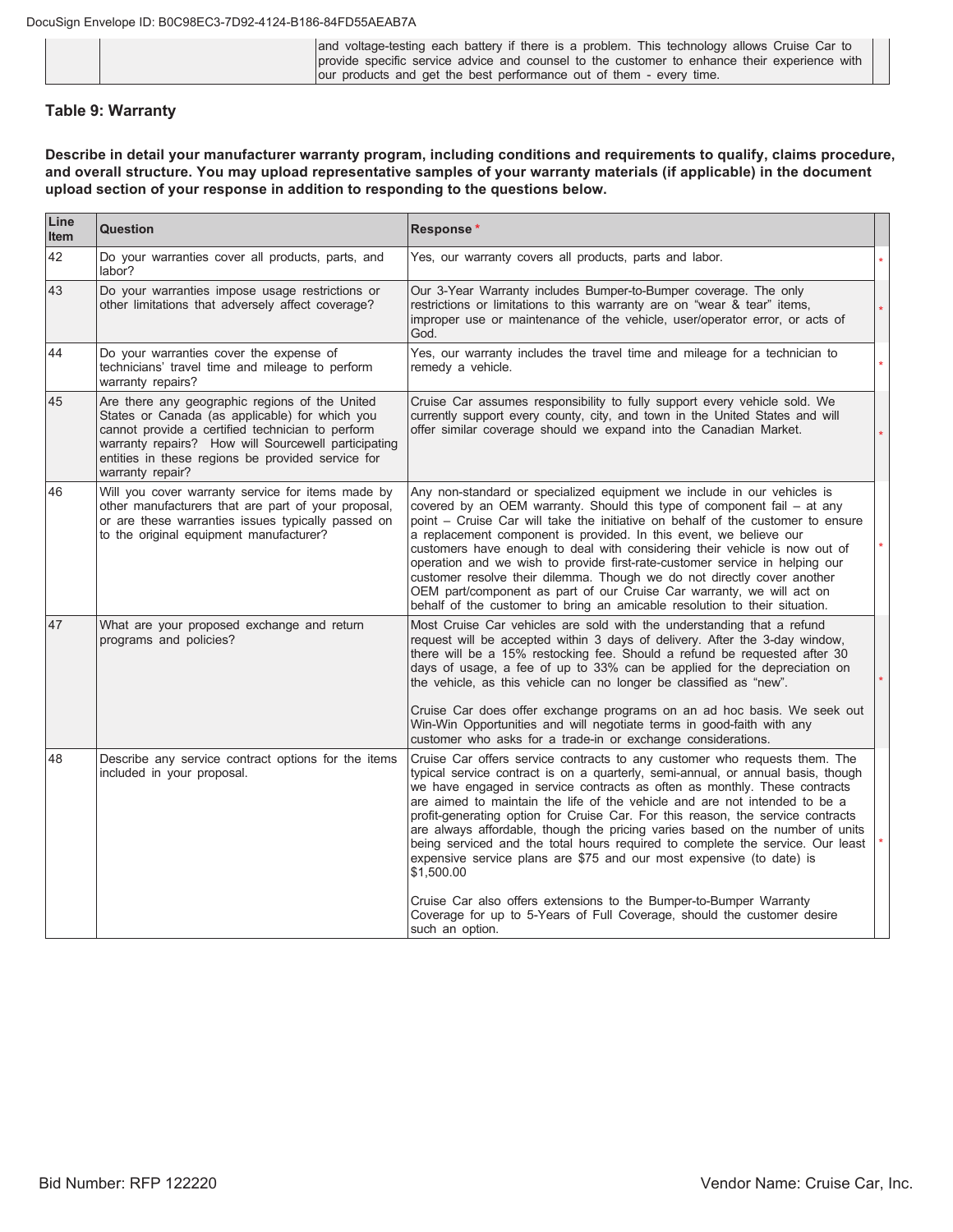### Table 10: Payment Terms and Financing Options

| Line<br><b>Item</b> | Question                                                                                                                                                                                                                                                                                                                                                                                        | Response*                                                                                                                                                                                                                                                                                                                                                                                                                                                                                                                                                                                                                                                                                                                                                                                                                                                                                                                                                                                                                                                                                                                                                                            |  |
|---------------------|-------------------------------------------------------------------------------------------------------------------------------------------------------------------------------------------------------------------------------------------------------------------------------------------------------------------------------------------------------------------------------------------------|--------------------------------------------------------------------------------------------------------------------------------------------------------------------------------------------------------------------------------------------------------------------------------------------------------------------------------------------------------------------------------------------------------------------------------------------------------------------------------------------------------------------------------------------------------------------------------------------------------------------------------------------------------------------------------------------------------------------------------------------------------------------------------------------------------------------------------------------------------------------------------------------------------------------------------------------------------------------------------------------------------------------------------------------------------------------------------------------------------------------------------------------------------------------------------------|--|
| 49                  | What are your payment terms (e.g., net 10, net 30)?                                                                                                                                                                                                                                                                                                                                             | Cruise Car typically allows for Net 30 payment terms. The only<br>situation where this would not apply is if a customer is requesting a<br>unique or specialty build or component to be integrated into their<br>vehicle. Under these circumstances, Cruise Car will request a deposit<br>to ensure the cost of acquiring or fabricating a "one-off" component<br>is not lost. These situations are quite rare.                                                                                                                                                                                                                                                                                                                                                                                                                                                                                                                                                                                                                                                                                                                                                                      |  |
| 50                  | Describe any leasing or financing options available for use<br>by educational or governmental entities.                                                                                                                                                                                                                                                                                         | Upon request, Cruise Car can provide leasing/financing options on<br>any vehicle sold to education, non-profit or governmental entity. The<br>interest & monthly installment rate is calculated based on the total<br>value of the order and includes a 7% annual interest fee to take<br>advantage of this program.                                                                                                                                                                                                                                                                                                                                                                                                                                                                                                                                                                                                                                                                                                                                                                                                                                                                 |  |
| 51                  | Briefly describe your proposed order process. Include<br>enough detail to support your ability to report quarterly<br>sales to Sourcewell as described in the Contract template.<br>For example, indicate whether your dealer network is<br>included in your response and whether each dealer (or<br>some other entity) will process the Sourcewell participating<br>entities' purchase orders. | Cruise Car's ordering process is relatively simple. After a quote has<br>been furnished to the customer and the customer accepts. Cruise<br>Car is issued a Purchase Order. Once Cruise Car receives a PO.<br>we build and deliver the vehicle(s) to the customer. Typically, after the<br>Net 30 Terms, the customer pays Cruise Car.<br>Cruise Car has a unique Quoting Template for Sourcewell Members.<br>This template includes our Vendor Number (#051717-CCI), displays<br>the MSRP, Sourcewell % discount, and Total Discounted Price. On a<br>Quarterly Basis, Cruise Car filters our Financial System (QuickBooks)<br>for this Sourcewell Template and Pays our Transaction Fee based on<br>the total dollar amount sold during that Quarter.<br>As we onboard our dealer network to make sales through<br>Sourcewell, we will provide them with the ability to duplicate our<br>process so they can easily track their Sourcewell Sales. Each dealer<br>will provide a monthly sales report to Cruise Car HQ so we can<br>ensure nothing "falls through the cracks". Each dealer will be<br>responsible for processing and paying their Transaction Fee to<br>Sourcewell. |  |
| 52                  | Do you accept the P-card procurement and payment<br>process? If so, is there any additional cost to Sourcewell<br>participating entities for using this process?                                                                                                                                                                                                                                | Cruise Car accepts P-Card purchases. There is a 2.5% processing<br>fee for both P-Card Purchases & Credit Car purchases.                                                                                                                                                                                                                                                                                                                                                                                                                                                                                                                                                                                                                                                                                                                                                                                                                                                                                                                                                                                                                                                             |  |

#### **Table 11: Pricing and Delivery**

Provide detailed pricing information in the questions that follow below. Keep in mind that reasonable price and product adjustments can be made during the term of an awarded Contract as desribed in the RFP, the template Contract, and the Sourcewell Price and Product Change Request Form.

| Line<br><b>Item</b> | <b>Question</b>                                                                                                                                                                                                                                                                                                                                                                                                                                                       | Response*                                                                                                                                                                                                                                                                                                                                                                                 |  |
|---------------------|-----------------------------------------------------------------------------------------------------------------------------------------------------------------------------------------------------------------------------------------------------------------------------------------------------------------------------------------------------------------------------------------------------------------------------------------------------------------------|-------------------------------------------------------------------------------------------------------------------------------------------------------------------------------------------------------------------------------------------------------------------------------------------------------------------------------------------------------------------------------------------|--|
| 53                  | Describe your pricing model (e.g., line-item discounts or<br>product-category discounts). Provide detailed pricing data<br>(including standard or list pricing and the Sourcewell<br>discounted price) on all of the items that you want<br>Sourcewell to consider as part of your RFP response. If<br>applicable, provide a SKU for each item in your proposal.<br>Upload your pricing materials (if applicable) in the document<br>upload section of your response. | Cruise Car, as a legacy contract holder, will maintain their current<br>pricing structure for Sourcewell Members and will provide a full<br>spreadsheet detailing each product offered and its associated<br>discounted % and discounted price.                                                                                                                                           |  |
| 54                  | Quantify the pricing discount represented by the pricing<br>proposal in this response. For example, if the pricing in<br>your response represents a percentage discount from MSRP<br>or list, state the percentage or percentage range.                                                                                                                                                                                                                               | Cruise Car, as a legacy contract holder, will maintain its current<br>pricing structure for Sourcewell Members. Our legacy pricing structure<br>is Line Item discounts which vary from 10% - 17% off of MSRP,<br>depending on the vehicle unit/model. Cruise Car also offers a flat<br>5% discount off MSRP for all accessories, even those not listed on<br>our current accessory sheet. |  |
| 55                  | Describe any quantity or volume discounts or rebate<br>programs that you offer.                                                                                                                                                                                                                                                                                                                                                                                       | Cruise Car does not offer any volume discounts or rebate programs.                                                                                                                                                                                                                                                                                                                        |  |
| 56                  | Propose a method of facilitating "sourced" products or<br>related services, which may be referred to as "open market"<br>items or "nonstandard options". For example, you may<br>supply such items "at cost" or "at cost plus a percentage,"<br>or you may supply a quote for each such request.                                                                                                                                                                      | Cruise Car can acquire open market items for customers upon<br>request. Given the custom fabrication Cruise Car performs, regularly,<br>this scenario occurs often. Cruise Car's default position on acquiring<br>open-market items is to offer these items as Accessories and<br>provide the same discount to Sourcewell Members as they would<br>receive on any other Accessories.      |  |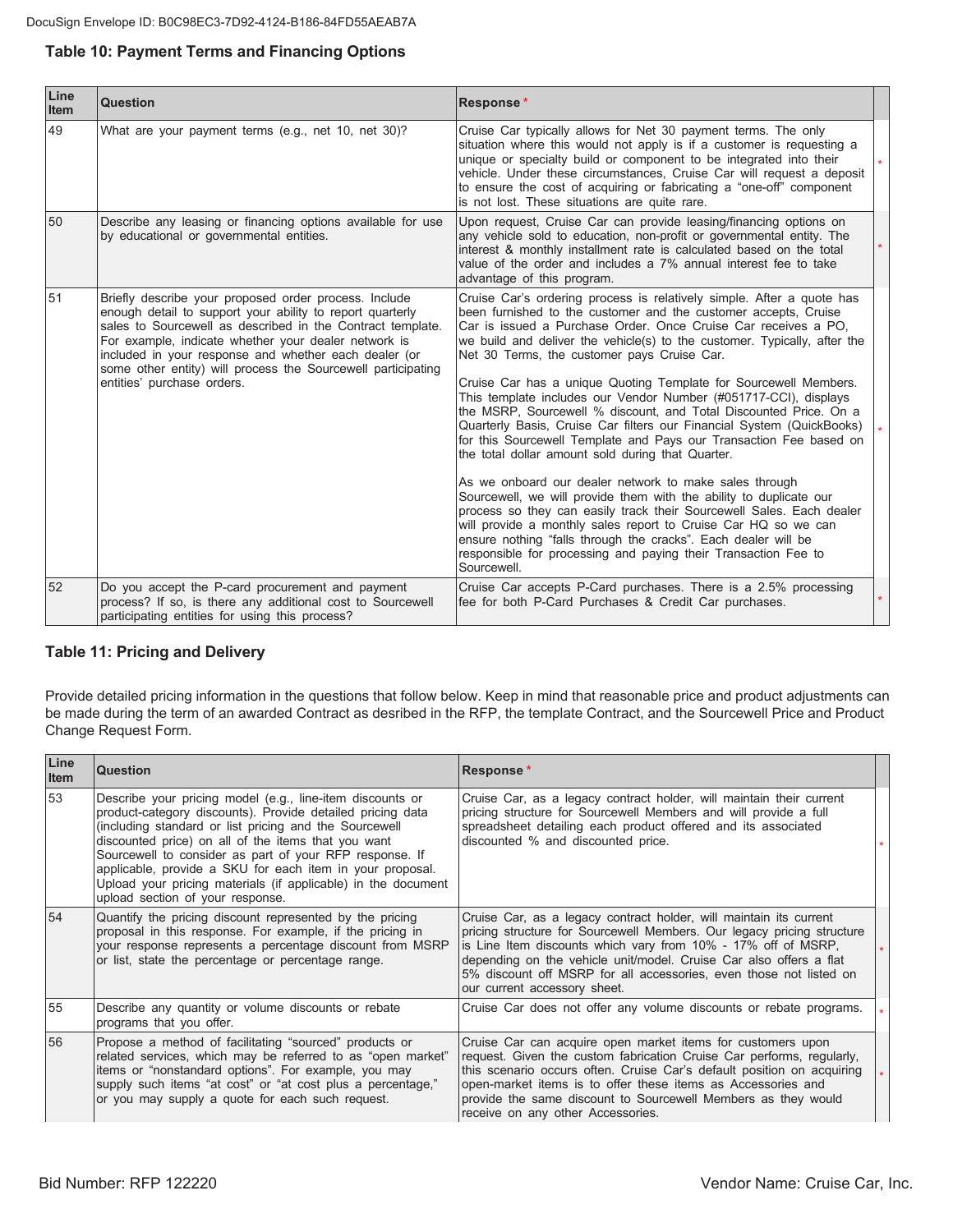#### DocuSign Envelope ID: B0C98EC3-7D92-4124-B186-84FD55AEAB7A

| 57 | Identify any element of the total cost of acquisition that is<br>NOT included in the pricing submitted with your response.<br>This includes all additional charges associated with a<br>purchase that are not directly identified as freight or<br>shipping charges. For example, list costs for items like pre-<br>delivery inspection, installation, set up, mandatory training, or<br>initial inspection. Identify any parties that impose such costs<br>and their relationship to the Proposer. | The only items that are not included in the total cost to customers<br>(as part of this proposal) are shipping, new items, and open market<br>items.<br>Shipping/Freight cost is fluid and depends on specific variables<br>present in each individual order (i.e. customer's location, size, and<br>quantity of vehicles purchased, etc.). As part of every quote, Cruise<br>Car receives a shipping quote from our Logistics Department and<br>includes it in the quote, so the customer always has a realistic,<br>concrete understanding of the cost of transportation. Unless otherwise<br>specified by the customer, Cruise Car bears the burden of the<br>transportation $costs - if we use an outside shipping method - and$<br>passes the cost through to the customer. This allows the customer to<br>only pay one vendor (Cruise Car) instead of multiple (Cruise Car +<br>Shipping Company).                                                                                                                                                                                                                                                                                                                                                                                                                                |  |
|----|-----------------------------------------------------------------------------------------------------------------------------------------------------------------------------------------------------------------------------------------------------------------------------------------------------------------------------------------------------------------------------------------------------------------------------------------------------------------------------------------------------|-----------------------------------------------------------------------------------------------------------------------------------------------------------------------------------------------------------------------------------------------------------------------------------------------------------------------------------------------------------------------------------------------------------------------------------------------------------------------------------------------------------------------------------------------------------------------------------------------------------------------------------------------------------------------------------------------------------------------------------------------------------------------------------------------------------------------------------------------------------------------------------------------------------------------------------------------------------------------------------------------------------------------------------------------------------------------------------------------------------------------------------------------------------------------------------------------------------------------------------------------------------------------------------------------------------------------------------------|--|
|    |                                                                                                                                                                                                                                                                                                                                                                                                                                                                                                     | Given Cruise Car's creative building nature and custom vehicle<br>fabrication, we are regularly developing new vehicles to add to our<br>lineup. We cannot forecast what the next new vehicle will be or what<br>it will cost. These costs are as unknown to the customer as they are<br>to us until we can build one and see what our true costs are.                                                                                                                                                                                                                                                                                                                                                                                                                                                                                                                                                                                                                                                                                                                                                                                                                                                                                                                                                                                  |  |
|    |                                                                                                                                                                                                                                                                                                                                                                                                                                                                                                     | Open Market Items and Accessories were discussed previously. We<br>will adhere to our same discounted rate for open-market items as<br>we do for currently listed accessories.                                                                                                                                                                                                                                                                                                                                                                                                                                                                                                                                                                                                                                                                                                                                                                                                                                                                                                                                                                                                                                                                                                                                                          |  |
| 58 | If freight, delivery, or shipping is an additional cost to the<br>Sourcewell participating entity, describe in detail the<br>complete freight, shipping, and delivery program.                                                                                                                                                                                                                                                                                                                      | Cruise Car has two delivery methods for transporting our product to<br>our customer; in-house delivery and third-party delivery. Our goal is<br>to always provide the lowest shipping cost to our customers, and<br>which delivery method the customer receives is based on several<br>key variables that are unique to each transaction. These variables<br>include customer location, quantity and configuration of vehicles<br>ordered, and current shipping schedule. Typically, if the customer<br>resides relatively close to Cruise Car HQ, we can provide the<br>customer with a lower transportation cost if we handle the delivery<br>internally. Cruise Car operates several trucks and long-haul trailers to<br>have the flexibility to deliver quickly $-$ and on our schedule $-$ to our<br>customers. If the parameters are met to keep the delivery in-house,<br>we will work with our Logistics Department to determine our costs to<br>deliver the order. These costs include factors like. Driver's Time.<br>Fuel, Food & Lodging, and Wear and Tear on the Truck and Trailer.<br>Once we've calculated this cost, we pass the cost on to our<br>customer as a separate Line Item in the quote. Shipping is not a<br>profit-generating department for Cruise Car, it is here to support the<br>sale of our vehicles. |  |
|    |                                                                                                                                                                                                                                                                                                                                                                                                                                                                                                     | However, if the customer resides several thousand miles away from<br>our manufacturing center or orders minimal units, it is often less<br>expensive for the customer if we opt to use a third-party freight<br>forwarder. In this scenario, we will provide the dimensions, weight,<br>and destination of the order to multiple freight forwarders to receive<br>the most competitive shipping bid and pass this cost through to the<br>customer as a separate Line Item in the quote. Shipping is not a<br>profit-generating department for Cruise Car, it is here to support the<br>sale of our vehicles.                                                                                                                                                                                                                                                                                                                                                                                                                                                                                                                                                                                                                                                                                                                            |  |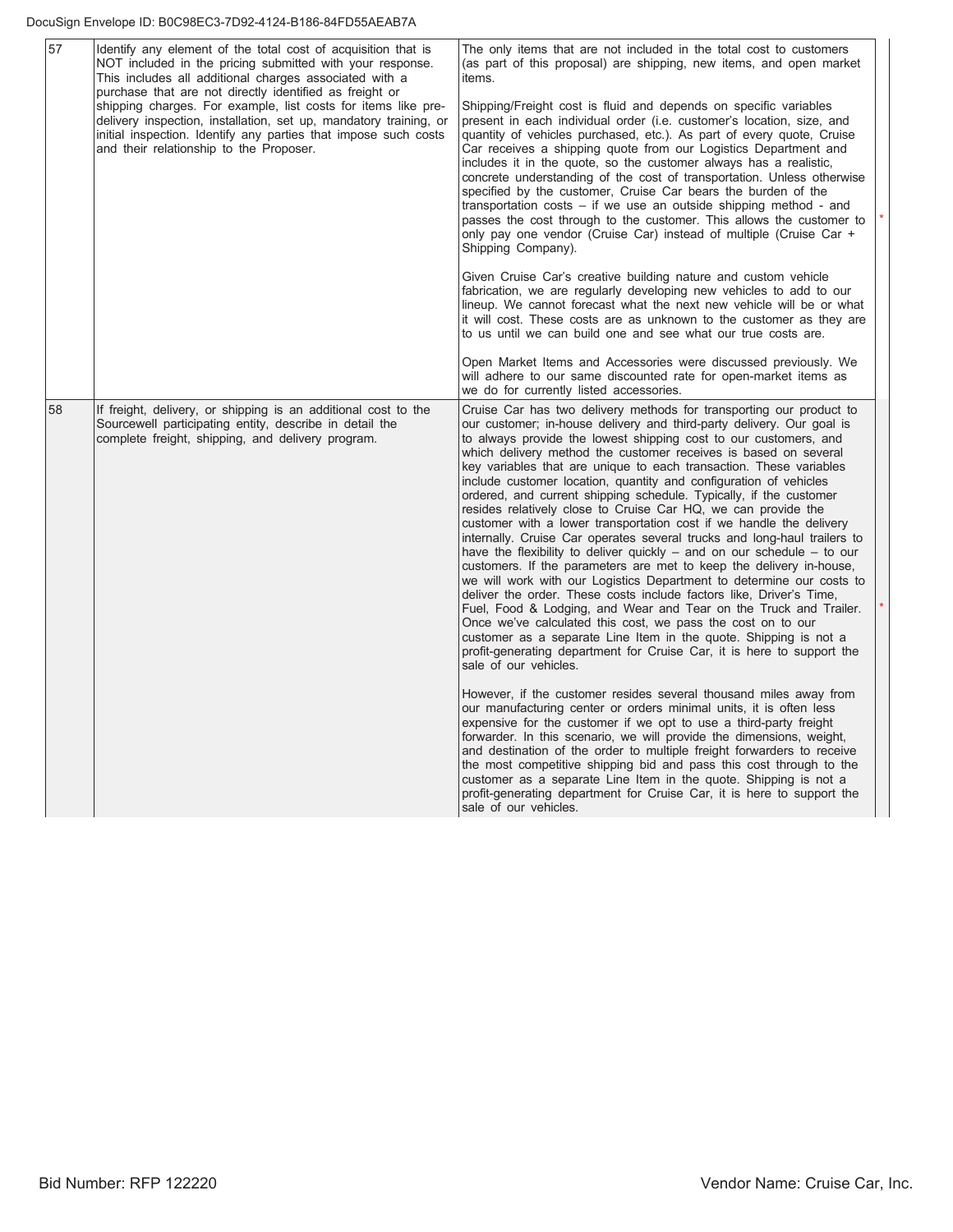| 59 | Specifically describe freight, shipping, and delivery terms or<br>programs available for Alaska, Hawaii, Canada, or any<br>offshore delivery. | Cruise Car is able to deliver vehicles to all 50 States, including<br>Alaska and Hawaii, and Canada. Delivering units to Alaska and<br>Hawaii is a rather simple process. These destinations are ones<br>wherein we would utilize a third-party shipping company, as our<br>manufacturing center is located in Florida and a third-party shipper<br>would provide the customer with the lowest cost. In this scenario, we<br>would first have the vehicles delivered to California, as the "Point of<br>Embarkation". The vehicles would then be moved onto a separate<br>3rd-Party shipping company that specializes in deliveries to either<br>Hawaii or Alaska. These specialized shipping companies typically<br>provide door-to-door service, meaning they would personally receive<br>the order in California, transport the order across the Pacific, and<br>use their own vehicles to deliver the order to the customer's facility.<br>Many of our customers $-$ especially in the military $-$ are located in<br>Alaska and Hawaii and we have ample experience with this shipping<br>scenario and know which companies provide the best and most<br>secure service. Additional fees apply on a case-by-case basis. The<br>customer will always be informed of the full cost of delivery prior to<br>confirming and executing the order. |  |
|----|-----------------------------------------------------------------------------------------------------------------------------------------------|---------------------------------------------------------------------------------------------------------------------------------------------------------------------------------------------------------------------------------------------------------------------------------------------------------------------------------------------------------------------------------------------------------------------------------------------------------------------------------------------------------------------------------------------------------------------------------------------------------------------------------------------------------------------------------------------------------------------------------------------------------------------------------------------------------------------------------------------------------------------------------------------------------------------------------------------------------------------------------------------------------------------------------------------------------------------------------------------------------------------------------------------------------------------------------------------------------------------------------------------------------------------------------------------------------------------------------------------------|--|
|    |                                                                                                                                               | Delivering to Canada is slightly more involved as the driver making<br>the delivery must have the legal documentation required to exit the<br>United States into Canada to make the delivery. This specialized<br>authority is not common, but there are companies who specialize in<br>this service. We've worked with several of these shippers in the past<br>and know which ones provide the best and most secure service.<br>Additional fees apply on a case-by-case basis. The customer will<br>always be informed of the full cost of delivery prior to confirming and<br>executing the order.                                                                                                                                                                                                                                                                                                                                                                                                                                                                                                                                                                                                                                                                                                                                             |  |
| 60 | Describe any unique distribution and/or delivery methods or<br>options offered in your proposal.                                              | Cruise Car enlists all the standard distribution and delivery methods<br>to provide our products to our customers at the most cost-effective<br>price. These methods include internal deliveries, external deliveries,<br>LTL shipping, DHL, or overnight parcel shipping.                                                                                                                                                                                                                                                                                                                                                                                                                                                                                                                                                                                                                                                                                                                                                                                                                                                                                                                                                                                                                                                                        |  |

# **Table 12: Pricing Offered**

|    | Line The Pricing Offered in this Proposal is: *                                                                                  | <b>Comments</b> |  |
|----|----------------------------------------------------------------------------------------------------------------------------------|-----------------|--|
| 61 | c. better than the Proposer typically offers to GPOs, cooperative procurement organizations, or state purchasing<br>departments. |                 |  |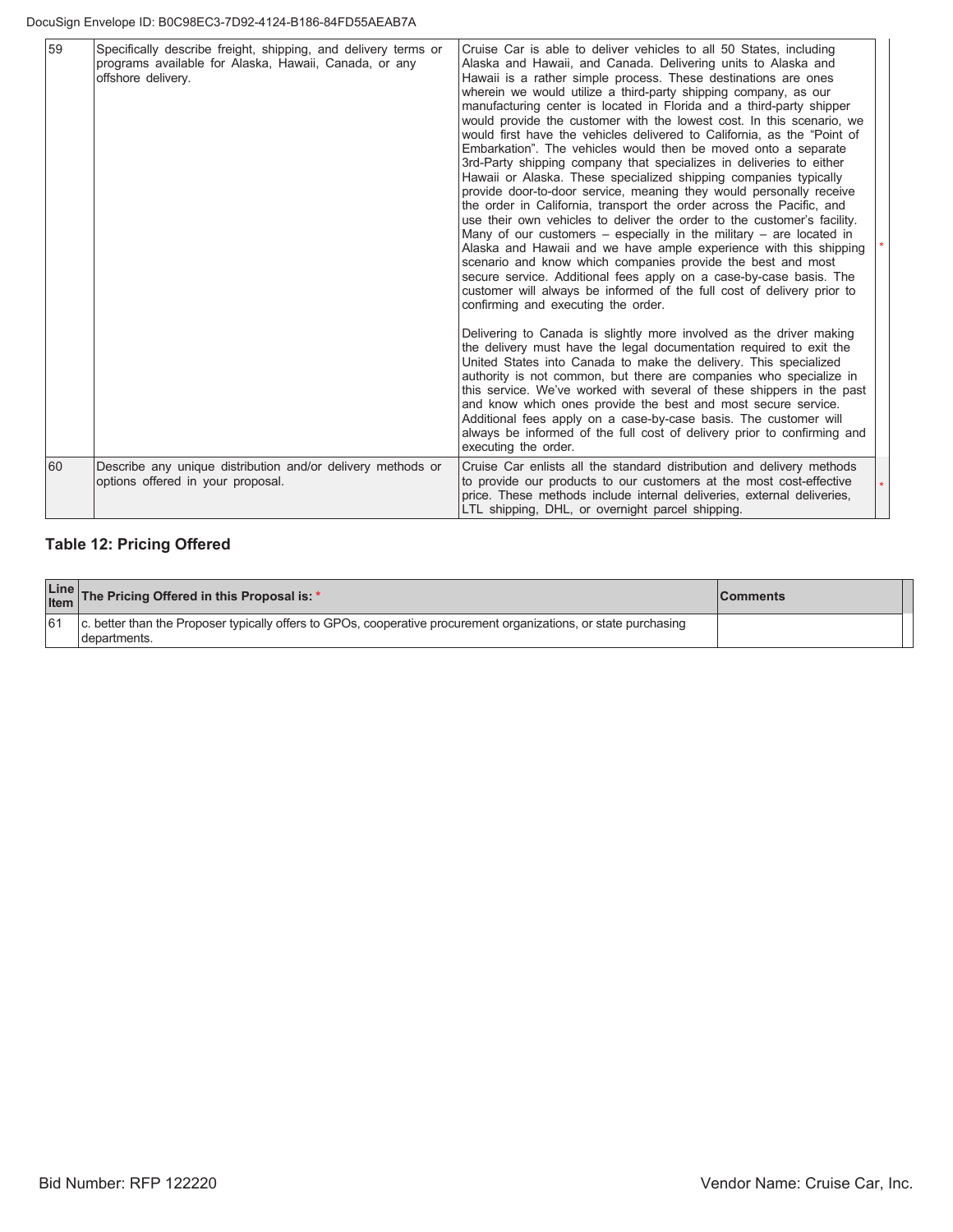## **Table 13: Audit and Administrative Fee**

| Line<br><b>Item</b> | <b>Question</b>                                                                                                                                                                                                                                                                                                                                                                                                                                | <b>Response*</b>                                                                                                                                                                                                                                                                                                                                                                                                                                                                                                                                                                                                                                                                                                                                                                                                                                                                                                                                                                                                                                                                                                                                                                                                                                                                                                                                          |  |
|---------------------|------------------------------------------------------------------------------------------------------------------------------------------------------------------------------------------------------------------------------------------------------------------------------------------------------------------------------------------------------------------------------------------------------------------------------------------------|-----------------------------------------------------------------------------------------------------------------------------------------------------------------------------------------------------------------------------------------------------------------------------------------------------------------------------------------------------------------------------------------------------------------------------------------------------------------------------------------------------------------------------------------------------------------------------------------------------------------------------------------------------------------------------------------------------------------------------------------------------------------------------------------------------------------------------------------------------------------------------------------------------------------------------------------------------------------------------------------------------------------------------------------------------------------------------------------------------------------------------------------------------------------------------------------------------------------------------------------------------------------------------------------------------------------------------------------------------------|--|
| 62                  | Specifically describe any self-audit process or program that you<br>plan to employ to verify compliance with your proposed Contract<br>with Sourcewell. This process includes ensuring that Sourcewell<br>participating entities obtain the proper pricing, that the Vendor<br>reports all sales under the Contract each quarter, and that the<br>Vendor remits the proper administrative fee to Sourcewell.                                   | As a legacy Sourcewell Contract holder, Cruise Car has<br>perfected the self-auditing process to remain in compliance<br>with all Sourcewell Pricing, Discounts, and Remittance of<br>transactional fees to Sourcewell. All of Cruise Car's internal<br>Sales Staff is briefed on the Sourcewell Contract and<br>associated discounts, so they can speak and sell<br>knowledgeably on the benefits of working with and through<br>Sourcewell. We've set up a special template in our quoting<br>and invoicing software (QuickBooks) which provides the<br>current Sourcewell Pricing and applicable discounts to ensure<br>we always use the correct pricing when quoting and selling to<br>Sourcewell Members. This template and prices are updated<br>immediately if/when a price adjustment is approved by<br>Sourcewell during the lifetime of the contract. This template<br>allows our accounting department to easily $-$ at-a-glance $-$<br>know how many sales have been activated and executed<br>through the Sourcewell Contract, so we can provide the<br>associated transaction fees to Sourcewell on a Quarterly<br>basis. In the 4-Years we've held this contract, we've never<br>experienced a single issue or oversight on any aspect of this<br>process. We expect to have similar success should we be<br>awarded this contract again. |  |
| 63                  | Identify a proposed administrative fee that you will pay to<br>Sourcewell for facilitating, managing, and promoting the Sourcewell<br>Contract in the event that you are awarded a Contract. This fee is<br>typically calculated as a percentage of Vendor's sales under the<br>Contract or as a per-unit fee; it is not a line-item addition to the<br>Member's cost of goods. (See the RFP and template Contract for<br>additional details.) | Cruise Car proposes we maintain our current administrative<br>fee terms to Sourcewell. These terms are a transactional fee<br>of 2% of the order (not including the Freight/Shipping), to be<br>paid on a quarterly basis. We wish to exclude shipping as<br>part of the fee percentage since shipping costs are a pass-<br>through and do not generate profit for Cruise Car. Our<br>shipping services exist solely to provide our customers with<br>the most cost-effective means of receiving our product.                                                                                                                                                                                                                                                                                                                                                                                                                                                                                                                                                                                                                                                                                                                                                                                                                                             |  |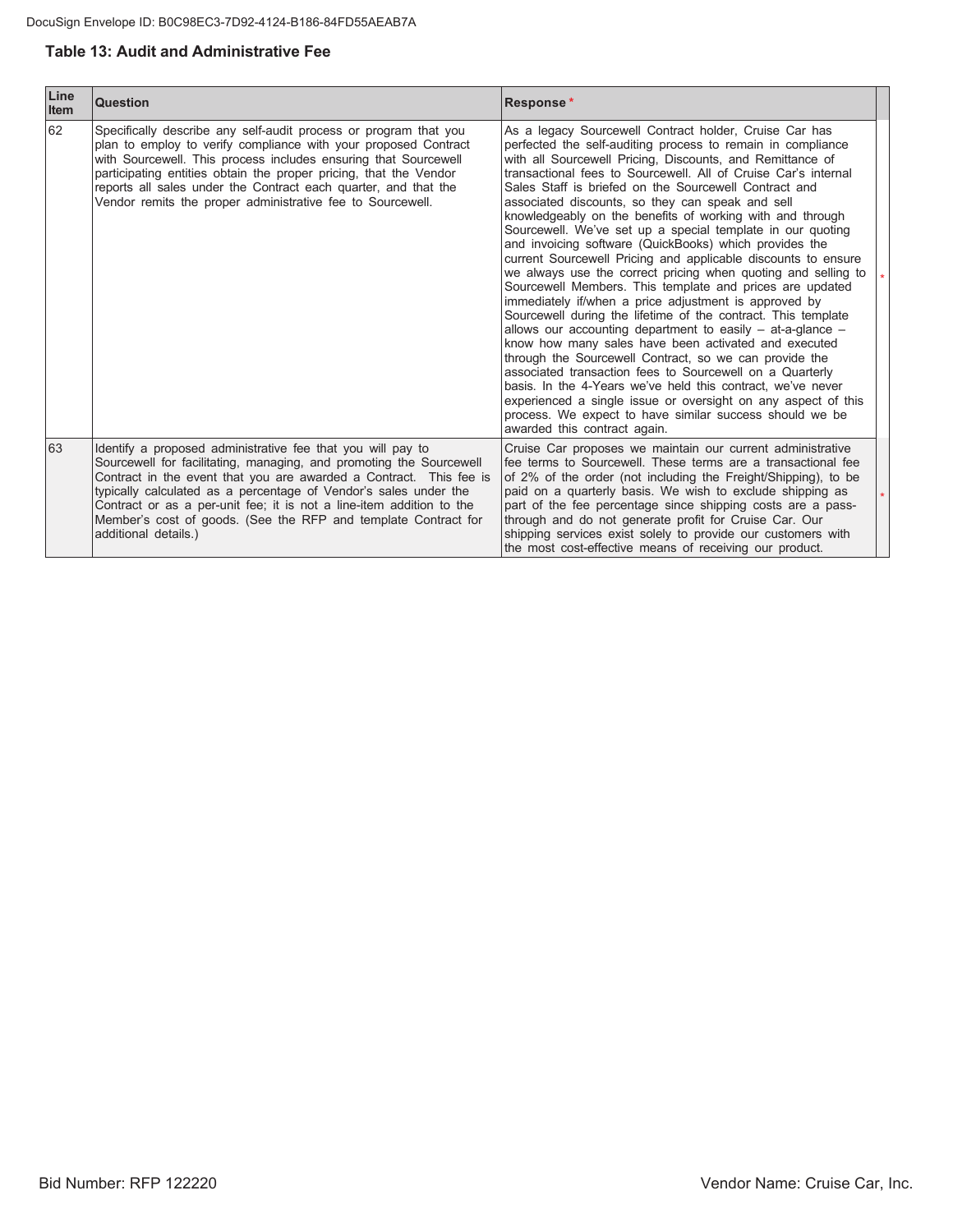## Table 14A: Depth and Breadth of Offered Equipment Products and Services

| Line<br><b>Item</b> | Question                                                                                                                                          | Response*                                                                                                                                                                                                                                                                                                                                                                                                                                                                                                                                                                                                                                                                                                                                                                                                                                                                                                                                                                                                                                                                                                                                                                                                                                                                                                                                                                                                                                                                                                                                                                                                                                                                                                                                                                                                                                                                                                                                                                                                                                                                                                                                                                                                                                                                                                                                                                                                                                                                                                                                                                                                                                                                                                                                                                                                                                                                                                                                                                                                                                                                                                                                                                                                                                                                                                                                                                                                                                                                                                                                                                    |  |
|---------------------|---------------------------------------------------------------------------------------------------------------------------------------------------|------------------------------------------------------------------------------------------------------------------------------------------------------------------------------------------------------------------------------------------------------------------------------------------------------------------------------------------------------------------------------------------------------------------------------------------------------------------------------------------------------------------------------------------------------------------------------------------------------------------------------------------------------------------------------------------------------------------------------------------------------------------------------------------------------------------------------------------------------------------------------------------------------------------------------------------------------------------------------------------------------------------------------------------------------------------------------------------------------------------------------------------------------------------------------------------------------------------------------------------------------------------------------------------------------------------------------------------------------------------------------------------------------------------------------------------------------------------------------------------------------------------------------------------------------------------------------------------------------------------------------------------------------------------------------------------------------------------------------------------------------------------------------------------------------------------------------------------------------------------------------------------------------------------------------------------------------------------------------------------------------------------------------------------------------------------------------------------------------------------------------------------------------------------------------------------------------------------------------------------------------------------------------------------------------------------------------------------------------------------------------------------------------------------------------------------------------------------------------------------------------------------------------------------------------------------------------------------------------------------------------------------------------------------------------------------------------------------------------------------------------------------------------------------------------------------------------------------------------------------------------------------------------------------------------------------------------------------------------------------------------------------------------------------------------------------------------------------------------------------------------------------------------------------------------------------------------------------------------------------------------------------------------------------------------------------------------------------------------------------------------------------------------------------------------------------------------------------------------------------------------------------------------------------------------------------------------|--|
| 64                  | Provide a detailed description of the<br>equipment, products, and services that you<br>are offering in your proposal.                             | Cruise Car proposes to continue providing the same number and type of products to<br>Sourcewell and its Membership that we currently provide. In total, Cruise Car offers<br>39 Vehicles and 180 Accessories to Sourcewell Members. The vehicles can be<br>offered in either Gas or Electric power options, which technically brings our total<br>offering to 78 Vehicles. A full breakdown and description of each vehicle, accessory,<br>and their associated pricing will be provided in the excel document we will upload as<br>supplemental information.                                                                                                                                                                                                                                                                                                                                                                                                                                                                                                                                                                                                                                                                                                                                                                                                                                                                                                                                                                                                                                                                                                                                                                                                                                                                                                                                                                                                                                                                                                                                                                                                                                                                                                                                                                                                                                                                                                                                                                                                                                                                                                                                                                                                                                                                                                                                                                                                                                                                                                                                                                                                                                                                                                                                                                                                                                                                                                                                                                                                                |  |
| 65                  | Within this RFP category there may be<br>subcategories of solutions. List subcategory<br>titles that best describe your products and<br>services. | The most intuitive subcategories within our vehicle offering are:<br>Passenger Vehicles<br>O<br>Light UTVs<br>$\circ$<br>Medium UTVs<br>$\circ$<br><b>Shuttles</b><br>$\circ$<br>Wheelchair Accessible Vehicles<br>$\circ$<br>Medic/EMS Vehicles<br>$\circ$<br>Accessories<br>$\Omega$<br>Passenger Vehicles are categorized as our vehicles whose intended purpose is<br>to transport individuals from one location to another. Our passenger vehicles can<br>comfortably seat 2-8 people in various configurations. We presently offer 9 different<br>vehicles in this category on our Sourcewell Contract. Each of these vehicles can be<br>equipped as Street Legal and are offered in either Gas or Electric Power Options.<br>Light UTVs are categorized as our vehicles whose primary purpose is to<br>provide maintenance, service, or support on the grounds at the customer's facility.<br>This category has our most diverse offering of vehicle configurations, including open<br>cargo areas of various lengths, enclosed cargo areas of various lengths, all of which<br>can be readily customized for specific purposes. We currently offer 15 different<br>vehicles in this category on our Sourcewell Contract. Each of these vehicles can be<br>equipped as Street Legal and are offered in either Gas or Electric Power Options.<br>Medium UTVs are categorized as our vehicles whose primary purpose is to<br>provide maintenance, service, or support on the grounds at the customer's facility.<br>These units are distinguished from Light UTVs by their increased power (60+<br>Horsepower), Speed (40+ Miles Per Hour), and Torque. This type of vehicle also<br>includes Roll Over Protection Bars, 4-Wheel Drive, and Electronic Power Steering.<br>These vehicles are the only vehicles we provide which cannot be certified as Street<br>Legal because they are too fast to qualify for Federal Category or a Street Legal<br>Low-Speed Vehicle.<br>Shuttle Vehicles are categorized as highly customized Passenger Vehicles, which<br>share the same intended purpose: transporting individuals from one location to<br>another. Our shuttle vehicles differentiate themselves from our Passenger Vehicles the<br>Shuttles can carry up to 12 riders while the Passenger Vehicles can carry a<br>maximum of 8. The Shuttles are also highly customized vehicles, requiring special<br>fabrication. Notably, these shuttles cannot be equipped as Street Legal as they<br>exceed the weight limitation of 3,000lbs.<br>Wheelchair Accessible Vehicles are categorized as vehicles whose primary<br>purpose is to transport passengers, including passengers traveling in a wheelchair.<br>Our ADA wheelchair accessible vehicles can carry up to two wheelchaired<br>passengers along with several other passengers or additional cargo. The standard<br>ramps are manual, but they can be equipped with an electronic power lift system.<br>Medic / EMS Vehicles are categorized as vehicles whose primary purpose is<br>to transport injured staff, students, or individuals in a safe and secure vehicle. We<br>offer our EMS vehicles in several configurations to accommodate the customer's<br>preferences. These vehicles are offered in both Gas and Electric power options and<br>can be equipped for Street Legal transportation. These vehicles can be equipped<br>with premier stretchers and safety equipment from Stryker, Ferno, and many others.<br>Cruise Car can purchase and install these premium stretcher systems for the |  |
|                     |                                                                                                                                                   | customer, upon request.<br>Accessories are categorized as the most common vehicle options, upgrades, or<br>features that are not included in the standard model. We currently have 180<br>accessories on our Sourcewell offering and also source open-market items upon<br>request.                                                                                                                                                                                                                                                                                                                                                                                                                                                                                                                                                                                                                                                                                                                                                                                                                                                                                                                                                                                                                                                                                                                                                                                                                                                                                                                                                                                                                                                                                                                                                                                                                                                                                                                                                                                                                                                                                                                                                                                                                                                                                                                                                                                                                                                                                                                                                                                                                                                                                                                                                                                                                                                                                                                                                                                                                                                                                                                                                                                                                                                                                                                                                                                                                                                                                          |  |

Table 14B: Depth and Breadth of Offered Equipment Products and Services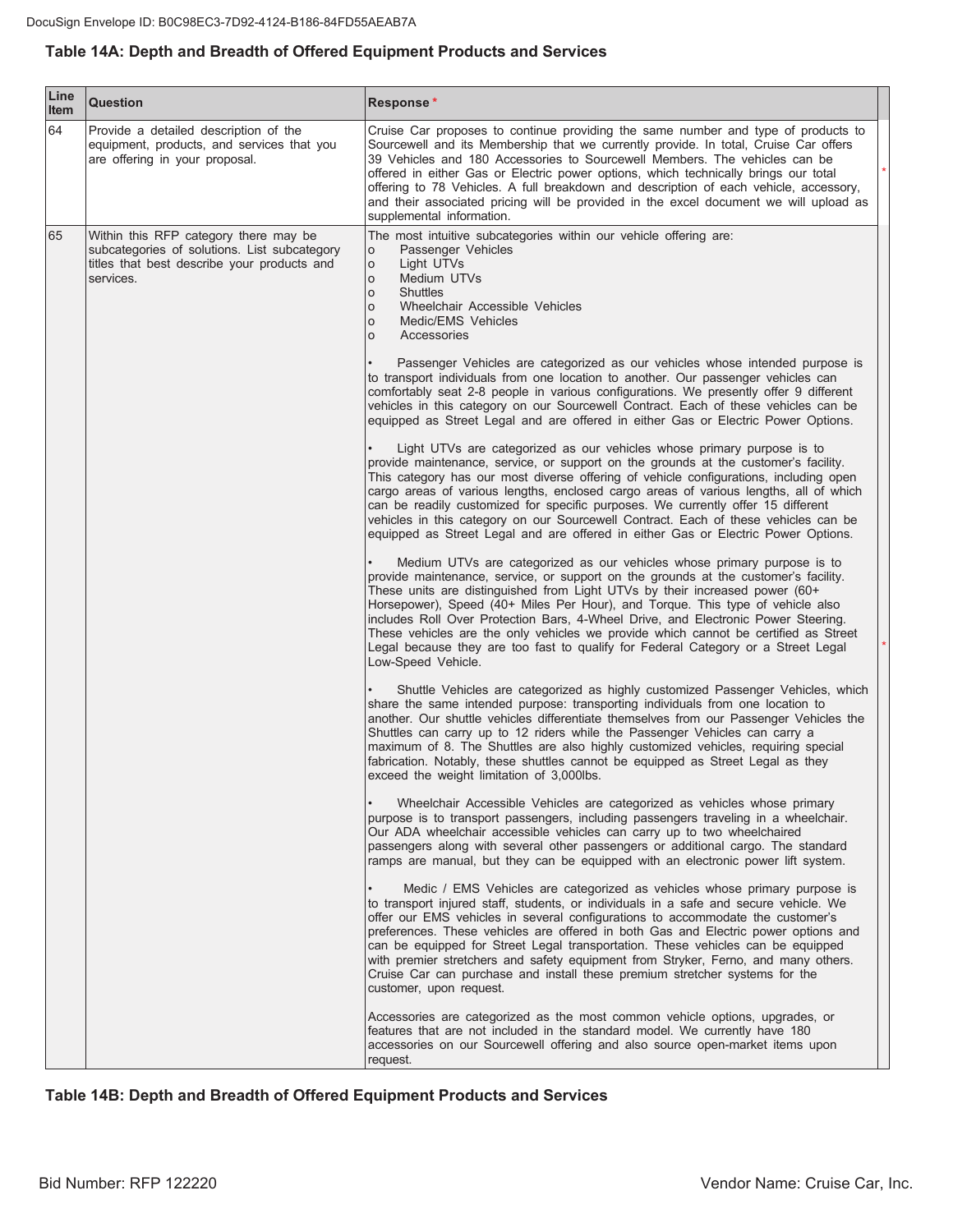#### DocuSign Envelope ID: B0C98EC3-7D92-4124-B186-84FD55AEAB7A

Indicate below if the listed types or classes of equipment, products, and services are offered within your proposal. Provide additional comments in the text box provided, as necessary.

| <b>Line Item</b> | <b>Category or Type</b> | Offered *               | Comments                                                                                                                                                                                                                                                                                                                                                                                                                                                                                                                                                                                                                                                                                                                                                                                                                                                                                                                                                                                                                                                                                                                                                                                                                          |  |
|------------------|-------------------------|-------------------------|-----------------------------------------------------------------------------------------------------------------------------------------------------------------------------------------------------------------------------------------------------------------------------------------------------------------------------------------------------------------------------------------------------------------------------------------------------------------------------------------------------------------------------------------------------------------------------------------------------------------------------------------------------------------------------------------------------------------------------------------------------------------------------------------------------------------------------------------------------------------------------------------------------------------------------------------------------------------------------------------------------------------------------------------------------------------------------------------------------------------------------------------------------------------------------------------------------------------------------------|--|
| 66               | <b>Utility Vehicles</b> | C Yes<br>$\circ$ No     | "Utility Vehicles" refers to vehicles<br>whose primary purpose is to provide<br>maintenance, service or support on<br>the grounds at the customer's facility.<br>This category has our most diverse<br>offering of vehicle configurations,<br>including open cargo areas of various<br>lengths, enclosed cargo areas of<br>various lengths, all of which can be<br>readily customized for specific<br>purposes. We currently offer 15<br>different vehicles in this category on<br>our Sourcewell Contract. Each of<br>these vehicles can be equipped as<br>Street Legal and are offered in either<br>Gas or Electric Power Options.                                                                                                                                                                                                                                                                                                                                                                                                                                                                                                                                                                                              |  |
| 67               | <b>Task Vehicles</b>    | $\cap$ Yes<br>$\cap$ No | Task vehicles define the vehicle type<br>which accommodates a specific goal<br>or task. Whereas the "Utility Vehicle"<br>class provides for general<br>maintenance and service &<br>a "Passenger Shuttle" accommodates<br>the general transportation or people,<br>A "Task Vehicle" is designed to<br>accomplish a hyper-specific goal. The<br>most obvious Task Vehicles we offer,<br>at Cruise Car, are our Wheelchair or<br>ADA Carts and our EMS/Ambulatory<br>vehicles. These vehicles are specially<br>engineered to accommodate<br>passengers in wheelchairs or in a<br>prone position on a stretcher or<br>backboard. Cruise Car offers 7 of<br>these vehicles on our current<br>Sourcewell Contract.<br>Given the ability of Cruise Car to<br>customize vehicles for their<br>customers, several of our Utility<br>Vehicles can be converted into Task<br>Vehicles. For instance, our M2CV6 is<br>a standard Utility Vehicle with an<br>Enclosed Aluminum Van Box,<br>however, many of our customers with<br>request this vehicle with custom<br>shelving on the interior of the Van<br>Box. This request effectively changes<br>this vehicle from a Standard Utility<br>Vehicle into a Custom Task-Specific<br>Vehicle. |  |
| 68               | Golf Carts              | C Yes<br>$\circ$ No     | Golf Carts are a commodity item with<br>the most limited driving ability,<br>functionality or flexibility. These carts<br>are specifically designed for the golf<br>course and are refurbished or upfitted<br>as Passenger Vehicles or Utility<br>Vehicles at the peril of the purchaser.<br>These vehicles are not designed to<br>bear the weight of more than 2<br>passengers and are not intended to<br>tow heavy loads of equipment. Cruise<br>Car offers a single vehicle with this<br>design, The R2, but it is built to our<br>vehicle standards which typically<br>prices this unit out of the market for<br>golf carts.                                                                                                                                                                                                                                                                                                                                                                                                                                                                                                                                                                                                  |  |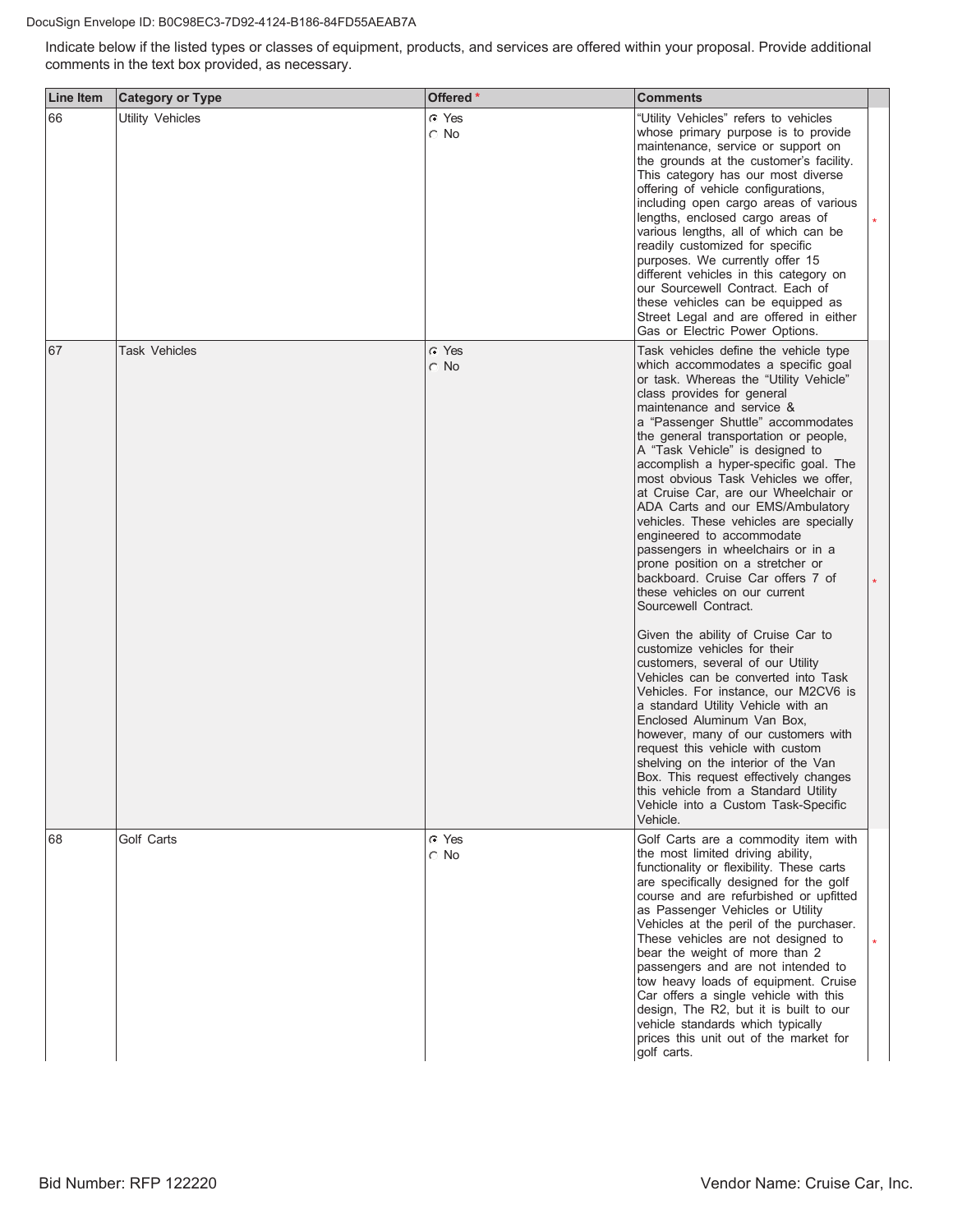| 69 | Low-speed Vehicles (LSV) | r Yes<br>$\cap$ No    | Low Speed Vehicles (LSVs) are<br>categorized as vehicles that are<br>Street Legal Equipped, have a<br>maximum loaded weight of 3,000<br>pounds and travel between 20-25mph.<br>The equipment required for the<br>designation of "Street Legal" is: DOT<br>Windshield and Windshield Wiper,<br>DOT Approved Seat Belts, Turn<br>Signals, Slow Moving Vehicle Decal,<br>Manufacturer Certificate of Origin &<br>17-Digit VIN.<br>We purposely equip all of our<br>vehicles with a premium motor and<br>controller package which can power<br>our vehicles to achieve speeds of 20-<br>25mph. If a customer needs their<br>vehicle to be an LSV, we only need<br>to add the additional components.<br>Since we're a Manufacturer, we can<br>easily provide the MCO and VIN.<br>Cruise Car has its own Dealership,<br>Eco Trans Alliance, which allows us<br>to convert the MCO and VIN into a<br>vehicle registration and physically<br>plate the vehicle.<br>One of our overarching goals is to<br>make working with Cruise Car as<br>easy and convenient for our<br>customers as possible, offering them<br>a one-stop-shop to design, register<br>and plate their vehicle has provide<br>extraordinarily valuable to them. |  |
|----|--------------------------|-----------------------|----------------------------------------------------------------------------------------------------------------------------------------------------------------------------------------------------------------------------------------------------------------------------------------------------------------------------------------------------------------------------------------------------------------------------------------------------------------------------------------------------------------------------------------------------------------------------------------------------------------------------------------------------------------------------------------------------------------------------------------------------------------------------------------------------------------------------------------------------------------------------------------------------------------------------------------------------------------------------------------------------------------------------------------------------------------------------------------------------------------------------------------------------------------------------------------------------------------------------|--|
| 70 | Parking Enforcement      | C Yes<br>$\circ$ No   | Parking Enforcement vehicles are<br>typically based on either a passenger<br>shuttle or utility vehicle with the<br>specific task of enforcing the parking<br>laws in a given area. Often, these<br>units are LSVs so they can travel on<br>the necessary roads between parking<br>lots and enforce parking near the<br>sidewalks.                                                                                                                                                                                                                                                                                                                                                                                                                                                                                                                                                                                                                                                                                                                                                                                                                                                                                         |  |
| 71 | Patrol and EMS Solutions | G Yes<br>$\subset$ No | Patrol and EMS vehicles are two<br>separate vehicle categories. Patrol<br>vehicles are similar to parking<br>enforcement vehicles in that they are<br>typically built as a Passenger Shuttle<br>or Utility Vehicle with the task of<br>providing security to a facility or<br>campus. These vehicles are often<br>equipped and registered to be LSVs.<br>EMS or Ambulatory Vehicles are Task-<br>Specific Vehicles, which are designed<br>to carry an injured individual on a<br>Stretcher or Backboard safely through<br>a campus, sporting arena, or across<br>a facility. These vehicles can also be<br>equipped with the proper LSV<br>components to be Street Legal.<br>Cruise Car currently offers 4 of these<br>vehicles on the Sourcewell Contract.                                                                                                                                                                                                                                                                                                                                                                                                                                                                |  |
| 72 | Passenger Shuttles       | െ Yes<br>$\circ$ No   | Passenger Shuttles refer to vehicles<br>whose primary purpose is to transport<br>staff or individuals from one location<br>to another. These vehicles range in<br>size from simple 2-passenger carts to<br>15-passenger shuttle busses. Cruise<br>Car presently offers 12 variations of<br>this class of vehicle on the<br>Sourcewell Contract and is planning<br>to add more.                                                                                                                                                                                                                                                                                                                                                                                                                                                                                                                                                                                                                                                                                                                                                                                                                                             |  |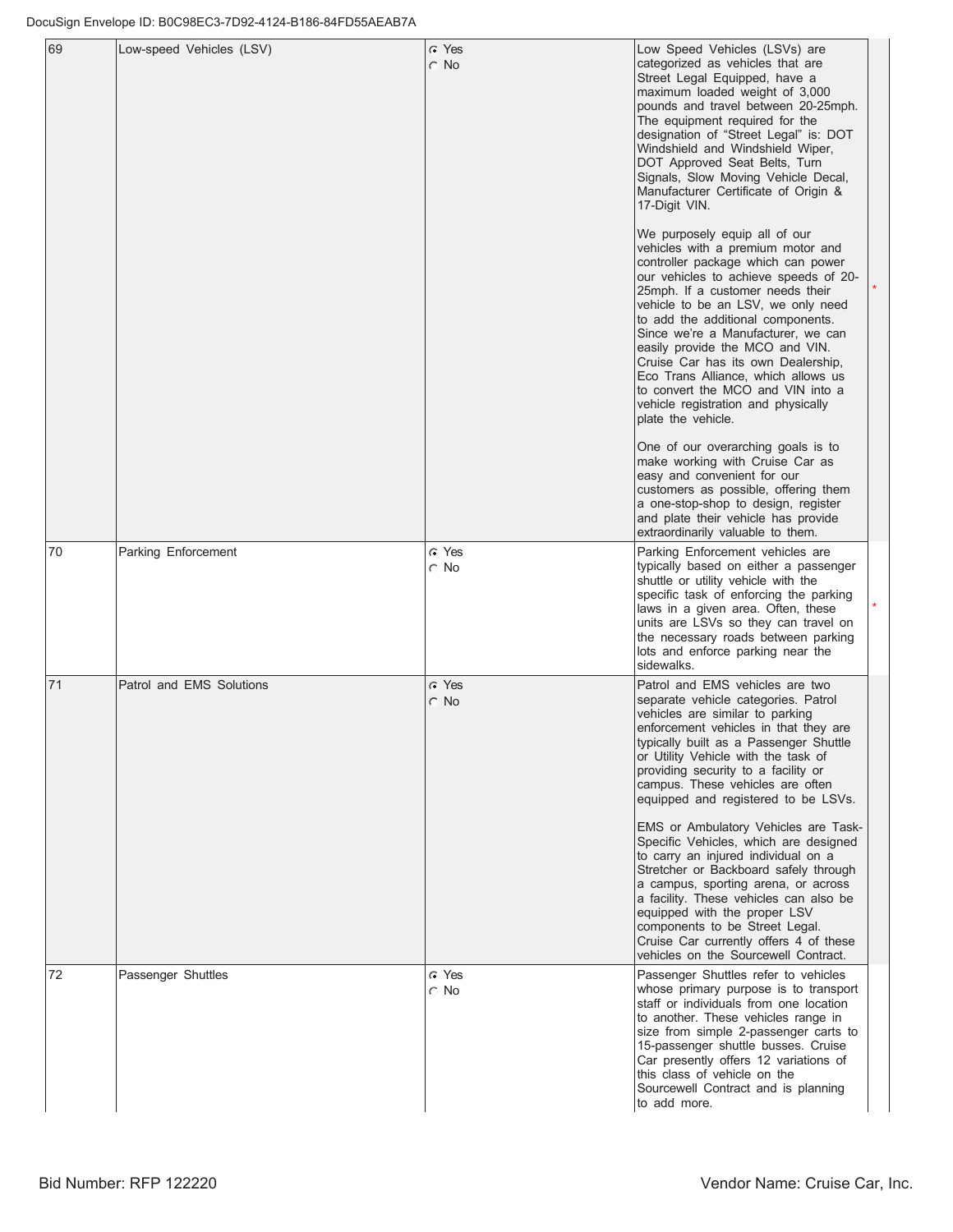| 73 | <b>Burden Carriers</b>      | G Yes<br>$\cap$ No  | Burden Carriers refer to Utility<br>Vehicles which have been<br>supplemented or otherwise augmented<br>to carry larger loads, or objects of<br>unusual dimensions. Since all Cruise<br>Cars are standardized with a motor<br>and controller package that is nearly<br>twice as powerful as the competition,<br>and our vehicles have been designed<br>for enhanced durability, we rarely<br>need to augment our standard vehicle<br>for Burden Carrying Purposes. Under<br>extreme circumstances. Cruise Car<br>has utilized motors of up to 50HP,<br>Controllers of up to 600 Amperage<br>and reinforced all aspects of our<br>vehicles to ensure it is up to the<br>task. All of our utility vehicles can be<br>considered Burden Carriers if the<br>correct modifications are made. |
|----|-----------------------------|---------------------|----------------------------------------------------------------------------------------------------------------------------------------------------------------------------------------------------------------------------------------------------------------------------------------------------------------------------------------------------------------------------------------------------------------------------------------------------------------------------------------------------------------------------------------------------------------------------------------------------------------------------------------------------------------------------------------------------------------------------------------------------------------------------------------|
| 74 | Side-by-sides               | G Yes<br>$\circ$ No | Side by Sides refer to vehicles with<br>4WD, Roll Over Protection Systems,<br>Electronic Power Steering. These<br>vehicles are typically gas-powered<br>and can achieve speeds of over<br>50mph. This speed far exceeds the<br>25mph speed limit, which precludes<br>them from consideration as a "Low<br>Speed Vehicle".                                                                                                                                                                                                                                                                                                                                                                                                                                                              |
| 75 | All-Terrain Vehicles (ATV)  | C Yes<br>$C$ No     | <b>NA</b>                                                                                                                                                                                                                                                                                                                                                                                                                                                                                                                                                                                                                                                                                                                                                                              |
| 76 | Snowmobiles                 | C Yes<br>$\cap$ No  | <b>NA</b>                                                                                                                                                                                                                                                                                                                                                                                                                                                                                                                                                                                                                                                                                                                                                                              |
| 77 | Personal Watercraft         | C Yes<br>$G$ No     | <b>NA</b>                                                                                                                                                                                                                                                                                                                                                                                                                                                                                                                                                                                                                                                                                                                                                                              |
| 78 | Food and Beverage Solutions | C Yes<br>$\cap$ No  | Cruise Car offers a few varieties of<br>Food and Beverage Units. The<br>standard model is what is typically<br>seen on Golf Courses, however,<br>Cruise Car has also custom built<br>Food and Beverage Vehicles to be<br>Street Legal and work like a Booth<br>and a Market with all the food and<br>wares on display. Cruise Car plans to<br>add these vehicles to our Sourcewell<br>Contract.                                                                                                                                                                                                                                                                                                                                                                                        |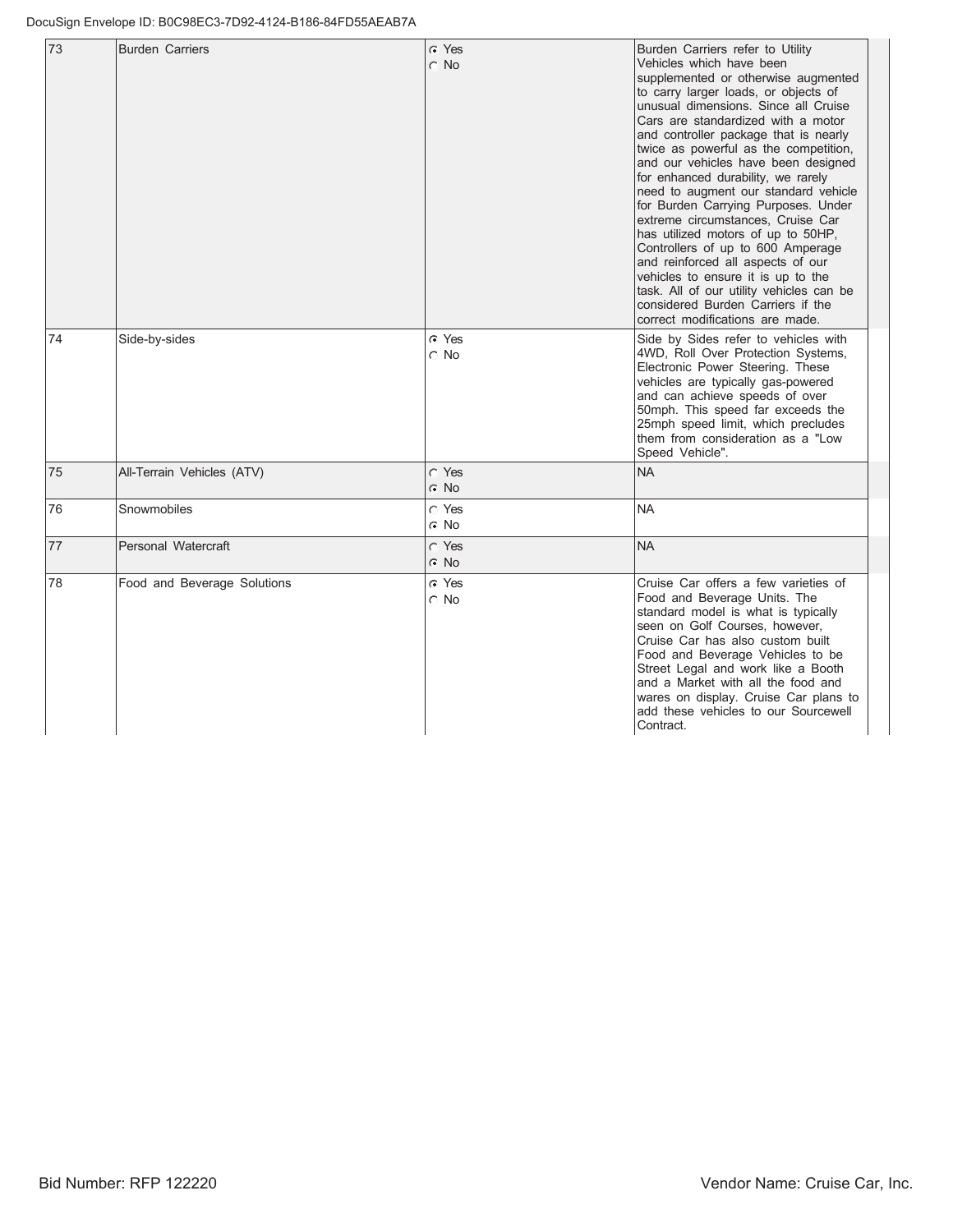| 79 | Athletic and Campus-use Vehicles | $C$ Yes   | Athletic & Campus Vehicles is a                                                |
|----|----------------------------------|-----------|--------------------------------------------------------------------------------|
|    |                                  | $\cap$ No | broad category that encompasses                                                |
|    |                                  |           | Utility Vehicles, LSVs, Task Vehicles,<br>EMS Carts and Passenger Shuttles.    |
|    |                                  |           |                                                                                |
|    |                                  |           | Since University and School                                                    |
|    |                                  |           | Campuses are typically vast and<br>sprawled out, the vehicle needs on          |
|    |                                  |           | campus are wide-ranging. Passenger                                             |
|    |                                  |           | Shuttles are often used to transport<br>students, staff and visitors to around |
|    |                                  |           | the campus. These vehicles are often                                           |
|    |                                  |           | equipped to be Street Legal LSVs.                                              |
|    |                                  |           | Many Athletic centers and Campus                                               |
|    |                                  |           | Sport Facilities operate utility vehicles,                                     |
|    |                                  |           | passenger shuttles and EMS carts.<br>The utility vehicles allow the staff to   |
|    |                                  |           | easily move equipment from the                                                 |
|    |                                  |           | locker areas to the field and back.                                            |
|    |                                  |           | They similarly use passenger shuttles<br>to move staff and players around the  |
|    |                                  |           | large arenas. Many athletic arenas                                             |
|    |                                  |           | have at lease one EMS cart onsite in                                           |
|    |                                  |           | the event an injury occurs and<br>someone needs to be carted off the           |
|    |                                  |           | field, quickly.                                                                |
|    |                                  |           | Many of these vehicles are requested                                           |
|    |                                  |           | to be equipped as Street Legal LSVs.                                           |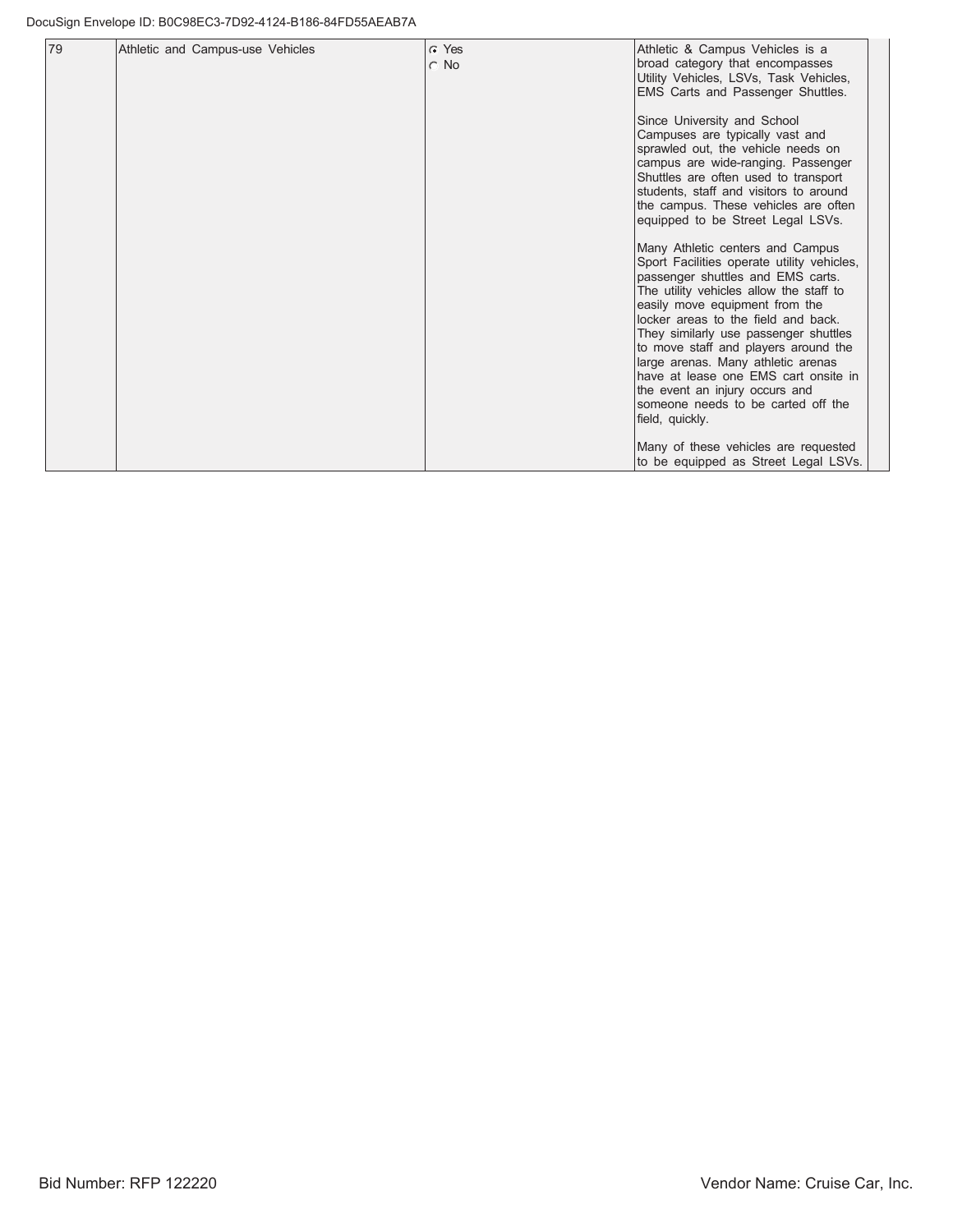## **Table 15: Industry Specific Questions**

| Line<br>Item | <b>Question</b>                                                                                                                                                      | Response*                                                                                                                                                                                                                                                                                                                                                                                                                                                                                                                                                                                                                                                                                                                                                                                                                                                                                                                                                                                                                                                                                                                                                                                                                                                                                                                                                                                                                                                                                                                                                                                                                                                                                                                                                                                                                                                                                                                                                                                                                                                                                                                                                                                                                                                                                                                                      |
|--------------|----------------------------------------------------------------------------------------------------------------------------------------------------------------------|------------------------------------------------------------------------------------------------------------------------------------------------------------------------------------------------------------------------------------------------------------------------------------------------------------------------------------------------------------------------------------------------------------------------------------------------------------------------------------------------------------------------------------------------------------------------------------------------------------------------------------------------------------------------------------------------------------------------------------------------------------------------------------------------------------------------------------------------------------------------------------------------------------------------------------------------------------------------------------------------------------------------------------------------------------------------------------------------------------------------------------------------------------------------------------------------------------------------------------------------------------------------------------------------------------------------------------------------------------------------------------------------------------------------------------------------------------------------------------------------------------------------------------------------------------------------------------------------------------------------------------------------------------------------------------------------------------------------------------------------------------------------------------------------------------------------------------------------------------------------------------------------------------------------------------------------------------------------------------------------------------------------------------------------------------------------------------------------------------------------------------------------------------------------------------------------------------------------------------------------------------------------------------------------------------------------------------------------|
| 80           | If you are awarded a contract, provide a<br>few examples of internal metrics that will<br>be tracked to measure whether you are<br>having success with the contract. | The internal metrics we'd use to track our success with the Sourcewell Contract are:<br>Sales Volume (annual and total)<br>$\circ$<br>$\circ$<br>Number of New Relationships with Sourcewell Members (Sales by Customer)<br>Number of Vehicle Units Sold (annual and total)<br>$\circ$<br>Sales by Dealer Network (Total)<br>$\circ$<br>$\circ$<br>Sales by Dealers (Individual)                                                                                                                                                                                                                                                                                                                                                                                                                                                                                                                                                                                                                                                                                                                                                                                                                                                                                                                                                                                                                                                                                                                                                                                                                                                                                                                                                                                                                                                                                                                                                                                                                                                                                                                                                                                                                                                                                                                                                               |
| 81           | Identify the engine types available for your<br>products (e.g., gasoline, diesel, CNG,<br>propane, hybrid, electric, etc.)                                           | Cruise Car offers 2 basic styles of engines - Gas and Electric. There are plentiful<br>options within these two categories based on variables like:<br>Size<br>$\circ$<br>Power (Horsepower)<br>$\circ$<br>Torque<br>$\circ$<br>$\circ$<br>Speed<br>Our standard Electric Motor is a 7HP AC Motor. This motor allows even our longest<br>& heaviest vehicles to easily travel within the Street Legal Speed parameters of<br>20mph-25mph.                                                                                                                                                                                                                                                                                                                                                                                                                                                                                                                                                                                                                                                                                                                                                                                                                                                                                                                                                                                                                                                                                                                                                                                                                                                                                                                                                                                                                                                                                                                                                                                                                                                                                                                                                                                                                                                                                                      |
|              |                                                                                                                                                                      | Our Gas Engine is a 14HP Kohler EFI Engine which can allow even our longest &<br>heaviest vehicles to easily travel within the Street Legal Speed parameters of 20mph-<br>25mph.                                                                                                                                                                                                                                                                                                                                                                                                                                                                                                                                                                                                                                                                                                                                                                                                                                                                                                                                                                                                                                                                                                                                                                                                                                                                                                                                                                                                                                                                                                                                                                                                                                                                                                                                                                                                                                                                                                                                                                                                                                                                                                                                                               |
| 82           | Describe the reliability of your products in<br>extreme hot and cold environments and<br>inclement weather.                                                          | Cruise Car vehicles were designed to withstand inclement weather, including extreme<br>cold and heat. The primary reason we utilize Aluminum frames and components<br>throughout our vehicle is so our vehicles can live outdoors without rusting or<br>corroding – a common occurrence with Steel-based vehicles.<br>Cruise Cars have been utilized in the rigorous desert climate of Bahrain by the US<br>Military for years and we have yet to encounter any serious issue that would suggest<br>our vehicles were not up to the task. Closer to home, our vehicles can be found on<br>University Campuses, Military Bases, and other facilities located in Texas, Nevada,<br>Arizona, & Florida. Again, our vehicles were designed to be used and stored<br>outdoors without being affected by the elements. Our vehicles have withstood all<br>forms of heat from multiple states and have encountered marginal issues. The primary<br>concern for operating our vehicles in the heat is the potential for the engine/motor to<br>overheat. In these instances, we integrate ventilation systems around the engine,<br>which alleviates the build-up of hot air around the engine which dramatically extends<br>the run time of the engine. In this scenario, the batteries have always been depleted<br>from usage before the engine's safety temperature threshold is reached, allowing the<br>vehicle to travel its maximum distance before needing to recharge.<br>Cruise Cars have been running successfully in extremely cold climates for years. The<br>biggest concern when operating our vehicles in cold environments is the potential for<br>the water within the battery cells to freeze. To combat this issue, we offer<br>both "Battery Blankets" and Maintenance Free, AGM Batteries. The Battery blanket<br>act as a barrier between the battery and the impinging cold weather. These heated<br>blankets also provide a heat source that surrounds the batteries and keeps their<br>internal temperature about the freezing point. AGM batteries are a more elegant and<br>more expensive solution to this issue. Battery Blankets would only be needed with<br>standard Lead Acid Batteries; AGM batteries are a Gel-based battery which does not<br>include any liquid or water that would be in jeopardy of freezing. |

#### Table 16: Exceptions to Terms, Conditions, or Specifications Form

Line Item 83. NOTICE: To identify any exception, or to request any modification, to the Sourcewell template Contract terms, conditions, or specifications, a Proposer must submit the exception or requested modification on the Exceptions to Terms, Conditions, or Specifications Form immediately below. The contract section, the specific text addressed by the exception or requested modification, and the proposed modification must be identified in detail. Proposer's exceptions and proposed modifications are subject to review and approval of Sourcewell and will not automatically be included in the contract.

| Contract Section   Term, Condition, or Specification | <b>Exception or Proposed Modification</b> |  |
|------------------------------------------------------|-------------------------------------------|--|
|                                                      |                                           |  |
|                                                      |                                           |  |
|                                                      |                                           |  |
|                                                      |                                           |  |
|                                                      |                                           |  |
|                                                      |                                           |  |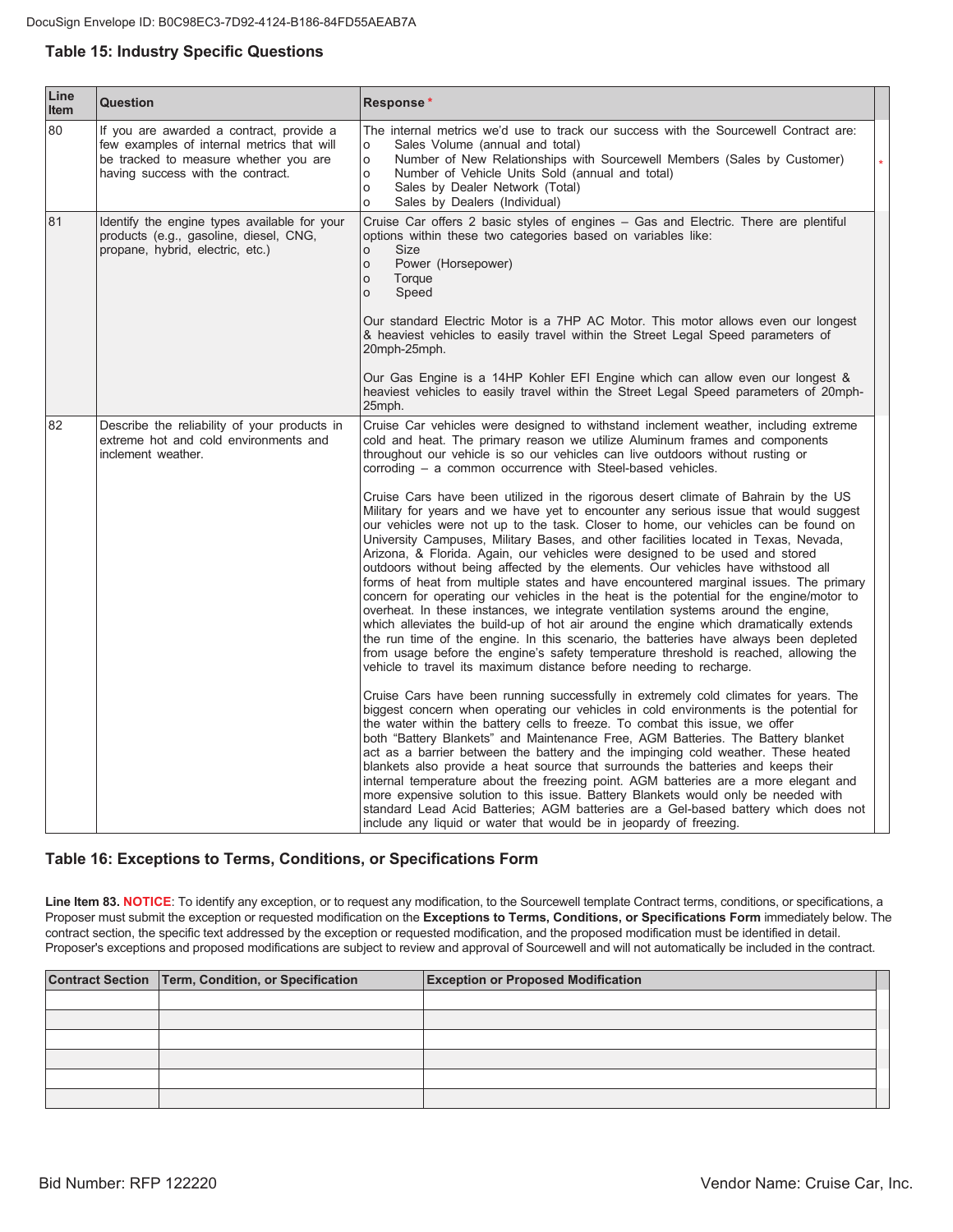#### **Proposer's Affidavit**

#### **PROPOSER AFFIDAVIT AND ASSURANCE OF COMPLIANCE**

I certify that I am the authorized representative of the Proposer submitting the foregoing Proposal with the legal authority to bind the Proposer to this Affidavit and Assurance of Compliance:

- 1. The Proposer is submitting this Proposal under its full and complete legal name, and the Proposer legally exists in good standing in the jurisdiction of its residence.
- 2. The Proposer warrants that the information provided in this Proposal is true, correct, and reliable for purposes of evaluation for contract award.
- 3. The Proposer, including any person assisting with the creation of this Proposal, has arrived at this Proposal independently and the Proposal has been created without colluding with any other person, company, or parties that have or will submit a proposal under this solicitation; and the Proposal has in all respects been created fairly without any fraud or dishonesty. The Proposer has not directly or indirectly entered into any agreement or arrangement with any person or business in an effort to influence any part of this solicitation or operations of a resulting contract; and the Proposer has not taken any action in restraint of free trade or competitiveness in connection with this solicitation. Additionally, if Proposer has worked with a consultant on the Proposal, the consultant (an individual or a company) has not assisted any other entity that has submitted or will submit a proposal for this solicitation.
- 4. To the best of its knowledge and belief, and except as otherwise disclosed in the Proposal, there are no relevant facts or circumstances which could give rise to an organizational conflict of interest. An organizational conflict of interest exists when a vendor has an unfair competitive advantage or the vendor's objectivity in performing the contract is, or might be, impaired.
- 5. The contents of the Proposal have not been communicated by the Proposer or its employees or agents to any person not an employee or legally authorized agent of the Proposer and will not be communicated to any such persons prior to Due Date of this solicitation
- 6. If awarded a contract, the Proposer will provide to Sourcewell Participating Entities the equipment, products, and services in accordance with the terms, conditions, and scope of a resulting contract.
- 7. The Proposer possesses, or will possess before delivering any equipment, products, or services, all applicable licenses or certifications necessary to deliver such equipment, products, or services under any resulting contract.
- 8. The Proposer agrees to deliver equipment, products, and services through valid contracts, purchase orders, or means that are acceptable to Sourcewell Members. Unless otherwise agreed to, the Proposer must provide only new and first-quality products and related services to Sourcewell Members under an awarded Contract.
- 9. The Proposer will comply with all applicable provisions of federal, state, and local laws, regulations, rules, and orders.
- 10. The Proposer understands that Sourcewell will reject RFP proposals that are marked "confidential" (or "nonpublic," etc.), either substantially or in their entirety. Under Minnesota Statutes Section 13.591, subdivision 4, all proposals are considered nonpublic data until the evaluation is complete and a Contract is awarded. At that point, proposals become public data. Minnesota Statutes Section 13.37 permits only certain narrowly defined data to be considered a "trade secret," and thus nonpublic data under Minnesota's Data Practices Act.
- 11. Proposer its employees, agents, and subcontractors are not:
	- a. Included on the "Specially Designated Nationals and Blocked Persons" list maintained by the Office of Foreign Assets Control of the United States Department of the Treasury found at: https://www.treasury.qov/ofac/downloads/sdnlist.pdf;
	- b. Included on the government-wide exclusions lists in the United States System for Award Management found at: https://sam.gov/SAM/; or
	- c. Presently debarred, suspended, proposed for debarment, declared ineligible, or voluntarily excluded from programs operated